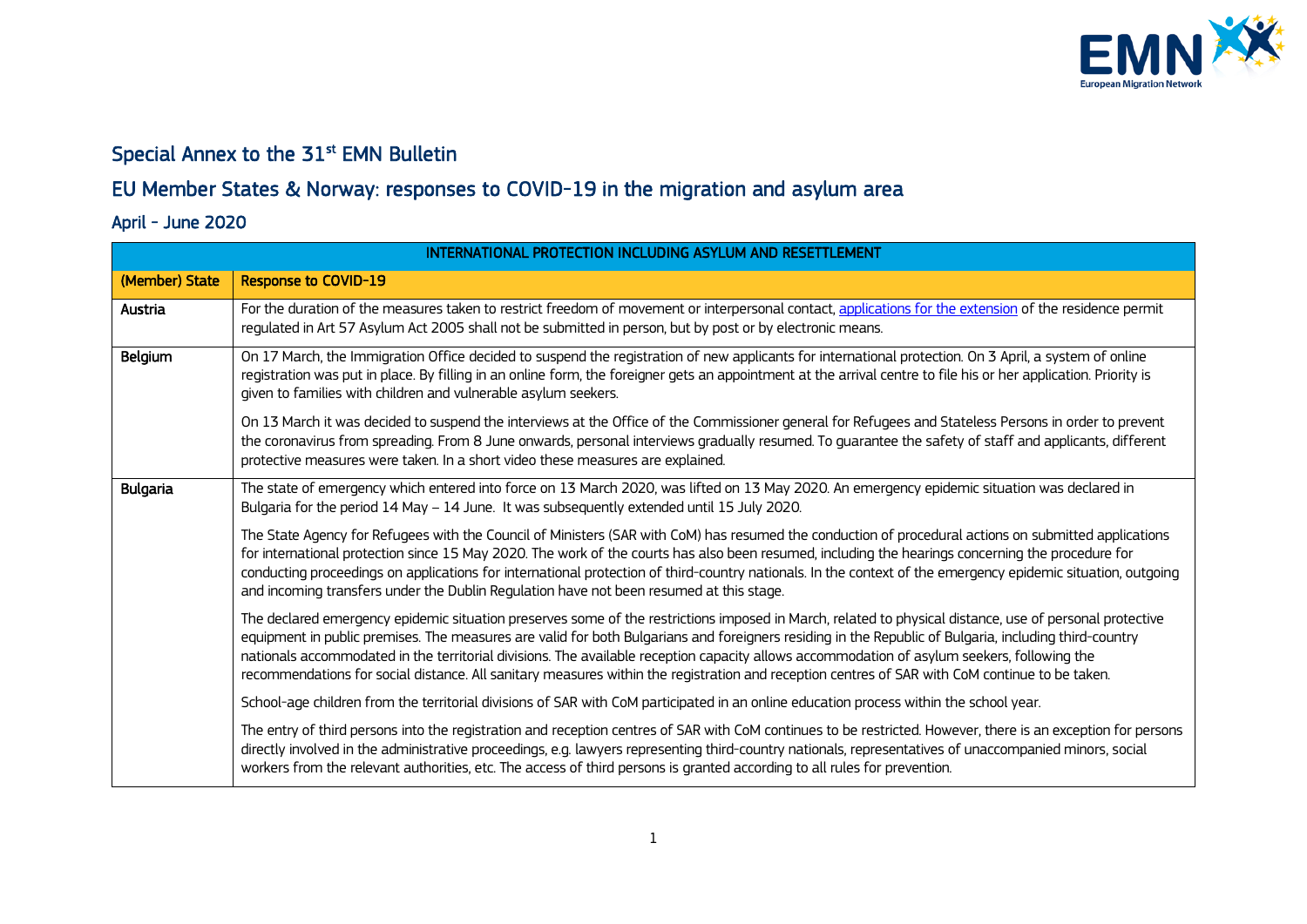

| Cyprus  | Following a decision of the Council of Ministers, dated 29.04.2020, Cyprus public service, including asylum and migration authorities, resumed its normal<br>operations, as of 04.05.2020. That means that asylum applications are accepted for submission and their examination proceeds as usual. However,<br>according to the instructions of Ministry of Health, special health measures must be taken in all public offices, including that only 1 person per 8 square<br>meters can be present (including the personnel).                                                                                                                                                                                                                                                      |
|---------|--------------------------------------------------------------------------------------------------------------------------------------------------------------------------------------------------------------------------------------------------------------------------------------------------------------------------------------------------------------------------------------------------------------------------------------------------------------------------------------------------------------------------------------------------------------------------------------------------------------------------------------------------------------------------------------------------------------------------------------------------------------------------------------|
| Germany | In the asylum procedure, personal interviews have been resumed to a limited extent, taking into account the requirements of infection protection law. For<br>this purpose, there are special rooms in all branches of the Federal Office for Migration and Refugees nationwide that contain cutting discs. Disinfectants<br>and mouth/nose protection are also available. The health protection of all those involved in the procedure is a priority at interviews.                                                                                                                                                                                                                                                                                                                  |
|         | Since mid-June 2020, also Dublin transfers to and from Germany was gradually resumed.                                                                                                                                                                                                                                                                                                                                                                                                                                                                                                                                                                                                                                                                                                |
| Estonia | All migration proceedings were temporarily suspended as of March 16 until the end of the emergency situation (May 17). Migration proceedings have now<br>returned to normal.                                                                                                                                                                                                                                                                                                                                                                                                                                                                                                                                                                                                         |
|         | Multiple changes came into force on May 7 due to COVID-19. For example, changes were introduced to the AGIPA whereby due to an emergency, an<br>emergency situation or a large number of applications (large number refers to thousands of applications) the registration of applications for international<br>protection could be postponed and the decision to detain applicants could be made without the descriptive and reasoning part. The applicant shall have the<br>opportunity to contest the decision to detain without the beforementioned parts and the court shall submit such parts at the first opportunity. Additional<br>amendments were introduced for accommodation and detention of applicants for international protection in emergency situations on 26 June. |
|         | Legislative changes came into force on 27 June whereby the Police and Border Guard Board (PBGB) needs to review the list of safe countries of origin at<br>least once a year.<br>Further changes came into force on 27 June whereby in a decision to reject an application for international protection or together with it, a return decision<br>shall be issued to the foreigner. Execution of an issued return decision shall be suspended, and the applicant shall have the right to stay in Estonia until a<br>final decision is made.                                                                                                                                                                                                                                          |
| Finland | Only a few asylum applications have been submitted during the coronavirus pandemic                                                                                                                                                                                                                                                                                                                                                                                                                                                                                                                                                                                                                                                                                                   |
|         | The number of new asylum seekers has clearly decreased during the coronavirus pandemic. No asylum applications have been submitted at the Finnish<br>borders after the restrictions on border traffic came into force on 19 March 2020.                                                                                                                                                                                                                                                                                                                                                                                                                                                                                                                                              |
|         | https://migri.fi/en/-/koronaviruspandemian-aikana-on-jatetty-vain-vahan-turvapaikkahakemuksia                                                                                                                                                                                                                                                                                                                                                                                                                                                                                                                                                                                                                                                                                        |
| France  | The emergency law to tackle the COVID-19 outbreak dated 23 March 2020 and its related ordinance dated 25 March 2020 provide a 90 days extension of<br>the validity of asylum application attestations (proof of registration of the asylum request) which expire between 16 March and 15 May 2020.                                                                                                                                                                                                                                                                                                                                                                                                                                                                                   |
|         | The Law n°2020-734 dated 17 June 2020 provides that the payment of allowances for asylum seekers which should have finished as from March 2020<br>will be extended until 31 May 2020.                                                                                                                                                                                                                                                                                                                                                                                                                                                                                                                                                                                                |
|         | Very few asylum applications were registered during this period, mostly those which require an urgent processing. The 21-day deadline period to lodge an<br>asylum application with the OFPRA was suspended.                                                                                                                                                                                                                                                                                                                                                                                                                                                                                                                                                                         |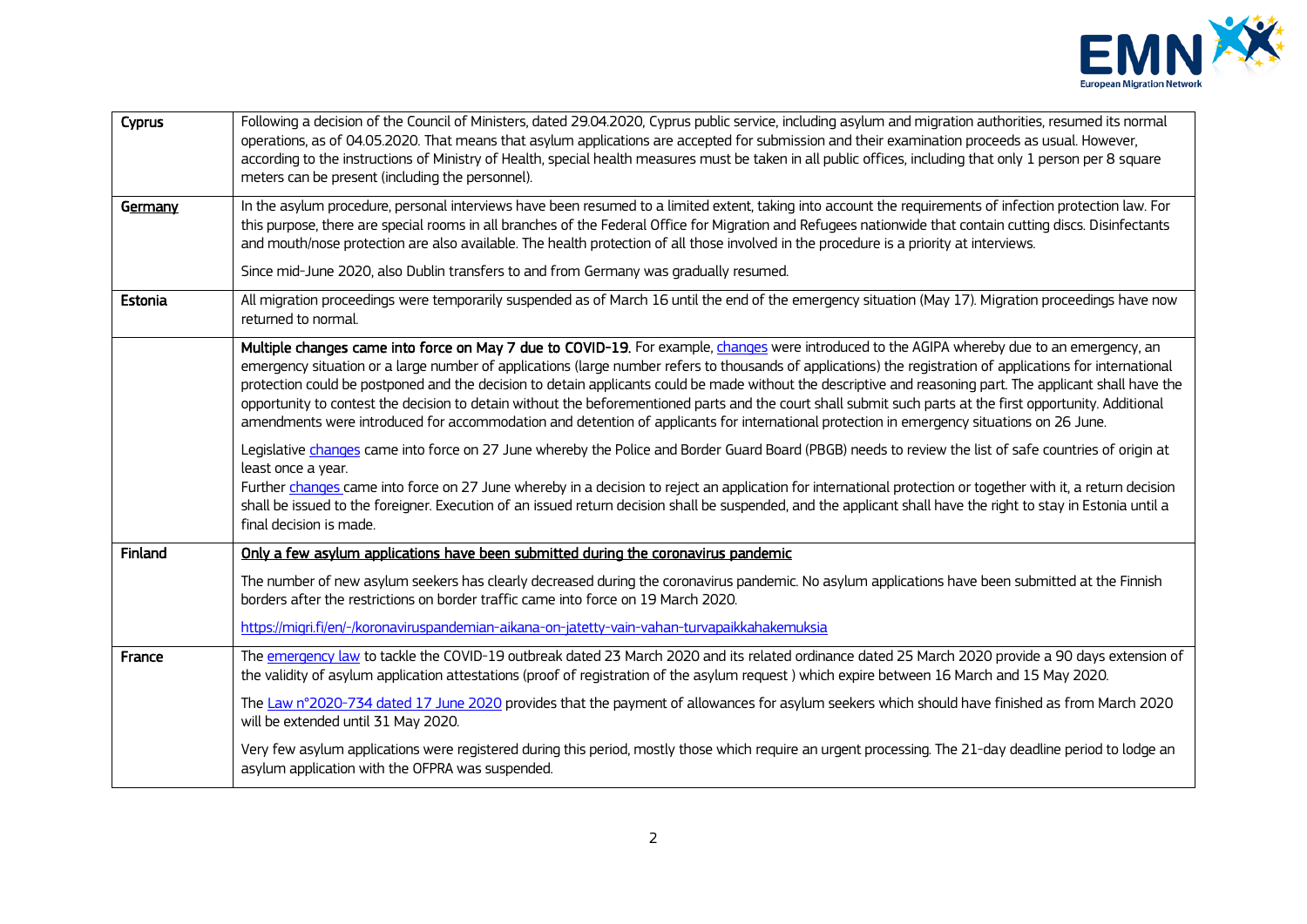

|         | Registration of asylum applications and interviews with asylum seekers resumed respectively as from 11 and 25 May.                                                                                                                                                                                                                                                                                                                           |
|---------|----------------------------------------------------------------------------------------------------------------------------------------------------------------------------------------------------------------------------------------------------------------------------------------------------------------------------------------------------------------------------------------------------------------------------------------------|
| Croatia | Measures reported in the previous period (January-March 2020) are still in force.                                                                                                                                                                                                                                                                                                                                                            |
| Ireland | Since 27 March, the Department of Justice and Equality has continued to update a FAQ document outlining information on the impact of COVID-19 on<br>immigration and international protection services. All measures are under review.                                                                                                                                                                                                        |
|         | All substantive interviews at the International Protection Office (IPO) continue to be postponed until further notice. The IPO will provide a limited service to<br>new applicants only until further notice. The International Protection Office reception is opening with limited hours.                                                                                                                                                   |
|         | Temporary Residence Certificate (TRC) Renewal Appointments and call-backs are suspended up to and including 20 July. Applicants whose TRCs are due for<br>renewal between 27 March and 20 July will automatically be issued a new card.                                                                                                                                                                                                      |
|         | All International Protection Appeals Tribunal (IPAT) hearings continue to be postponed until further notice. Since the week starting 25 May, IPAT resumed the<br>issuing of decisions which have been completed and signed by Tribunal Members, however, due to the current restrictions, staff presence must be limited.                                                                                                                    |
|         | On 23 April, the Department of Justice and Equality and the HSE issued a joint statement on the measures put in place to protect direct provision residents<br>during COVID-19.                                                                                                                                                                                                                                                              |
|         | On 26 May, the Oireachtas Special Committee on the Covid-19 Response, which was established in May 2020 to consider and take evidence on the State's<br>response to the Covid-19 pandemic, discussed direct provision centres with officials from the Department of Justice and Equality and from the HSE.                                                                                                                                   |
|         | On 5 June, the Department of Justice and Equality announced its intention to conduct an internal review, in collaboration with the HSE, of its action taken on<br>direct provision in the early stages of the COVID-19 pandemic, to inform action taken in any subsequent phases.                                                                                                                                                            |
| Italy   | To avoid spreading the infection of covid-19, measures have been taken that modify certain aspects of the international protection application procedure:                                                                                                                                                                                                                                                                                    |
|         | M.<br>the police Immigration Offices are closed to the public, but people can go to the Questura to manifest the intention to apply for international<br>protection; the request will be examined as quickly as possible;                                                                                                                                                                                                                    |
|         | the offices of the Territorial Commission are currently closed to the public, and the interviews are suspended;                                                                                                                                                                                                                                                                                                                              |
|         | following the 'Cure Italy' Decree formal adoption, all residence permits are valid till 31 August 2020. All recognition and identity documents, issued by<br>the competent Italian authorities, which have expired or expired in the days following 18 March 2020 are extended to 31 August 2020. The validity for<br>expatriation remains instead that indicated on the document (Art. 104 Dl Cura Italia, adopted on 17 March 2020, n.18); |
|         | reception facilities are still required to take the necessary precautions and to implement the necessary hygienic and sanitary requirements;                                                                                                                                                                                                                                                                                                 |
|         | all health measures within detention and repatriation centres are still in place.                                                                                                                                                                                                                                                                                                                                                            |
|         | Migrants who receive a denial for an application of international protection have more time to appeal. The time limits for appealing against denials (30 or<br>15 days depending on the case) have been suspended from 9 March to 15 May 2020. Therefore, if a migrant is denied protection on March 16, 2020, the<br>deadline for appealing will start on May 16.                                                                           |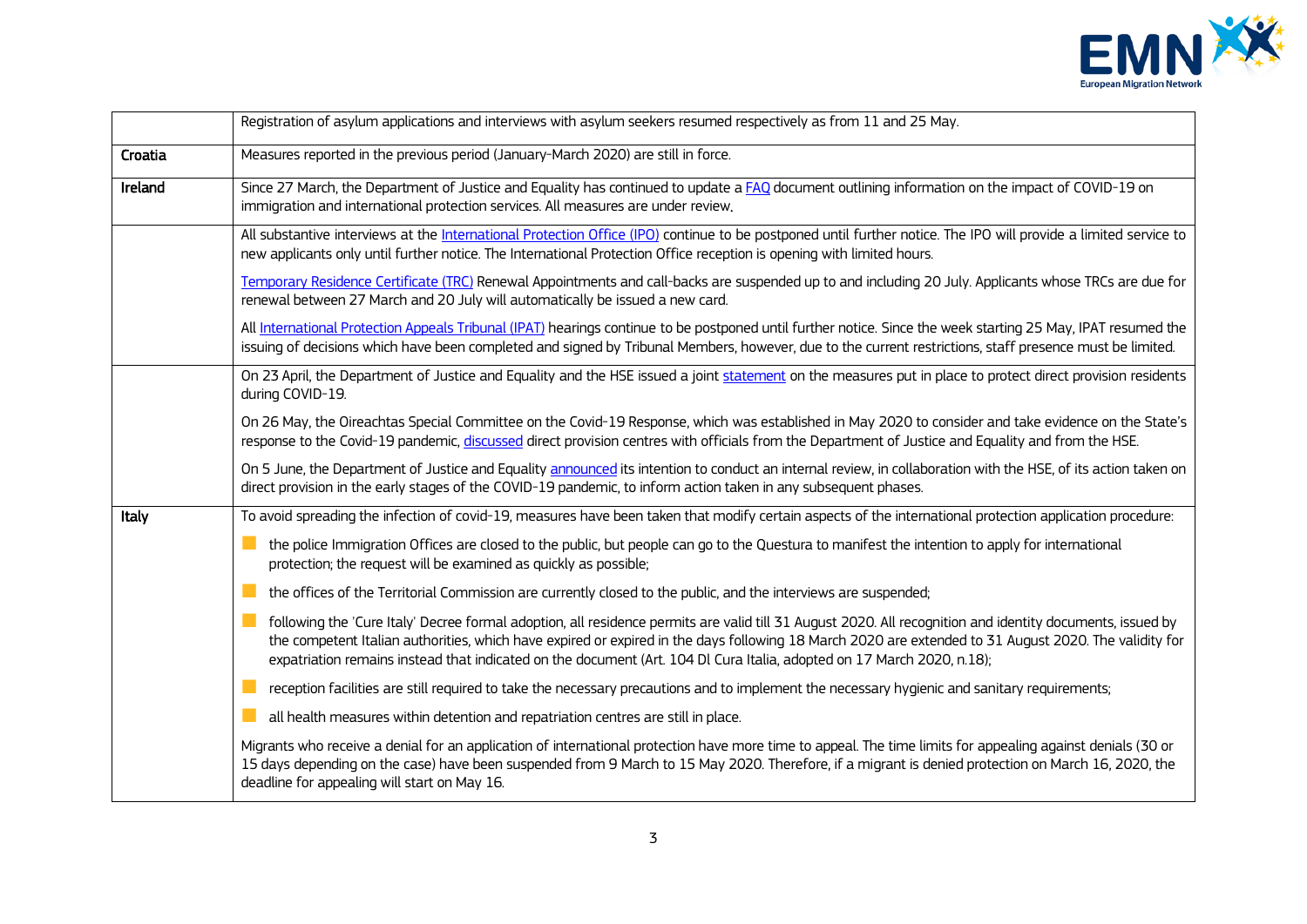

|            | Additionally, the overriding public interest determines the need to ensure the continuation of the reception also for those who are no longer entitled to stay<br>in reception centres during the national health emergency.                                                                                                                                                                                                                                                                                                                                                                                                                                                                                                                                                                                                                                                                                                                                                                                                                                                                                                                                                                                                                                                                                                                                                                                                                                                                                                                                                                                                                                                                                                                                                                                                                                                                                                                                                                                                                                                                                                                                                                                                                                                                                                                                                                                            |
|------------|-------------------------------------------------------------------------------------------------------------------------------------------------------------------------------------------------------------------------------------------------------------------------------------------------------------------------------------------------------------------------------------------------------------------------------------------------------------------------------------------------------------------------------------------------------------------------------------------------------------------------------------------------------------------------------------------------------------------------------------------------------------------------------------------------------------------------------------------------------------------------------------------------------------------------------------------------------------------------------------------------------------------------------------------------------------------------------------------------------------------------------------------------------------------------------------------------------------------------------------------------------------------------------------------------------------------------------------------------------------------------------------------------------------------------------------------------------------------------------------------------------------------------------------------------------------------------------------------------------------------------------------------------------------------------------------------------------------------------------------------------------------------------------------------------------------------------------------------------------------------------------------------------------------------------------------------------------------------------------------------------------------------------------------------------------------------------------------------------------------------------------------------------------------------------------------------------------------------------------------------------------------------------------------------------------------------------------------------------------------------------------------------------------------------------|
| Lithuania  | In response to the COVID-19 emergency, Lithuanian NGO "Artscape" has mobilized a network of mutual assistance and volunteering in the online<br>space STREAM. The initiative seeks to promote the involvement of the local community in supporting refugees and asylum seekers during COVID-19<br>by providing online activities such as language training, workshops, healthcare counselling, IT education and other. More: https://mipas.lt/wp-<br>content/uploads/2020/04/THE-STREAM-2.pdf                                                                                                                                                                                                                                                                                                                                                                                                                                                                                                                                                                                                                                                                                                                                                                                                                                                                                                                                                                                                                                                                                                                                                                                                                                                                                                                                                                                                                                                                                                                                                                                                                                                                                                                                                                                                                                                                                                                           |
| Luxembourg | The opening hours of the reception desks of several public administration institutions, including the ones that deal with migration and asylum issues, were<br>further adapted as deconfinement started on 11 May 2020, however, the opening hours have not returned to normal with some information desks still<br>closed. For example, the reception desk of the Department for Refugees, which is in charge of extending the certificates for lodging an application for<br>international protection ("pink paper") is closed until further notice.                                                                                                                                                                                                                                                                                                                                                                                                                                                                                                                                                                                                                                                                                                                                                                                                                                                                                                                                                                                                                                                                                                                                                                                                                                                                                                                                                                                                                                                                                                                                                                                                                                                                                                                                                                                                                                                                  |
|            | In light of the state of crisis imposed by the Government to fight against the Covid-19 outbreak, applications for international protection and<br>certificates for filing an application for international protection, namely the "pink papers" that were due to expire were extended for the entirety<br>of the state of crisis. In addition, these measures were automatic so that the persons concerned did not have to take any specific steps or<br>requests.<br>According to the Communication of 24 June 2020 by the Ministry of Foreign and European Affairs concerning temporary immigration<br>$\circ$<br>measures, a new certificate "pink paper" concerning the registration of an application for international protection will be sent to all<br>applicants who arrived before 16 March 2020, except in specific cases, in the coming days. All applicants who arrived after 16 March<br>2020 will be invited for an appointment at the Directorate of Immigration to request, in person, the extension of their certificate.<br>As indicated in the answer to the Parliamentary Question N°2041 of 9 April 2020 since the beginning of the state of crisis the National<br>Reception Office has transmitted all the official government recommendations to residents of accommodation facilities. The instructions<br>concerning confinement, barrier gestures and displays are disseminated in the mother languages of the residents. The internal regulations<br>of the facilities have been adapted to the containment measures announced by the government.<br>Semi-open return facility (SHUK) in cooperation with the Health Inspection Department took a series of to minimize the risk of contamination<br>and exposure to Covid-19. Psychosocial staff have provided information and awareness campaigns (both orally and through posting) on the<br>importance of the elementary hygiene measures to minimize the risk of infection, as well as on the symptoms of the disease and what to<br>do if symptoms are found.<br>Systematic COVID-19 screening tests have been implemented and a nurse from the Health Inspection Department is on site 8 hours a day.<br>The positive cases were almost hermetically separated from the non-infected. Since 24 April 2020, the SHUK has no longer hosted a<br>positive COVID assignee, any new infected being transferred to a dedicated facility. |
| Malta      | The Office of the Refugee Commissioner ceased all face-to-face services between 13 March and 17 May. The Office of the Refugee Commissioner resumed<br>face-to-face services as of Monday 18 May 2020. These include issuing/renewal of Asylum Seekers' Documents and protection certificates, registration and<br>lodging of new applications, and personal interviews. However, to limit the number of people at our premises, services are being provided after appointments<br>are made.                                                                                                                                                                                                                                                                                                                                                                                                                                                                                                                                                                                                                                                                                                                                                                                                                                                                                                                                                                                                                                                                                                                                                                                                                                                                                                                                                                                                                                                                                                                                                                                                                                                                                                                                                                                                                                                                                                                            |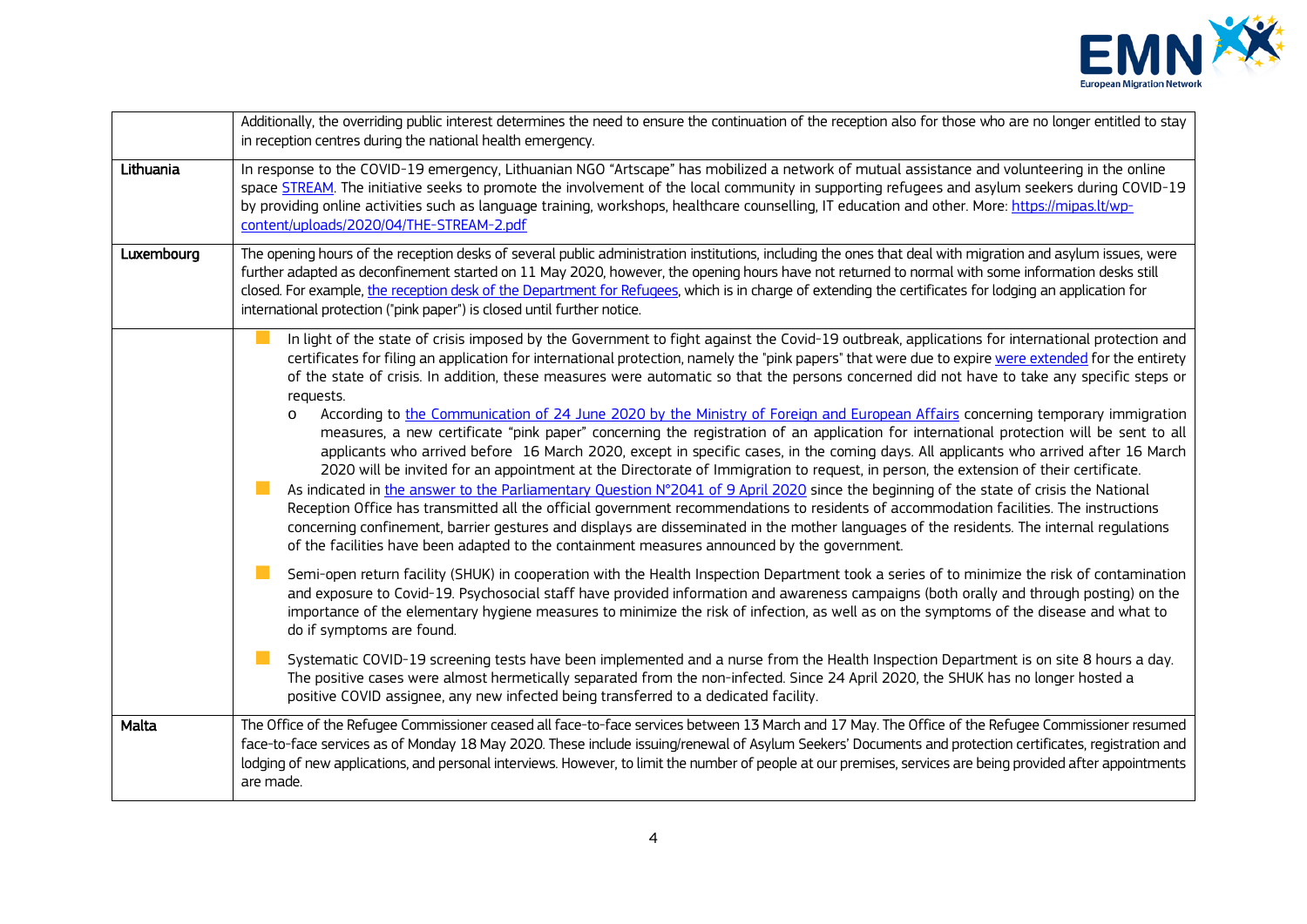

|                    | New requests for international protection are currently being received exclusively via email, following which the person concerned is contacted in order to<br>proceed with the lodging of the application.                                                                                                                                                                                                                                                                                                                                                                                                                                                                                |
|--------------------|--------------------------------------------------------------------------------------------------------------------------------------------------------------------------------------------------------------------------------------------------------------------------------------------------------------------------------------------------------------------------------------------------------------------------------------------------------------------------------------------------------------------------------------------------------------------------------------------------------------------------------------------------------------------------------------------|
| <b>Netherlands</b> | Asylum procedure resumed via interviews by videoconference                                                                                                                                                                                                                                                                                                                                                                                                                                                                                                                                                                                                                                 |
|                    | The asylum procedures gradually are resumed, using videoconferencing systems. This mainly concerns matters that lend themselves to an accelerated<br>procedure, but also additional hearings in the extended asylum procedure and registration hearings of foreign nationals who have recently arrived in the<br>Netherlands.                                                                                                                                                                                                                                                                                                                                                              |
|                    | Legal decision period for asylum applications extended                                                                                                                                                                                                                                                                                                                                                                                                                                                                                                                                                                                                                                     |
|                    | In May 2020 it was decided that the Immigration and Naturalisation Service (IND) will have 6 months longer to decide on an application for asylum,<br>because all the asylum procedures were temporarily suspended due to the corona measures. The IND normally has 6 months to decide. In April 2020 the<br>European Commission determined that the decision period during the corona crisis may be extended by a maximum of nine months.                                                                                                                                                                                                                                                 |
|                    | All courts in the Netherlands reopened<br>Since May 2020 all<br>courts in the Netherlands are reopened after being temporarily closed by the corona measures. This means that the Immigration and Naturalisation Service<br>(IND) is also present at hearings again. The IND is responsible for the legal representation of the IND and other migration authorities in appeal proceedings<br>before the Court, Council of State and international courts.                                                                                                                                                                                                                                  |
| Poland             | The emergency state was introduced on 13 March 2020; then the epidemic state on 20 March.                                                                                                                                                                                                                                                                                                                                                                                                                                                                                                                                                                                                  |
|                    | All direct customer services in offices (including hearings and interviews) responsible for foreigners' matters has been suspended since 16 March (including<br>the Office for Foreigners, the body responsible for asylum procedures).                                                                                                                                                                                                                                                                                                                                                                                                                                                    |
|                    | Besides, deadlines for completing formal deficiencies, including in particular confirmation of personal appearance and giving fingerprints, as well as deadlines<br>for submitting other documents that expire when the offices are closed will be counted from the date of resumption of direct service, without negative<br>consequences for the customer.                                                                                                                                                                                                                                                                                                                               |
|                    | Immigration services have returned to operate on-site services in May. Visits are arranged by phone or via the Internet for a specific day and time. All direct<br>contacts occur with notification of sanitary and safety requirements of both clients and employees of offices, such as wearing protective masks / helmets,<br>gloves, or disinfecting hands and surfaces.                                                                                                                                                                                                                                                                                                               |
| Portugal           | The COVID-19 pandemic led to the introduction of a state of public emergency in Portugal. In this regard, national authorities have closed to the public or<br>access was allowed upon prior notification. Portugal took measures to an automatic extension of expiring/expired documents. These measures do not<br>correspond to any situation of extraordinary regularization of migrants or applicants for international protection, but rather to act in epidemiological<br>prevention and quarantee access to the public and private health system of all foreign citizens with pending cases or expired documents, that continue to<br>be considered as valid until 30 October 2020. |
|                    | From 1 May 2020 the use of masks is mandatory when accessing or staying in public service premises. Portugal started on 2 May 2020 a period of lack<br>of definition, changing from a state of emergency to a state of calamity, and the return to normality was applied gradually, with changes to that on 18<br>May, 1 June and 15 June.                                                                                                                                                                                                                                                                                                                                                 |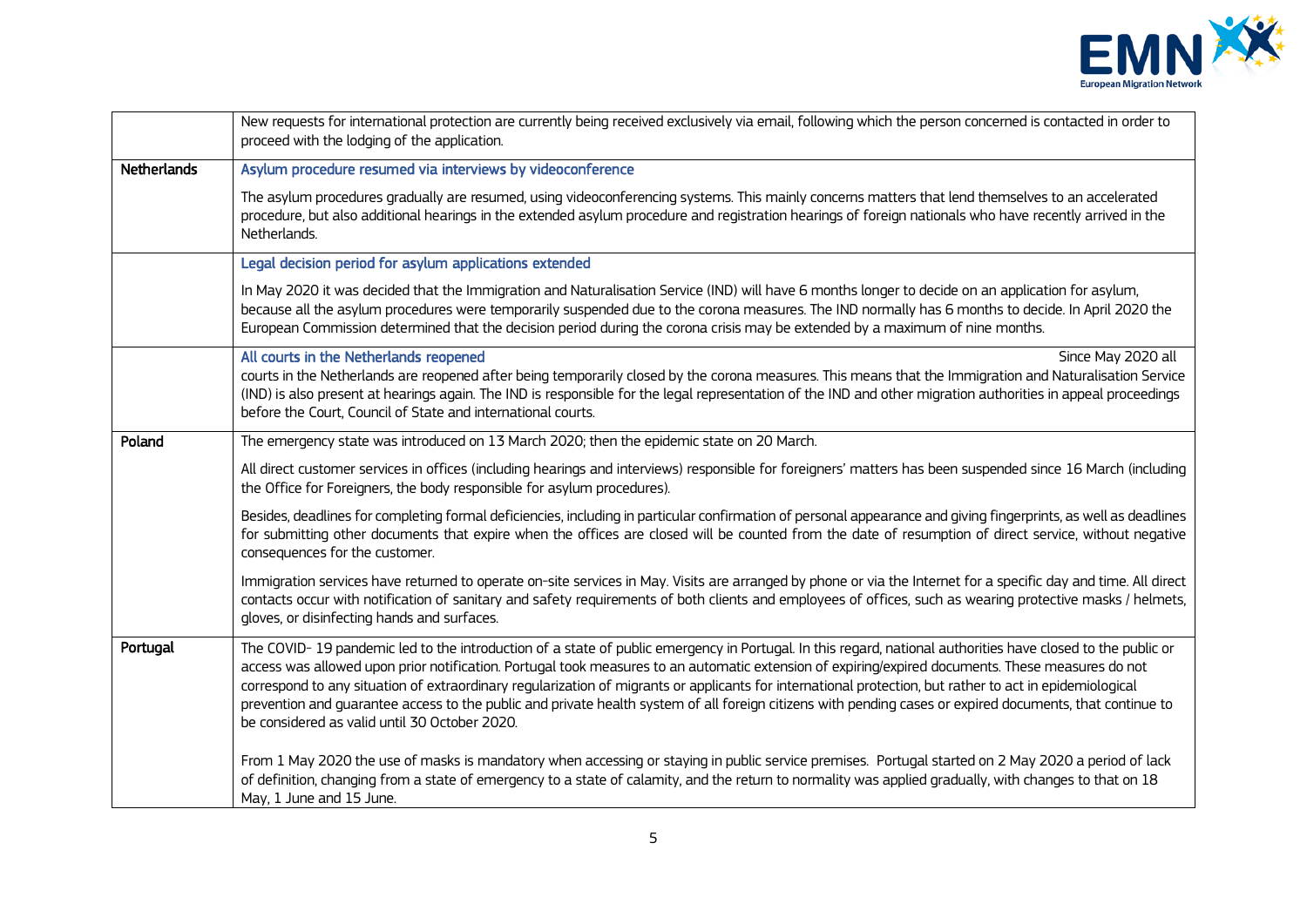

÷,

|                 | During the emergency period, the asylum procedure was suspended between 27 March and 2 May by Ministerial Order.                                                                                                                                                                                                                                                                                                                                                                                                                                             |
|-----------------|--------------------------------------------------------------------------------------------------------------------------------------------------------------------------------------------------------------------------------------------------------------------------------------------------------------------------------------------------------------------------------------------------------------------------------------------------------------------------------------------------------------------------------------------------------------|
|                 | Between 1 April and 30 June, 47 requests for international protection were made.                                                                                                                                                                                                                                                                                                                                                                                                                                                                             |
|                 | Dublin procedures remain uninterrupted. However, travel restrictions have resulted in de facto discontinuation of Dublin transfers. All Dublin transfers have<br>been suspended since 13 March as all airports remain closed (other countries were informed via DubliNet).                                                                                                                                                                                                                                                                                   |
|                 | The epidemiological situation in Portugal caused by COVID'19 has required extraordinary measures to be taken to prevent the spread of the disease,<br>seeking to reduce the risks to public health associated with care, at both level, for workers in the Immigration and Borders Service (SEF), or users of these<br>public services.                                                                                                                                                                                                                      |
|                 | Between 27 March and 3 May, although the Asylum and Refugee Office has continued to function for the presentation and registration of new applications<br>for international protection (32 applications were lodged), all legal deadlines were suspended in order to guarantee the rights of all foreign citizens with<br>lawsuits pending. Interviews were interrupted between 13 March and 3 May.                                                                                                                                                          |
|                 | Resettlement was suspended.                                                                                                                                                                                                                                                                                                                                                                                                                                                                                                                                  |
| Slovenia        | On April 30 oral hearings were enabled, which means that the competent authority did not consider only urgent applications but also other applications for<br>international protection. As well a personal interview could be conducted, but according to the recommendations under protection measures (protection<br>equipment, mask, disinfection, distance, etc.). Newly arrived persons declaring the intention to file an application for international protection were placed in<br>quarantine for 7 days after arriving in the Republic of Slovenia. |
| Slovak Republic | In the reception centre still the undertaking of medical check-up precedes other procedures. The asylum seekers in general are provided by the face<br>protection mask and are informed about the measures and need to keep the hygienic standards by reception and/or accommodation centres' doctor(s)<br>and nurse(s). They are handed out leaflets with additional information about hygiene. The visits in the reception and accommodation centres are limited.                                                                                          |
|                 | Throughout June some of the measures were loosened in line with the measures implemented in the whole country. This concerns e.g. quarantine<br>measures set by the centres' doctors in line with the measures on national level for those who have travel history, measures related to group activities,<br>counselling on individual basis, etc.                                                                                                                                                                                                           |
|                 | Transfers between centres are possible again.                                                                                                                                                                                                                                                                                                                                                                                                                                                                                                                |
|                 | Most strict measures are still in place in the reception centre (the quarantine centre) where also the asylum seekers with travel history are placed in<br>isolation for the necessary period of time.                                                                                                                                                                                                                                                                                                                                                       |
| Sweden          | On 11 May, the Swedish Migration Agency decided to introduce temporarily a new method for the collection of fingerprints of asylum seekers due to the<br>Covid-19 pandemic. The method now used does not require any physical contact between staff and asylum seekers and hence reduces the risk of a spread<br>of the Covid-19 virus. Furthermore, on 25 May the Migration Agency decided on detailed guidelines for the use of Skype and video conference facilities to                                                                                   |

 $\mathbf{r}$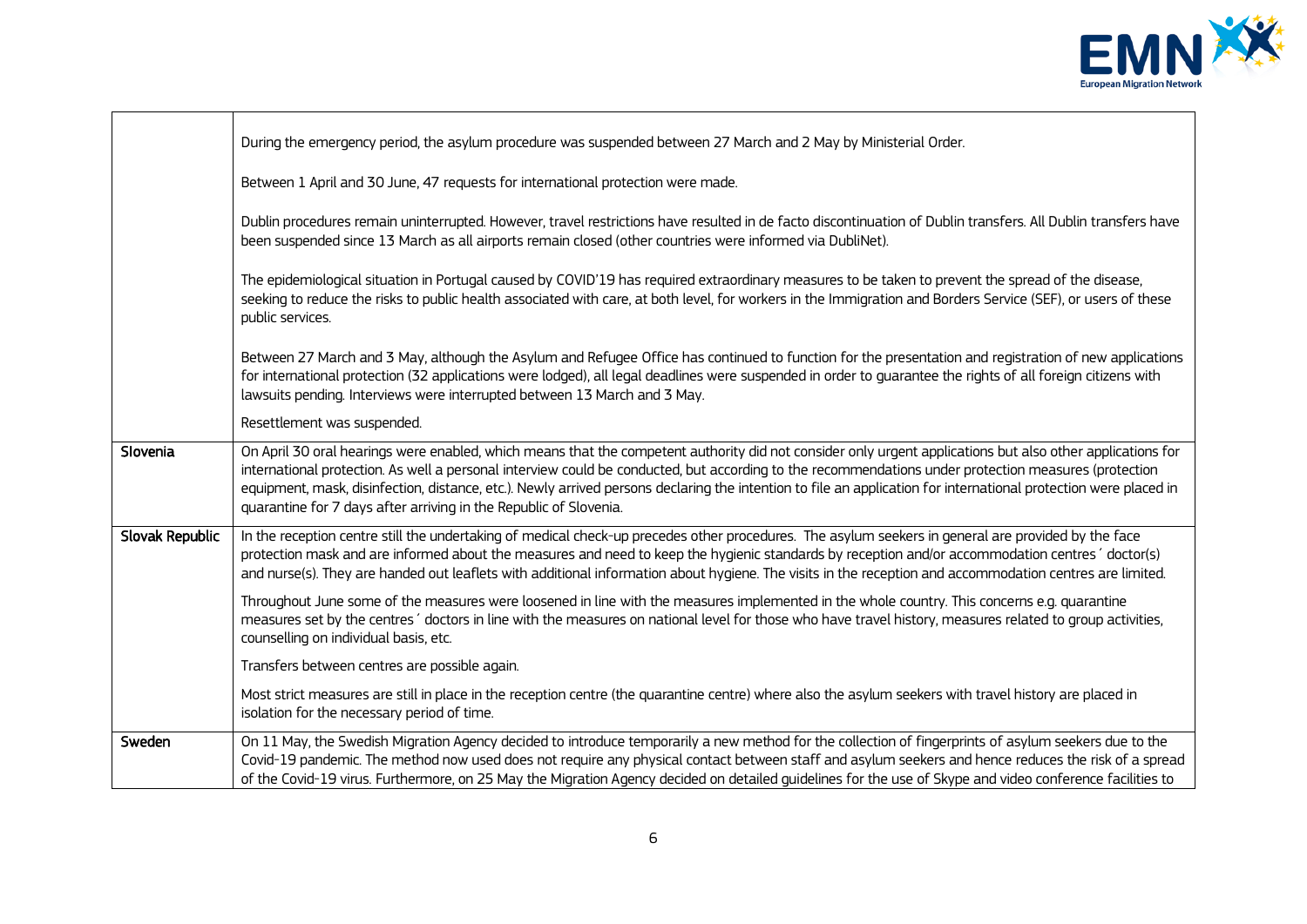

|                 | conduct personal interviews for an application for asylum. Finally, on 7 April it was decided to temporarily suspend the transfer to Sweden of refugees<br>granted resettlement in the country.                                                                                                                                                                                                                                                                                                     |
|-----------------|-----------------------------------------------------------------------------------------------------------------------------------------------------------------------------------------------------------------------------------------------------------------------------------------------------------------------------------------------------------------------------------------------------------------------------------------------------------------------------------------------------|
|                 | UNACCOMPANIED MINORS AND VULNERABLE GROUPS                                                                                                                                                                                                                                                                                                                                                                                                                                                          |
| (Member) State  | <b>Response to COVID-19</b>                                                                                                                                                                                                                                                                                                                                                                                                                                                                         |
| Austria         | Due to the necessary restrictions on freedom of movement and interpersonal contact and the current or future closure of initial reception centres, it is<br>possible to transfer unaccompanied minor asylum seekers not only to initial reception centres but also to a regional directorate of the Federal Office for<br>Immigration and Asylum.                                                                                                                                                   |
| France          | During the lockdown, the French government provides for the continuation of all missions related to the evaluation of the minority and of the degree of<br>isolation as well as for the sheltering of persons who declare themselves as unaccompanied minors. Because of the difficulties to process evaluations of<br>minority and isolation due to closed migration offices, the sheltering and support of this group.                                                                            |
| Croatia         | The protocol on the Treatment of Unaccompanied Minor has not been changed (based on the proposal of the Ministry for Demography, Family, Youth and<br>Social Policy) but the Guidelines on the protection of unaccompanied children in situations of risk of threat or epidemic (adopted on 25 March 2020) are in<br>force (Guidelines were developed by Ministry for Demography, Family, Youth and Social Policy, Ministry of the Interior, the Ministry of Health and the State<br>Inspectorate). |
| Italy           | From 15 June 2020, because of the epidemiological emergency from Covid-19, the solidarity programs for the reception of foreign minors were<br>temporarily suspended.                                                                                                                                                                                                                                                                                                                               |
| Portugal        | During the period under review (April, May and June), Portugal was subject to rules resulting from the establishment of a state of emergency, and from<br>May 2, gradual phases of deflation began. In this period and considering the closing of borders that occurred in almost all of Europe, there were no<br>situations involving unaccompanied minors or vulnerable groups.                                                                                                                   |
|                 | Regarding vulnerable groups, information was made available to refugee local accommodations to prevent contamination by Covid-19. As well as the<br>identification of the impacts of Covid-19 on the process of receiving resettled refugees and applicants for international protection placed in ad-hoc<br>processes resulting from the rescue by humanitarian boats.                                                                                                                             |
|                 | ACM created a permanent team of translators and increased the dissemination of the Telephone Translation Service. Besides, they were also involved in<br>direct action on the ground with vulnerable communities, supporting other government areas such as health services and public health authorities<br>regarding testing actions among temporary local accommodations of migrants that required immediate translation between the migrants and health<br>professionals involved.              |
| Slovak Republic | Following the Government Regulation from 9 April 2020 which regulated the conditions of economic mobilisation in the social area the Children and Family<br>Centres (CFC) were specified as one of the subjects of economy mobilisation.                                                                                                                                                                                                                                                            |
|                 | The Government Resolution from 14 April 2020 approved a plan to solve and mitigate the risks of rise and spread of COVID 19 among others in facilities<br>providing social services and CFCs. It sets concrete tasks and procedures in placing new children in relevant facilities (CFCs) after the court decision to all                                                                                                                                                                           |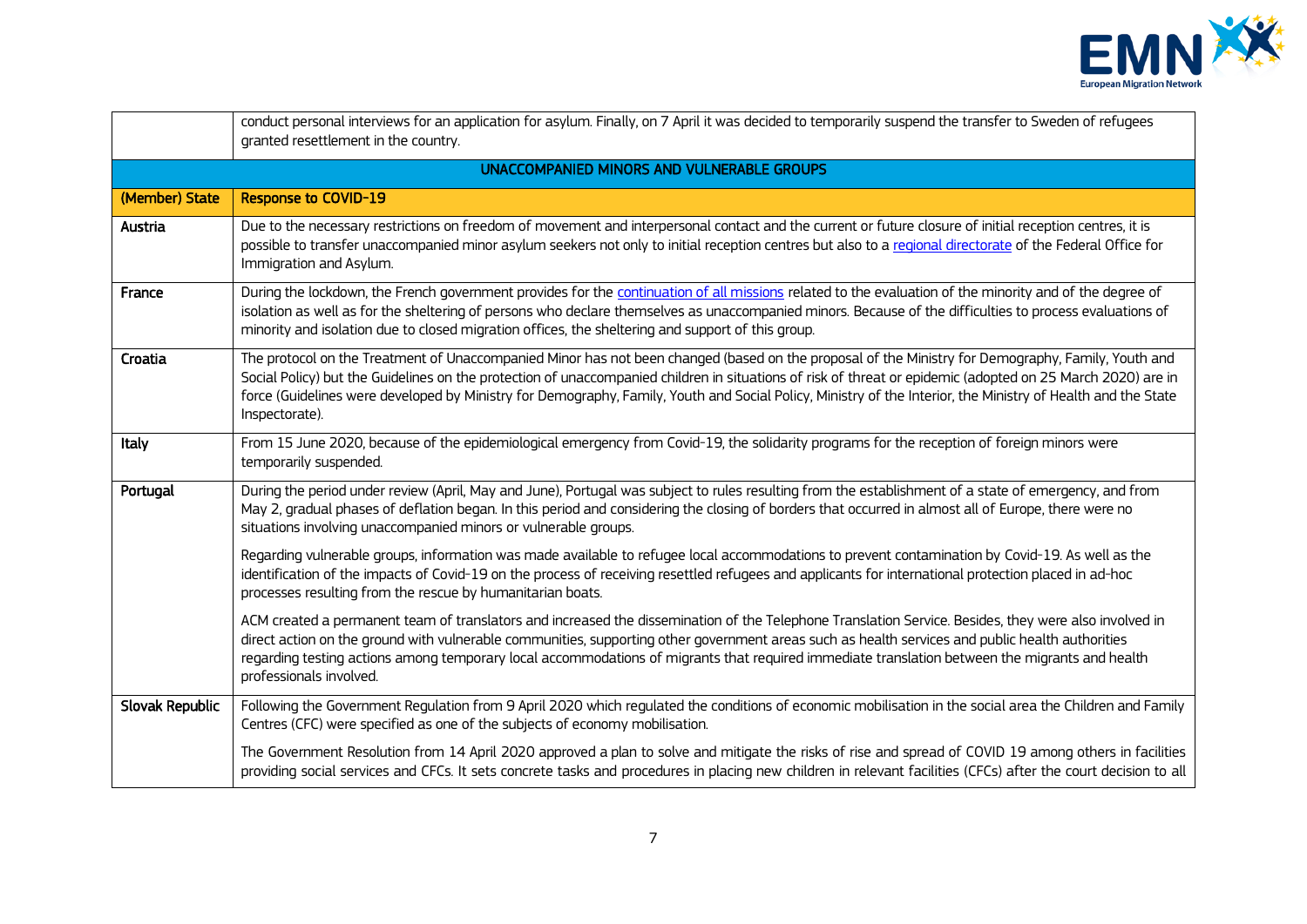

|                | involved bodies (Offices of Labour, CFCs, etc.). Children are issued COVID PASSes, temporary independent groups were established, the children started to be<br>tested, increased protection of children and employees was introduced.                                                                                                                                                                                                                                                                                                                                                                                                                         |
|----------------|----------------------------------------------------------------------------------------------------------------------------------------------------------------------------------------------------------------------------------------------------------------------------------------------------------------------------------------------------------------------------------------------------------------------------------------------------------------------------------------------------------------------------------------------------------------------------------------------------------------------------------------------------------------|
|                | Government Resolution from 7 May 2020 (adjusted on 17 June) enabled to react to the development of the epidemiologic situation in the area of socio-<br>legal protection of children and social guardianship. This Resolution is valid only in the time of the epidemiological situation and right after its end. Following<br>this Regulation, the CFCs adopted some changes, e.g. reception conditions, provision of isolation, quarantine groups and implementation of professional<br>methods for these children.                                                                                                                                          |
|                | Following these governmental actions, the following rules are also implemented in the CFCs: visits of parents, relatives and associated persons are prohibited,<br>the hygienic measures are increased (disinfection, protection tools are used, tests, etc.).                                                                                                                                                                                                                                                                                                                                                                                                 |
|                | In case of the UAMs with unknown travel history they were placed in quarantine until further notice. Interpreting is carried out exclusively in the form of<br>conference call. The Slovak language is taught only by the employees of the facility. Schooling for those UAMs where applicable is ensured under the same<br>conditions as for Slovak citizens - in online form.                                                                                                                                                                                                                                                                                |
|                | <b>INTEGRATION</b>                                                                                                                                                                                                                                                                                                                                                                                                                                                                                                                                                                                                                                             |
| (Member) State | <b>Response to COVID-19</b>                                                                                                                                                                                                                                                                                                                                                                                                                                                                                                                                                                                                                                    |
| Austria        | Third-country nationals are obliged to complete Module 1 of the Integration Agreement within two years upon the first issue of certain residence permits. If<br>the deadline for fulfilling this obligation falls into the period from 22 March 2020 to 30 June 2020, the deadline is extended until 31 October 2020.                                                                                                                                                                                                                                                                                                                                          |
|                | In April the Austrian Integration Fonds (ÖIF) launched an information campaign on general public health information regarding Covid-19 targeted<br>migrants in Austria. It was translated into 17 languages and disseminated via a thematic section on the ÖIF's website, via social media channels and in the<br>form of text messages.                                                                                                                                                                                                                                                                                                                       |
| Estonia        | The Ministry of Social Affairs proposed changes to allow persons without health insurance access to COVID-19 diagnosing and treatment free of charge<br>(Estonian Health Insurance Fund finances the costs).                                                                                                                                                                                                                                                                                                                                                                                                                                                   |
|                | The government introduced a wide array of measures to tackle economic hardships caused by the COVID-19 pandemic. The government introduced a<br>wage compensation scheme for employers whose income has decreased in comparison to the last year and which can be payed to employees whose<br>amount of work or wage has decreased. The scheme was active from March to June. The conditions of the scheme are spelled out here. Also, an expert<br>committee to revive the economy was created. Crisis measures for entrepreneurs were created.                                                                                                               |
|                | Ministry of Social Affairs announced that short-term foreign workers who are currently unemployed, but have the right to continue working in Estonia in<br>case they find a job have the possibility to receive job mediation.                                                                                                                                                                                                                                                                                                                                                                                                                                 |
| Greece         | All beneficiaries of the Hellenic Integration Support for Beneficiaries of International Protection Programme (HELIOS) are constantly informed regarding the<br>government's guidelines for prevention measures against COVID-19 by IOM staff and implementation partners in a language that they understand. At the<br>same time the implementing bodies of the HELIOS programme are constantly informed of the developments and instructions regarding the pandemic and<br>adapt accordingly to the services of the programme to the guidelines of the government, while continuing to provide high-level services to all beneficiaries<br>of the programme. |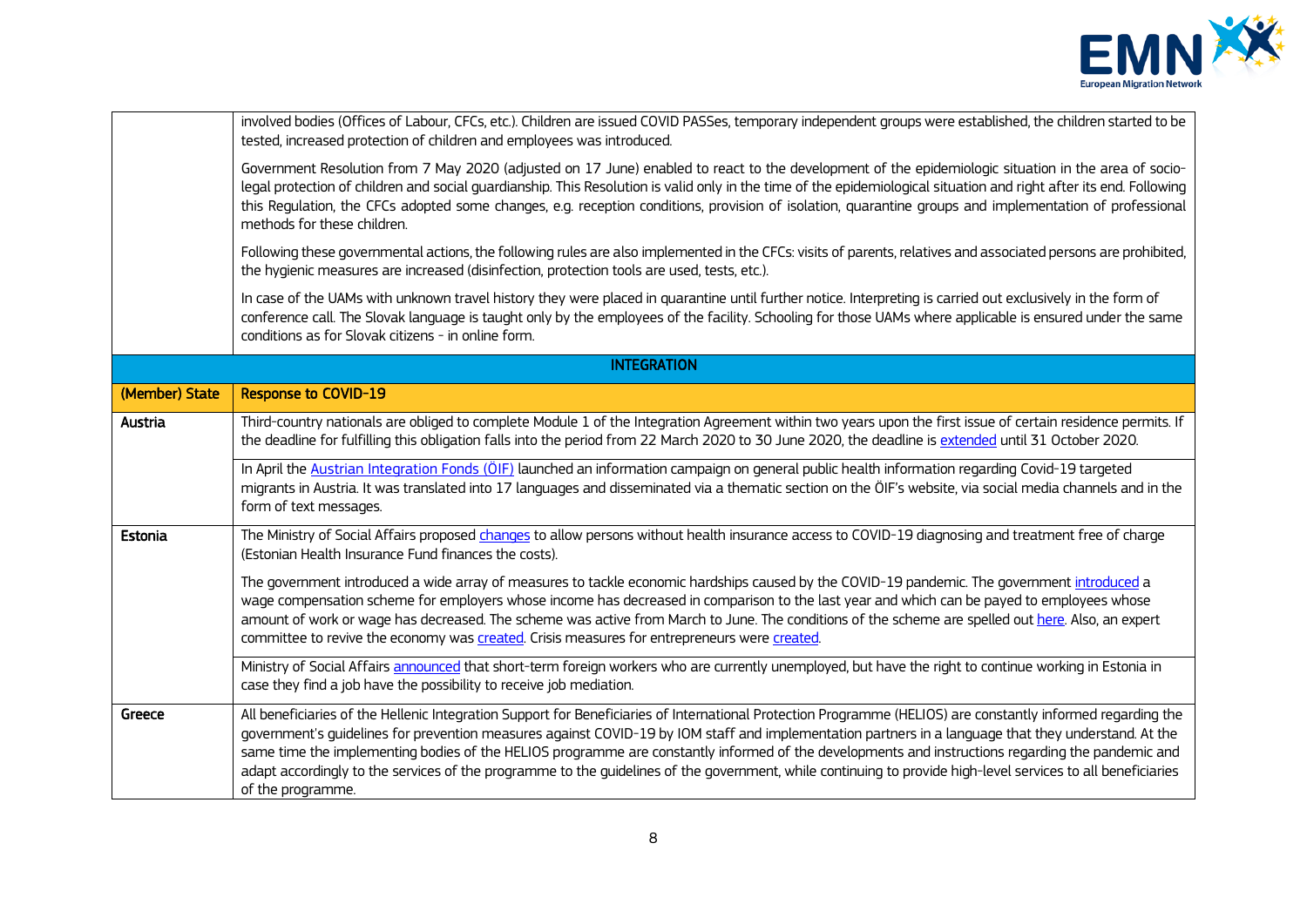

÷,

| Spain  | The General Secretariat for Civil Protection has designed and posted on its website information and advice concerning the protection against and the<br>treatment of Covid-19 disease in 6 languages other than Greek (English, French, Albanian, Russian, Arabic and Farsi). The Social Integration Directorate<br>(SID) has forwarded these guidelines to the Migrant Integration Centres (MICs) in order to be used when informing migrants and refugees about the basic<br>protection measures to be taken, as well as on the need to remain calm and avoid the spread of misinformation. Moreover, in order to achieve the greatest<br>possible information for the migrants and refugees, it was proposed by the SID a) to print the above mentioned instructions and to post them in prominent<br>places of MICs as well as b) to add the relevant links to the websites (sites) of MICs and/or of Community Centers and Municipalities.<br>Due to COVID-19, integration programs requiring in-person actions were suspended. (group activities and those that objectively could not be carried<br>out by telephone or telematic means, or under any other form of remote work). The rest of the programs continued their ordinary course. Now, with<br>the end of the alarm state, it is expected that programs will gradually go back to normal.                                                                                                                                               |
|--------|---------------------------------------------------------------------------------------------------------------------------------------------------------------------------------------------------------------------------------------------------------------------------------------------------------------------------------------------------------------------------------------------------------------------------------------------------------------------------------------------------------------------------------------------------------------------------------------------------------------------------------------------------------------------------------------------------------------------------------------------------------------------------------------------------------------------------------------------------------------------------------------------------------------------------------------------------------------------------------------------------------------------------------------------------------------------------------------------------------------------------------------------------------------------------------------------------------------------------------------------------------------------------------------------------------------------------------------------------------------------------------------------------------------------------------------------------------------------------------------------------------|
| France | Experimentation of distance learning in order to allow new arrivals who have started their language training to continue their learning.<br>Development of distance tool for civic training for French speaking migrants.<br>Promotion of distance learning tools elaborated by France's partners (linguistic MOOC from Alliance française, mobile application 'Happy FLE' from<br>the NGO Forum Refugiés, or "together in France 'from FTDA) or by the French ministry (mobile application for the civic training, launch of a new<br>MOOC "live and find a job in France").<br>Processing of the most urgent applications for citizenship.<br>Extension of the deadline for implementing the upgrading of French language level required for citizenship applications because of the lockdown.<br>a a<br>Softened measures to prove the French language knowledge during the Covid 19 lockdown and up to one month after the end of the heath<br>emergency.<br>Suspension of the processing of citizenship applications.<br>Extension of the two-month deadline for lodging an appeal for the requests which should have been filed between 12 March and 23 June 2020.<br>Extension of the deadline for registering declarations of citizenship.                                                                                                                                                                                                                                                      |
| Italy  | On May 19, 2020, the Italian Government adopted Decree-Law n. 34, titled "Urgent measures in the area of health, support to work and the economy, as<br>well as social policies related to the epidemiological emergency from COVID-19".<br>It contains several novelties with respect to regularisation of residence and employment relationships.<br>More specifically, to ensure adequate health protection and to encourage the emergence of irregular employment relationships, article 103, paragraph 1, of<br>the above-mentioned decree enables Italian employers or nationals of a EU Member State, or foreign employers in possession of the residence permit - as<br>envisaged in Article 9 of Legislative Decree No 286 of 25 July 1998 (i.e. long-term resident's EU residence permit), et seq. amendments - to apply for an<br>employment contract with foreign citizens present on the national territory or to declare the existence of an irregular employment relationship still ongoing<br>with Italian citizens or foreign nationals.<br>To this purpose, foreign citizens must have been registered (i.e. "subjected to photodactyloscopy") before March 8, 2020 or they must have stayed in Italy<br>before that date by virtue of the declaration of presence, in accordance with Law no. 68 of May 28, 2007, or by certificates containing a certain date from<br>public bodies. In both cases, foreign citizens must not have left the national territory after March 8, 2020. |

 $\mathbf{r}$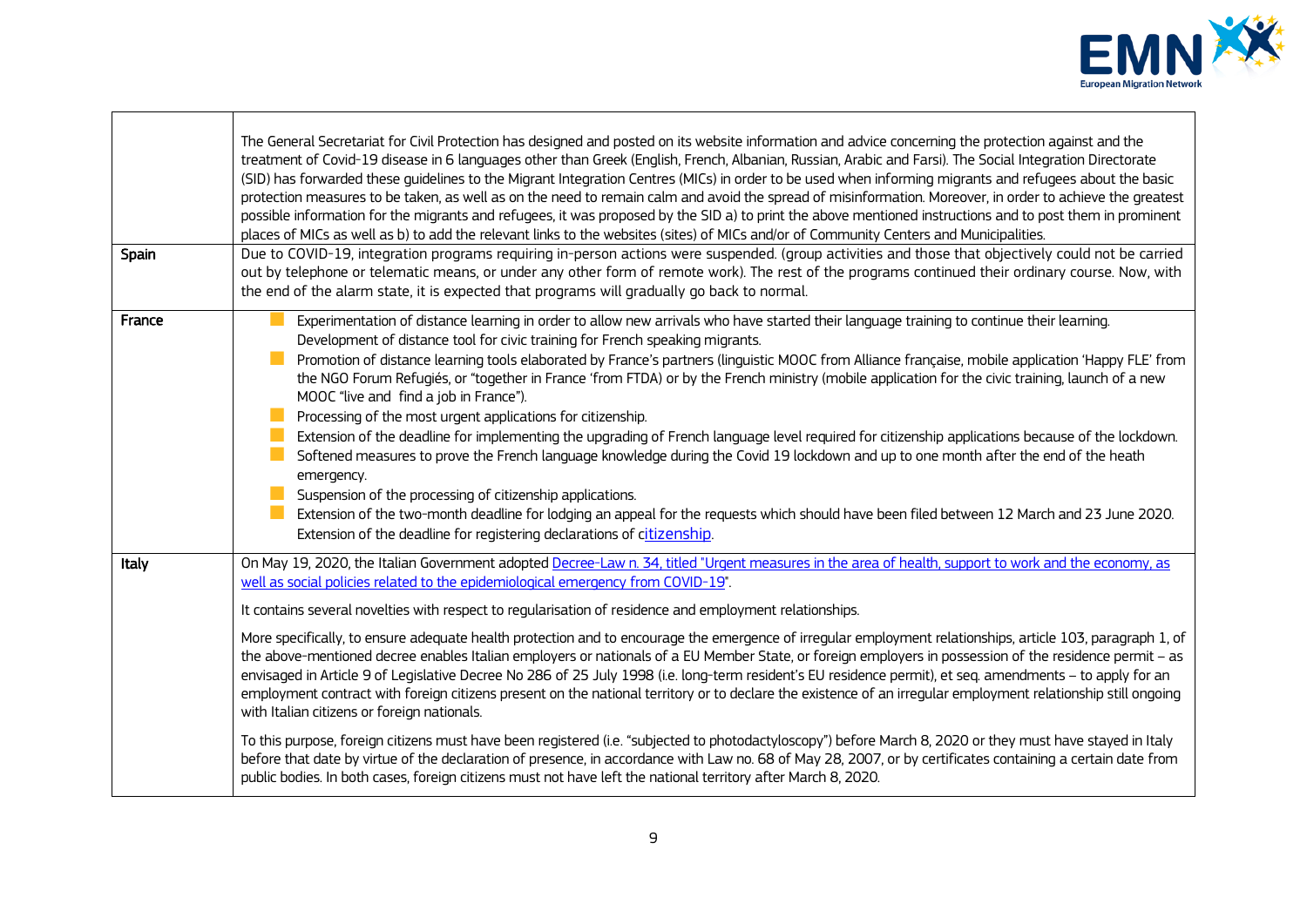

|            | Article 103, paragraph 2, enables foreign citizens, with a residence permit expired as of October 31, 2019, not renewed or converted into another residence                                                                                                                                                                                                                                                                                                                                                                 |
|------------|-----------------------------------------------------------------------------------------------------------------------------------------------------------------------------------------------------------------------------------------------------------------------------------------------------------------------------------------------------------------------------------------------------------------------------------------------------------------------------------------------------------------------------|
|            | permit, to apply for a temporary residence permit, valid only in the national territory, for a duration of six months from the submission of the application.                                                                                                                                                                                                                                                                                                                                                               |
|            | To this purpose, these citizens must have been present on the national territory on 8 March 2020, without having left the same date. They must have<br>performed working activities in the areas referred to in paragraph 3 before 31 October 2019. If at the end of the duration of the temporary permit, the<br>citizen produces a subordinate employment contract or the salary and social security documentation proving the performance of the work activity, the<br>permit is converted into a work residence permit. |
|            | Article 103, paragraph 3, lays down the areas concerned by both procedures provided for by paragraph 1 and 2:                                                                                                                                                                                                                                                                                                                                                                                                               |
|            | agriculture, livestock and animal husbandry, fisheries and aquaculture and related activities;<br>a)                                                                                                                                                                                                                                                                                                                                                                                                                        |
|            | assistance to the person or for members of the family, even if they do not live together, suffering from pathologies or handicaps that limit their<br>b)<br>self-sufficiency;                                                                                                                                                                                                                                                                                                                                               |
|            | domestic work to support family needs.                                                                                                                                                                                                                                                                                                                                                                                                                                                                                      |
| Luxembourg | In accordance with the information provided by the Ministry of Justice 25 May 2020 the service desk of 'Certificates for Nationality' and<br>their offices, which receive candidates for Luxembourgish citizenship acquisition and reclamation, are open every day from 9 to 11 am.<br>From 2 July 2020 the opening hours of the service desk of 'Certificates for Nationality' and their offices are every workday from 8:30 to<br>11:30 and 14:30 to 16:00.                                                               |
|            | During the period of the State of Crisis, no decisions have been taken in affairs dealing with Luxembourg nationality issues.                                                                                                                                                                                                                                                                                                                                                                                               |
|            | The 'Vivre Ensemble au Grand-Duché de Luxembourg courses required in the naturalization process for acquiring Luxembourgish<br>citizenship were canceled for the academic year of 2019/2020. However, the exams to obtain the certificate required for the acquisition of<br>the Luxembourg nationality continue to be organized.                                                                                                                                                                                           |
|            | Only national and international exams took place at the National Institute for Languages (INL) in person, respecting the barriers as defined<br>by the Ministry of Health on 11 May 2020. Otherwise, all the courses provided by the INL are taught remotely/online until the end of<br>current semester.                                                                                                                                                                                                                   |
| Malta      | In order to ensure that participants' integration-related plans were not unduly disturbed by the pandemic, the I Belong Integration Programme was<br>moved online by the service providers. This provided the Human Rights Directorate with the unexpected opportunity in 2020 to anticipate plans to<br>utilize better available technologies for integration-related services.                                                                                                                                            |
| Portugal   | The High Commission for Migration collected and displayed information from a range of national and international official and reliable sources, including a<br>Doctors of the World - Portugal's Guide on COVID-19, in 25 languages.                                                                                                                                                                                                                                                                                        |
|            | The High Commission for Migration and its partners in all Portuguese municipalities mapped the existing responses to support migrants, and with<br>the support of the CLAIM network and Associations of Immigrants, refugees and Roma, performed a National Needs Assessment so to adapt the<br>responses to the needs, in articulation with other entities. Plus, to guarantee immediate response to emergency situations, The High Commission for                                                                         |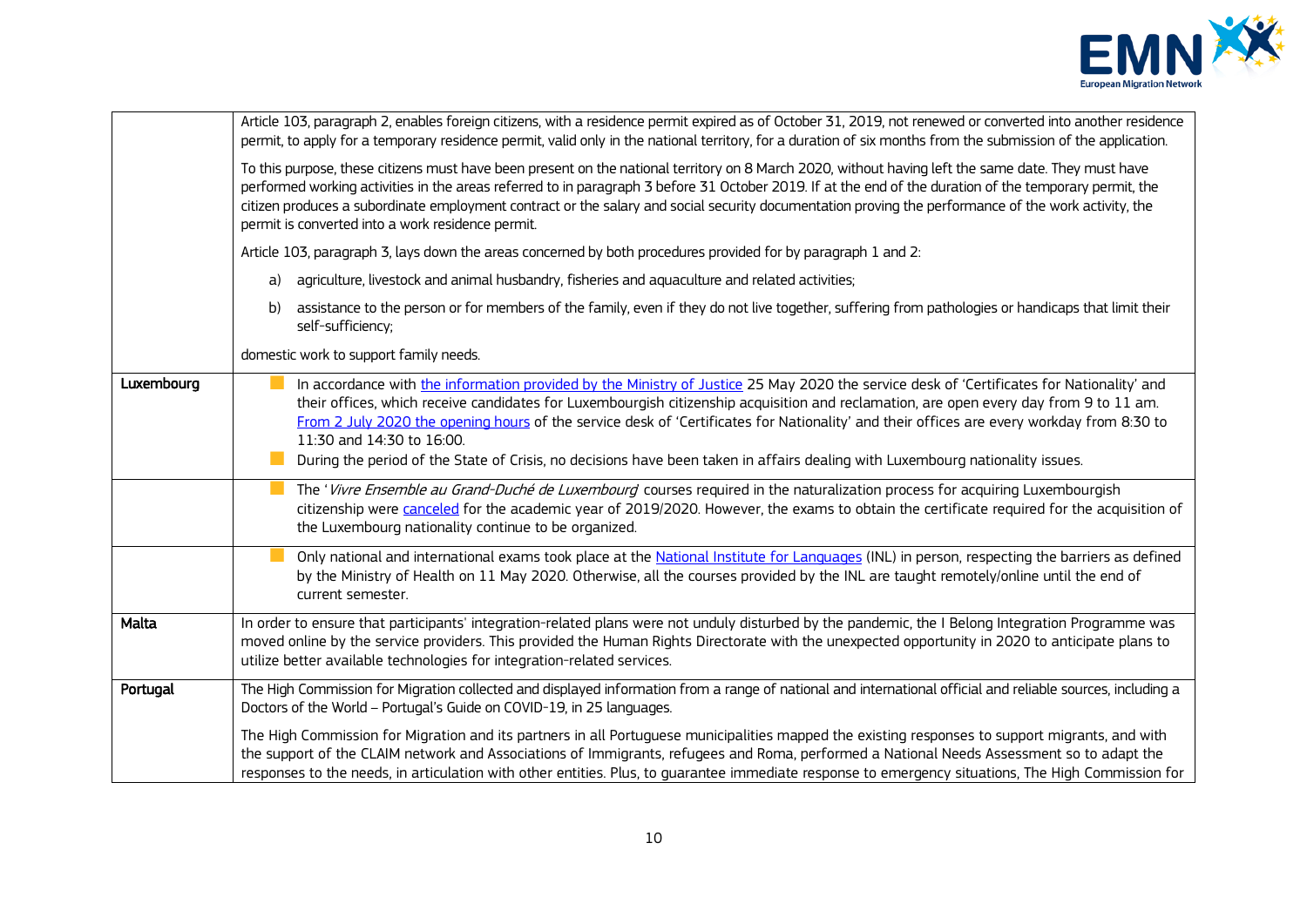

|                 | Migration identified and mobilized focal points (CNAIM directors with the support of a technician) for the North and Center regions; Lisbon; and<br>Alentejo and Algarve (south region).                                                                                                                                                                                                                                                                                                                                                                                                                                                                                                                                                                                                                        |
|-----------------|-----------------------------------------------------------------------------------------------------------------------------------------------------------------------------------------------------------------------------------------------------------------------------------------------------------------------------------------------------------------------------------------------------------------------------------------------------------------------------------------------------------------------------------------------------------------------------------------------------------------------------------------------------------------------------------------------------------------------------------------------------------------------------------------------------------------|
| Sweden          | In March 2020, the government decided that schools that must be closed following recommendations by the Public Health Agency of Sweden may adapt<br>their educational activities to, for example, remote or distance learning. It was recommended that Sweden's upper secondary schools, municipal adult<br>education, vocational adult education and higher education institutions provide distance learning until further notice. On 15 June, the Public Health Agency<br>lifted these recommendations.                                                                                                                                                                                                                                                                                                       |
|                 | <b>LEGAL MIGRATION</b>                                                                                                                                                                                                                                                                                                                                                                                                                                                                                                                                                                                                                                                                                                                                                                                          |
| (Member) State  | <b>Response to COVID-19</b>                                                                                                                                                                                                                                                                                                                                                                                                                                                                                                                                                                                                                                                                                                                                                                                     |
| Austria         | As long as the freedom of movement or interpersonal contact is restricted due to measures taken to prevent the spread of COVID-19, the authority may, in<br>the case of applications for extensions or changes of purpose, refrain from taking fingerprints and issue the residence permit without this biometric<br>characteristic unless there is reasonable doubt as to the identity of the foreigner. The authority may also refrain from requiring the production of original<br>documents and records unless there is reasonable doubt as to their authenticity and correctness.                                                                                                                                                                                                                          |
|                 | In Austria, the maximum duration of an employment permit for seasonal workers is normally not more than six months. Within a period of 12<br>months, employment permits may be issued or renewed for the same seasonal worker for a total duration not exceeding 9 months. Due to Covid-<br>19, those seasonal workers who are already staying in Austria may be granted employment permits in agriculture and forestry for a total duration<br>of more than 9 months within a period of 12 months. This measure was limited until 30 June 2020.                                                                                                                                                                                                                                                                |
|                 | In Austria, the maximum duration of an employment permit for seasonal workers is normally not more than six months. Within a period of 12<br>months, employment permits may be issued or renewed for the same seasonal worker for a total duration not exceeding 9 months. Due to Covid-<br>19, those seasonal workers who are already staying in Austria may be granted employment permits in agriculture and forestry for a total duration<br>of more than 9 months within a period of 12 months. This measure was limited until 30 June 2020.                                                                                                                                                                                                                                                                |
|                 | Applications for renewal and change of purpose are not to be submitted to the authority in person but by post or electronically as long as freedom of<br>movement or interpersonal contact is restricted due to measures taken to prevent the spread of COVID-19.                                                                                                                                                                                                                                                                                                                                                                                                                                                                                                                                               |
|                 | As long as measures restricting freedom of movement or interpersonal contacts exist, visas for, among others, seasonal workers shall be valid<br>beyond their initial period of duration as long as an existing work permit is in force.                                                                                                                                                                                                                                                                                                                                                                                                                                                                                                                                                                        |
| <b>Bulgaria</b> | Amendments were adopted to Article 24, Paragraph 13 of the Law on Foreigners of the Republic of Bulgaria. According to this article, third-country<br>national whose prolonged residence permit in the Republic of Bulgaria expires up to three months after the repeal of the state of emergency, may<br>apply for a residence extension within three months after the repeal of the state of emergency. This term shall not be considered as an interruption<br>when a third-country national applies for a long-term or permanent residence. A third-country national whose prolonged residence expires up to<br>three months after the repeal of the state of emergency, may enter the territory of the Republic of Bulgaria without visa up to three months after<br>the repeal of the state of emergency. |
| Cyprus          | Following a decision of the Council of Ministers, dated 29.04.2020, Cyprus public service, including asylum and migration authorities, resumed its normal<br>operations, as of 04.05.2020. That means, that applications for the issue or renewal of residence permits are accepted for submission and their                                                                                                                                                                                                                                                                                                                                                                                                                                                                                                    |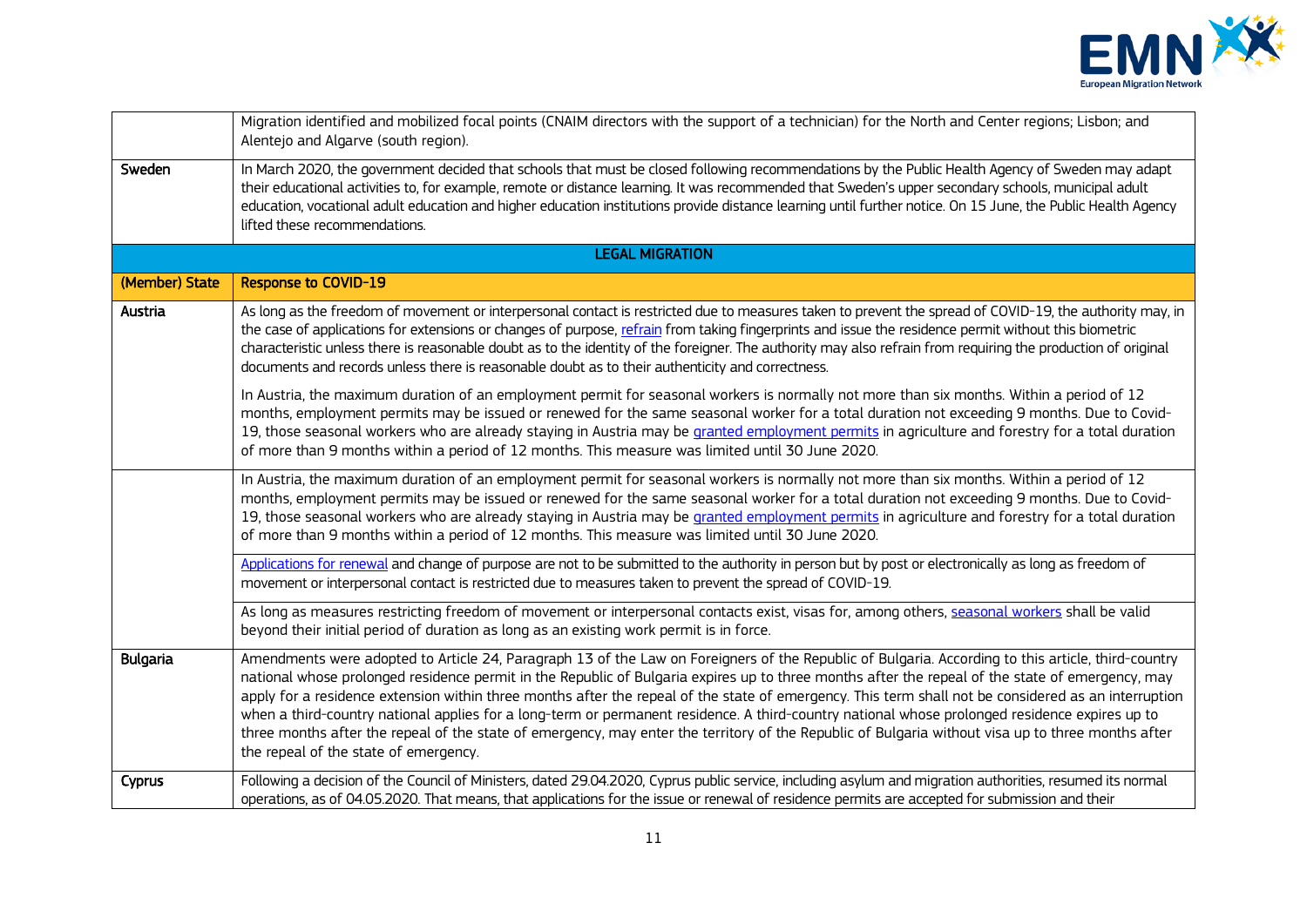

|                | examination proceeds, as usual. However, according to the instructions of Ministry of Health, special health measures must be taken in all public offices,<br>including that only 1 person per 8 square meters can be present (including the personnel).                                                                                                                                                                                                                                                                                                                                                                                                                                                                                                                                                                                                                                                                                                                                                                                                                                                                                                                                                                                                                                                                                                                                                                                                                                                                                                                   |
|----------------|----------------------------------------------------------------------------------------------------------------------------------------------------------------------------------------------------------------------------------------------------------------------------------------------------------------------------------------------------------------------------------------------------------------------------------------------------------------------------------------------------------------------------------------------------------------------------------------------------------------------------------------------------------------------------------------------------------------------------------------------------------------------------------------------------------------------------------------------------------------------------------------------------------------------------------------------------------------------------------------------------------------------------------------------------------------------------------------------------------------------------------------------------------------------------------------------------------------------------------------------------------------------------------------------------------------------------------------------------------------------------------------------------------------------------------------------------------------------------------------------------------------------------------------------------------------------------|
| Czech Republic | In connection with the COVID-19 pandemic, the Government of the Czech Republic declared a state of emergency on 12 March 2020, which ended<br>on 17 May 2020.                                                                                                                                                                                                                                                                                                                                                                                                                                                                                                                                                                                                                                                                                                                                                                                                                                                                                                                                                                                                                                                                                                                                                                                                                                                                                                                                                                                                              |
|                | Foreign nationals (third-country nationals) whose current residence permit in the Czech Republic has expired after 12 March 2020, must leave the<br>territory of the Czech Republic by 16 July 2020 at the latest. For this period, the exit order for foreign nationals are not issued.                                                                                                                                                                                                                                                                                                                                                                                                                                                                                                                                                                                                                                                                                                                                                                                                                                                                                                                                                                                                                                                                                                                                                                                                                                                                                   |
|                | Furthermore, based on the Czech Government's resolution from 22 June 2020, foreign nationals with short-term visa for the purpose employment /<br>short-term visa for the purpose seasonal / visa for a stay of over 90 days for the purpose seasonal / special work visa, which validity ended after<br>12March 2020 and employer arranged extension of employment relationship or new employment relationship, the travel period is extended up to<br>16September 2020; validity of work permit is also extended.                                                                                                                                                                                                                                                                                                                                                                                                                                                                                                                                                                                                                                                                                                                                                                                                                                                                                                                                                                                                                                                        |
| Estonia        | Foreign nationals who are not submitted to exceptions when entering Estonia, are not allowed to cross the border (From 1 June Estonia will admit people<br>with no symptoms arriving from the European Union, the members of the Schengen area or the United Kingdom of Great Britain and Northern Ireland. If a<br>person arrives from a country where more than 15 people per 100 000 people have been infected by COVID-19 then additional measures to restrict<br>movement of the person for 14 days from the date of entry to the country will be employed. There are also some exceptions in place. With regard to<br>people who do not fall under the exceptions referred to in the order of the Government of the Republic, it is still possible to authorize a border crossing on<br>the basis of an application for permission, which must be sent to Police and Border Guard Board (PBGB).)                                                                                                                                                                                                                                                                                                                                                                                                                                                                                                                                                                                                                                                                     |
|                | PBGB continues with residence permit and short-term employment procedures as usual (with the exception that as third country nationals are mostly not<br>allowed to enter the country, then they also cannot submit their application; the procedures continue for those already residing within the country). The<br>PBGB service offices are open but applying for documents using the online self-service portal is recommended.                                                                                                                                                                                                                                                                                                                                                                                                                                                                                                                                                                                                                                                                                                                                                                                                                                                                                                                                                                                                                                                                                                                                        |
|                | The emergency situation declared due to COVID-19 on March 12 ended on May 17.                                                                                                                                                                                                                                                                                                                                                                                                                                                                                                                                                                                                                                                                                                                                                                                                                                                                                                                                                                                                                                                                                                                                                                                                                                                                                                                                                                                                                                                                                              |
|                | Multiple changes came into force on May 7 due to COVID-19. Legislative amendments were approved which's aim is to ensure that foreigners from<br>third countries who have been staying in Estonia on temporary basis (short term employment) and have lost their jobs leave Estonia at the earliest<br>possibility (taking into account the person's possibility to leave the country). For example, additional possibilities (reasons) were added to the list when one's<br>visa could be cancelled and dismissed (e.g. if the foreigner's main reason to stay in Estonia is employment-related and their employment contract ends).<br>Additionally, amendments were approved to Aliens Act whereby in an emergency or an emergency situation the minister responsible for the area or the<br>Director General of the PBGB authorised by the minister may grant a foreigner who is staying in Estonia, whose return to the country of origin is impeded, a<br>legal basis for the stay in Estonia. Additional amendments constituted that in an emergency or an emergency situation the government could prolong the<br>time for working for short-term employment if it is justified, when taking into account the needs of the economy and labour market, whereby exceptions<br>were made to employees working in the agricultural sector. Yet, the time prolonged for working cannot exceed 730 days during 913 consecutive days.<br>Those foreigners have the right to work in Estonia until July 31 and will have time until August 31 to organise their departure. |
|                | In addition, multiple legislative changes came into force on July 1 due to COVID-19. For example, rules for applying for a visa were updated (e.g.<br>applications for visas can be now submitted electronically).                                                                                                                                                                                                                                                                                                                                                                                                                                                                                                                                                                                                                                                                                                                                                                                                                                                                                                                                                                                                                                                                                                                                                                                                                                                                                                                                                         |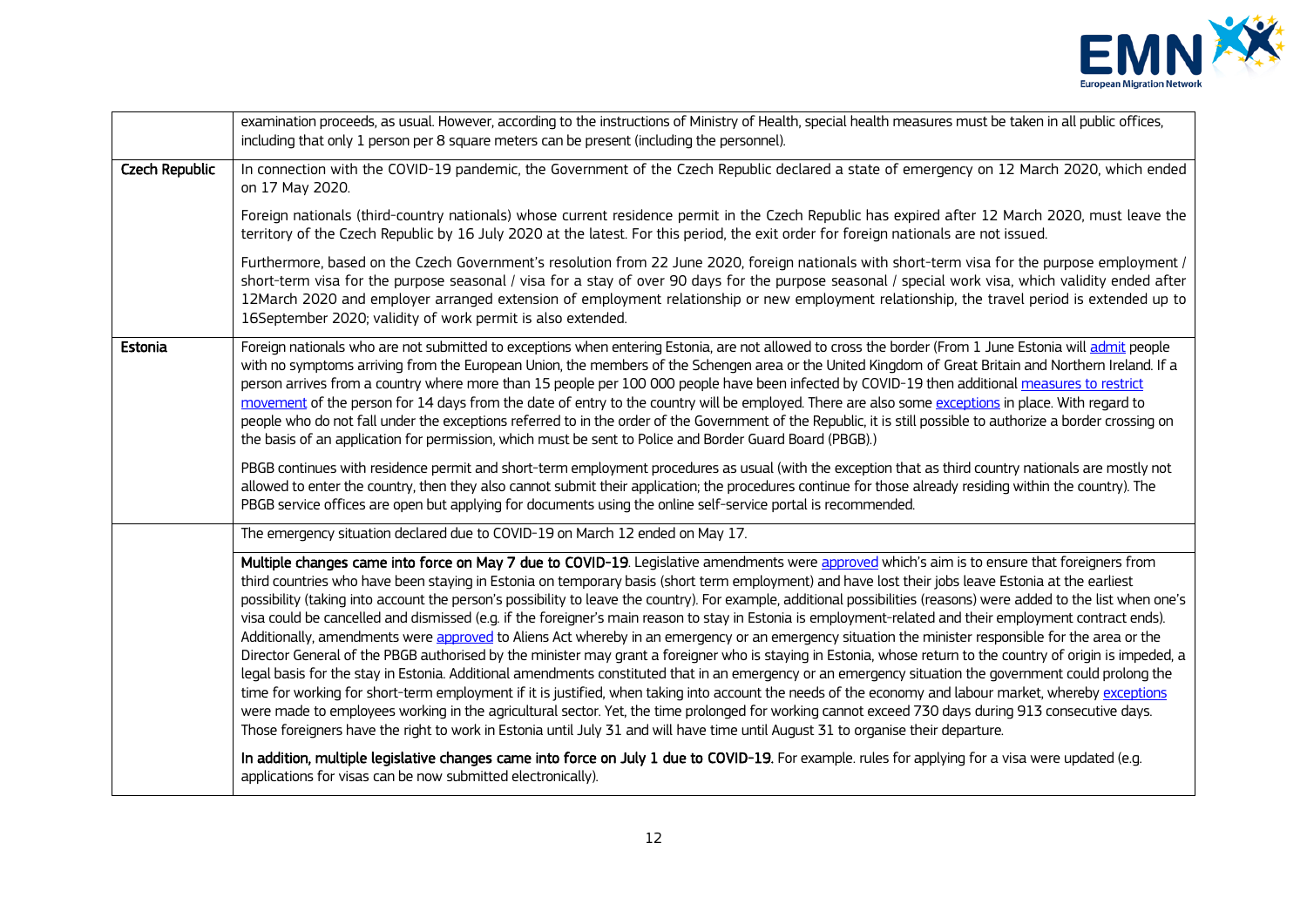

| Greece | Extension of residence permits and long-stay (national) visa-Validity of national entry visas expiring between 11 March and 31 August 2020 is<br>extended until 30 September 2020.-Validity of residence permits (long term or short term) which expired after 1 December 2019 or shall expire<br>until 30 June 2020 is extended until 31 December 2020.                                                                                     |
|--------|----------------------------------------------------------------------------------------------------------------------------------------------------------------------------------------------------------------------------------------------------------------------------------------------------------------------------------------------------------------------------------------------------------------------------------------------|
|        | Validity of "certificates of application for residence permit" (i.e. certificates granted upon submission of the application for a residence permit,<br>provided that all supporting documents are complete and certifying temporary legal residence in Greece, 1 year max, until issuance of the permit)<br>which shall expire until 30 June 2020, is extended until 31 December 2020.                                                      |
|        | Special provisions for foreign agricultural workers: Automatic 6-month extension of work permits granted on an exceptional basis to undocumented<br>TCNs for their exclusive employment in agriculture to cover urgent needs. Validity of national entry visas, including visas of seasonal workers, is<br>extended until 30 September 2020.                                                                                                 |
|        | Extension of initial visa-free stay (expiry of the 90-day deadline). Initial visa free stay may be extended for up to 90 days upon application to the<br>police before the expiry of the three-month period. In case of overstay, if the person can provide evidence of force majeure at the BCP no entry ban<br>and no fine is issued (for a period up to 30 days after the end of the emergency situation).                                |
|        | Extension of stay under a short stay visa (including stays exceeding 90 days).                                                                                                                                                                                                                                                                                                                                                               |
|        | Stay with a visa may be extended for up to 90 days upon application to the police before the expiry of the three-month period. In case of overstay,<br>if the person can provide evidence of force majeure at the BCP no entry ban and no fine is issued (for a period up to 30 days after the end of the<br>emergency situation).                                                                                                           |
| Spain  | All measures taken to protect citizens from the COVID-19 crisis also applied to third-country nationals.                                                                                                                                                                                                                                                                                                                                     |
|        | The granting of residence permits for the healthcare professionals and agriculture workers was sped up.                                                                                                                                                                                                                                                                                                                                      |
|        | All residence permits to be extended 6 months after emergency state was lifted (June 21), whereas long-term visas to be extended three months.<br>TCNs with a Spanish residence permit can re-enter the country, including those with expired residence permits.                                                                                                                                                                             |
|        | Residence permits were not to be withdrawn due to unemployment or business difficulties associated with the Covid-19 crisis, during renewal<br>proceedings. All renewals to be more flexible, also of temporary residence permits for self-employed and highly qualified professionals. Same<br>applies to family reunification.                                                                                                             |
|        | Residence permits for social integration to be more flexible too, specially relating the work contract and/or social integration accreditations<br>(deadlines extended for 45 days).                                                                                                                                                                                                                                                         |
|        | A residence and work permit shall be granted to regular migrants aged 18-21 employed in the agricultural sector. This permit shall be valid for 2<br>years throughout the national territory, without limitation by occupation or sector of activity nor the application of the job market test, in<br>recognition of their work in an essential sector during the COVID crisis, as long as they work continuously in it until September 30. |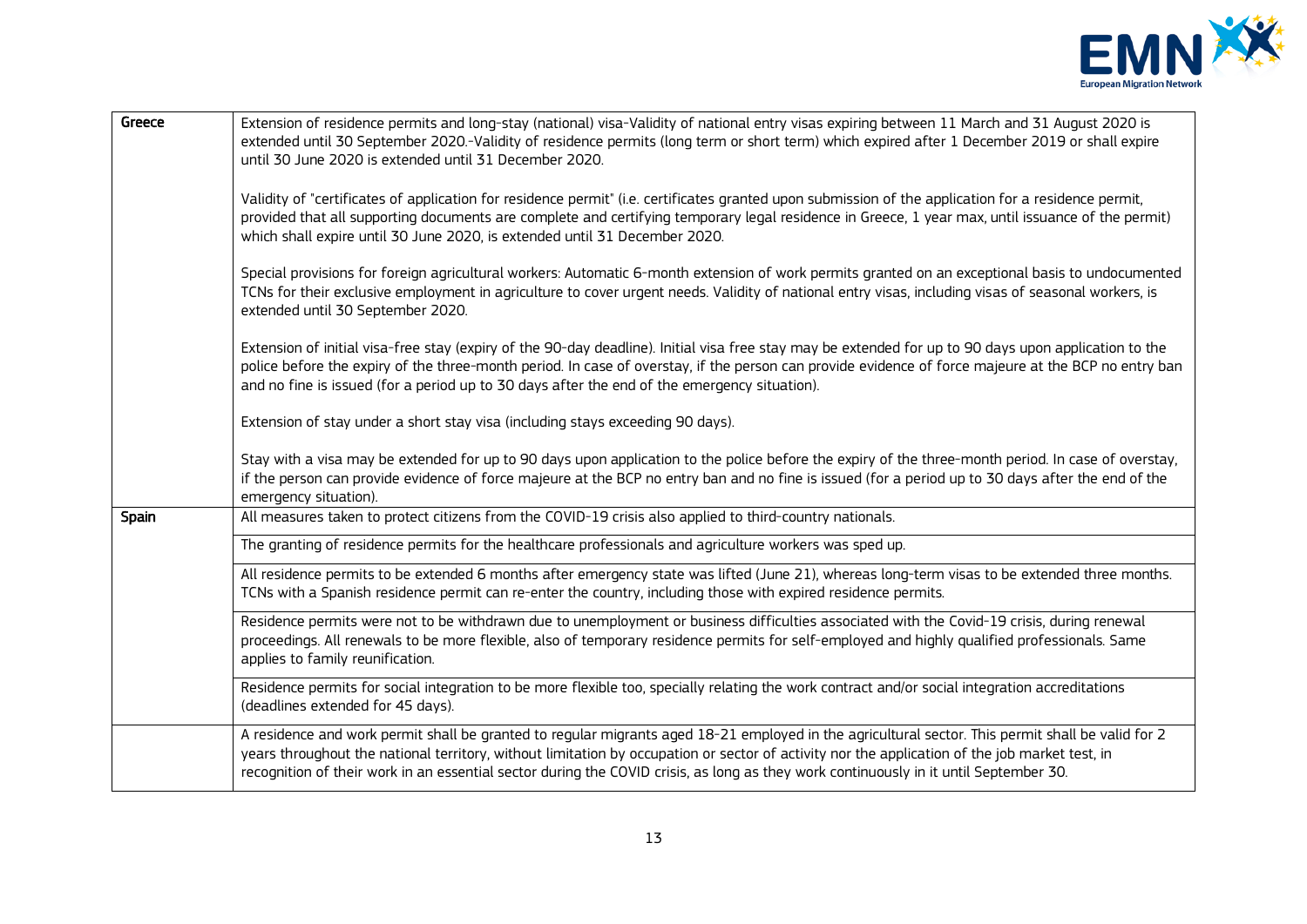

|        | Asylum seekers' right to work will be temporarily extended to improve availability of seasonal labour                                                                                                                                                                                                                                                                                                                                                                                                                                                                                                                                                                                                          |
|--------|----------------------------------------------------------------------------------------------------------------------------------------------------------------------------------------------------------------------------------------------------------------------------------------------------------------------------------------------------------------------------------------------------------------------------------------------------------------------------------------------------------------------------------------------------------------------------------------------------------------------------------------------------------------------------------------------------------------|
|        | Asylum seekers' right to work will be extended by a temporary amendment to the Aliens Act. The amendment will concern the start and end of the asylum<br>seekers' right to work. This will help alleviate the situation where a shortage of seasonal employees from abroad is likely this year in Finland.                                                                                                                                                                                                                                                                                                                                                                                                     |
|        | https://intermin.fi/en/-/asylum-seekers-right-to-work-will-be-temporarily-extended-to-improve-availability-of-seasonal-labour                                                                                                                                                                                                                                                                                                                                                                                                                                                                                                                                                                                  |
|        | Lower residence permit fees for people staying in Finland due to coronavirus crisis                                                                                                                                                                                                                                                                                                                                                                                                                                                                                                                                                                                                                            |
|        | The Decree on Fees Charged for Services Provided by the Finnish Immigration Service will be temporarily amended. Because of the travel restrictions<br>imposed due to the prevailing coronavirus pandemic, there are people in Finland whose right of residence is about to end or has already ended and who<br>are unable to leave the country.                                                                                                                                                                                                                                                                                                                                                               |
|        | https://intermin.fi/en/-/koronatilanteen-takia-maahan-jaavien-oleskelulupamaksuihin-helpotuksia                                                                                                                                                                                                                                                                                                                                                                                                                                                                                                                                                                                                                |
|        | The Finnish Immigration Service cancels all asylum interviews as of the 16th of March due to the coronavirus.                                                                                                                                                                                                                                                                                                                                                                                                                                                                                                                                                                                                  |
|        | Asylum seekers will be informed of a new appointment for an asylum interview as soon at is possible to conduct them again.                                                                                                                                                                                                                                                                                                                                                                                                                                                                                                                                                                                     |
|        | Changes in the submission of residence permit applications and in the operation of service points of the Finnish Immigration Service due to the<br>coronavirus                                                                                                                                                                                                                                                                                                                                                                                                                                                                                                                                                 |
|        | https://migri.fi/en/article/-/asset_publisher/oletko-suomessa-katso-ajankohtaiset-ohjeet-hakemiseen                                                                                                                                                                                                                                                                                                                                                                                                                                                                                                                                                                                                            |
|        | Ministry for Foreign Affairs: Finland suspends the reception and processing of ordinary visa and residence permit applications in the missions                                                                                                                                                                                                                                                                                                                                                                                                                                                                                                                                                                 |
|        | https://um.fi/current-affairs/-/asset_publisher/gc654PySnjTX/content/suomi-keskeytt-c3-a4-c3-a4-tavanomaisen-viisumi-ja-oleskelulupahakemusten-                                                                                                                                                                                                                                                                                                                                                                                                                                                                                                                                                                |
|        | vastaanoton-ja-k-c3-a4sittelyn                                                                                                                                                                                                                                                                                                                                                                                                                                                                                                                                                                                                                                                                                 |
|        | The government issues a proposition to temporarily change the Alien's Act and the Seasonal Workers Act.                                                                                                                                                                                                                                                                                                                                                                                                                                                                                                                                                                                                        |
|        | If adopted, the temporary legislative change would allow legally staying third-country nationals to work in important sectors (e.g. seasonal work in<br>agriculture and other natural produce) in order to secure emergency supply and the functioning of the labour market by alleaviating labour shortages in<br>these sectors.                                                                                                                                                                                                                                                                                                                                                                              |
| France | The emergency law to tackle the COVID-19 outbreak dated 23 March 2020 and its related ordinance dated 22 April 2020 provide a 180 days extension of<br>the validity for long-term visas, residence permits, temporary stay authorisations and receipts of residence permits which expire between 16 March and 15<br>June 2020 since all prefectures and related migration offices were closed. See the details below:                                                                                                                                                                                                                                                                                          |
|        | M.<br>The issuance of visas was stopped and has resumed progressively as from 29 June.<br>From the beginning of the health emergency, several measures were implemented to secure the right of residence for short-term holders who could<br>not return in their country because of the closed borders and the lack of air flights (issuance of a three-month temporary residence authorizations for<br>the urgent files); for TCN holders of residence permits which expired and who could not file a renewal application because the prefectures were<br>closed (extension of the validity period for six months for permits which expired between 16 March and 15 June); reopening of the migration offices |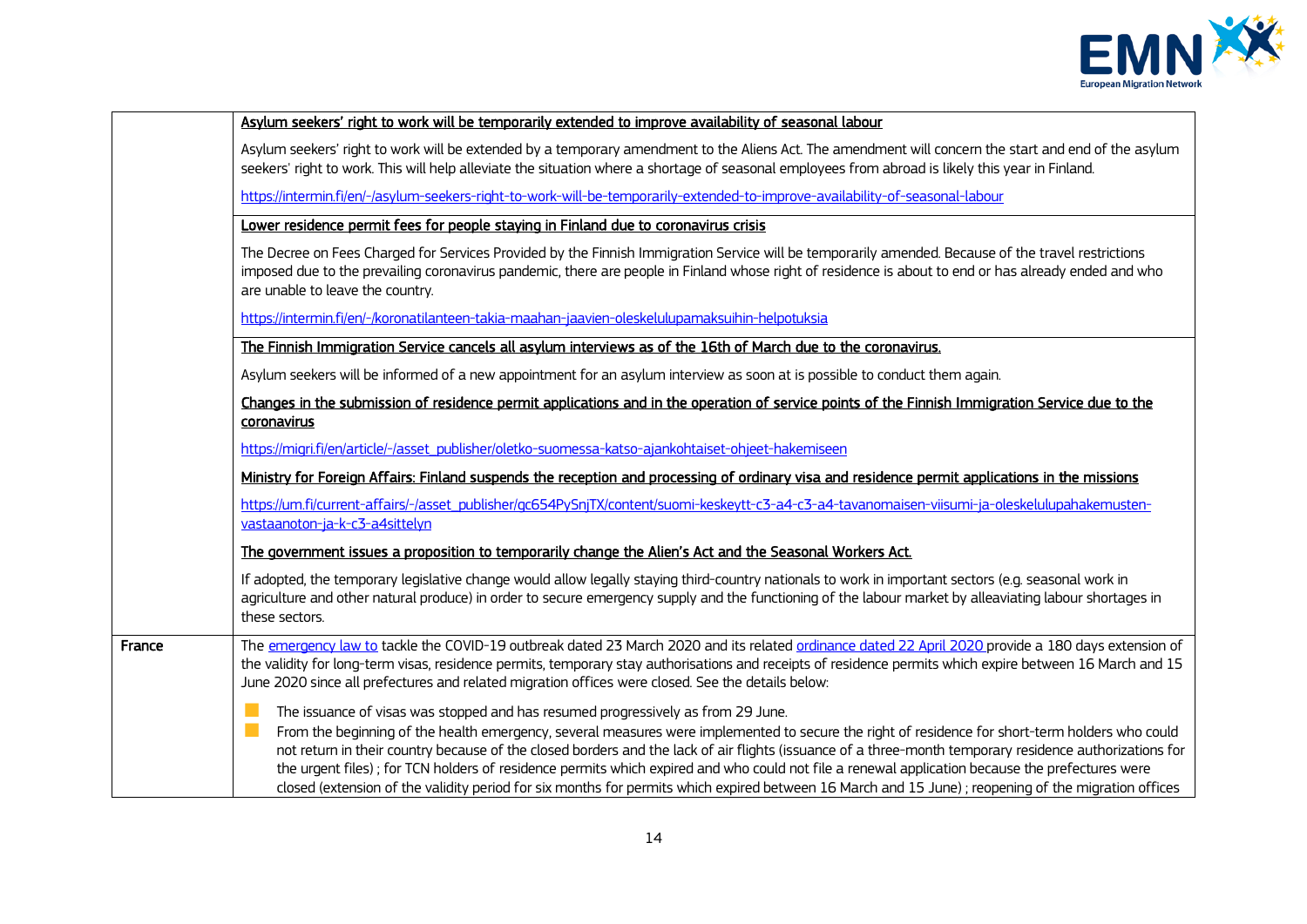

|         | in the prefectures as from 15 June with a priority given to the holders of expired residence permits who could not benefit from the extension<br>measure.                                                                                                                                                                                                                                                                                                                                                                                                                                          |
|---------|----------------------------------------------------------------------------------------------------------------------------------------------------------------------------------------------------------------------------------------------------------------------------------------------------------------------------------------------------------------------------------------------------------------------------------------------------------------------------------------------------------------------------------------------------------------------------------------------------|
|         | In order to limit the number of visits to the prefectures, implementation as from 15 June of electronic applications for simple procedures such as renewal<br>of receipts of residence permits, duplicate applications, change of domicile and application for travel document for children.                                                                                                                                                                                                                                                                                                       |
| Croatia | Measures reported in the previous period (January-March 2020) are still in force.                                                                                                                                                                                                                                                                                                                                                                                                                                                                                                                  |
|         | In order for third-country nationals to continue to use issued biometric residence permits during the epidemic and to continue to reside and work in the<br>Republic of Croatia, the Act on amending the Foreigners Act was adopted in April (Official Gazette, No. 53/20).                                                                                                                                                                                                                                                                                                                        |
|         | The proposed act stipulates that third-country nationals who have a regulated temporary or long-term residence and have issued (biometric) residence<br>permits, during the epidemic of COVID-19 do not have to apply for a new residence permit, no later than 30 days from the cessation of the epidemic. After<br>the expiry of that period, third-country national is required to apply for a new residence permit without delay.                                                                                                                                                              |
|         | Furthermore, the amendments to the Foreigners Act stipulate that actions in administrative proceedings that third-country nationals are obliged to take<br>within the deadlines prescribed by the Foreigners Act, and the deadline for which began to run on 11 March 2020 or will be during the COVID-19 epidemic,<br>third-country nationals may take no later than 30 days from the cessation of the epidemic.                                                                                                                                                                                  |
| Ireland | The Department of Justice and Equality FAQ on COVID-19 continues to affirm that immigration concerns of undocumented foreign nationals should not be<br>construed as a barrier or "firewall" to seeking essential healthcare.                                                                                                                                                                                                                                                                                                                                                                      |
|         | A change to immigration permission of current "Stamp 3" holders who respond to and qualify under the HSE's "Be on Call for Ireland" campaign continued to<br>be considered (update on Q1 material, unchanged).                                                                                                                                                                                                                                                                                                                                                                                     |
|         | As of 15 April, EU Treaty Rights and Domestic applications can be submitted by email together with scanned copies of supporting documentation, as a<br>temporary measure up to 20 July 2020.                                                                                                                                                                                                                                                                                                                                                                                                       |
|         | On 17 April Immigration Service Delivery announced the introduction of temporary online arrangements for all non-EEA nationals who currently hold Stamp<br>2 permission and who wish to avail of the Third Level Graduate Programme, including students who have returned to their home countries due to the COVID-<br>19 pandemic.                                                                                                                                                                                                                                                                |
|         | On 27 April, the Department of Justice and Equality announced temporary arrangements for change of permission applications until 20 July 2020.                                                                                                                                                                                                                                                                                                                                                                                                                                                     |
|         | On 13 May, the Department of Justice and Equality announced that immigration permissions due to expire between 20 May and 20 July 2020 will be<br>automatically extended for two months. This includes people in Ireland on short stay visas and those whose permissions have already been extended by the<br>previous notice issued on 20 March 2020.                                                                                                                                                                                                                                             |
|         | On 21 May, Immigration Service Delivery announced that, as a temporary measure, anyone in the State awaiting their first registration, and who has a current,<br>valid permission to remain, but does not have a current permission letter, can apply to the Registration Office to request a letter confirming their permission<br>to remain in the State and the conditions attached. For international English Language Students, the extension means that they may continue to work if they<br>wish but must be enrolled in a course of study to adhere to the conditions of their permission. |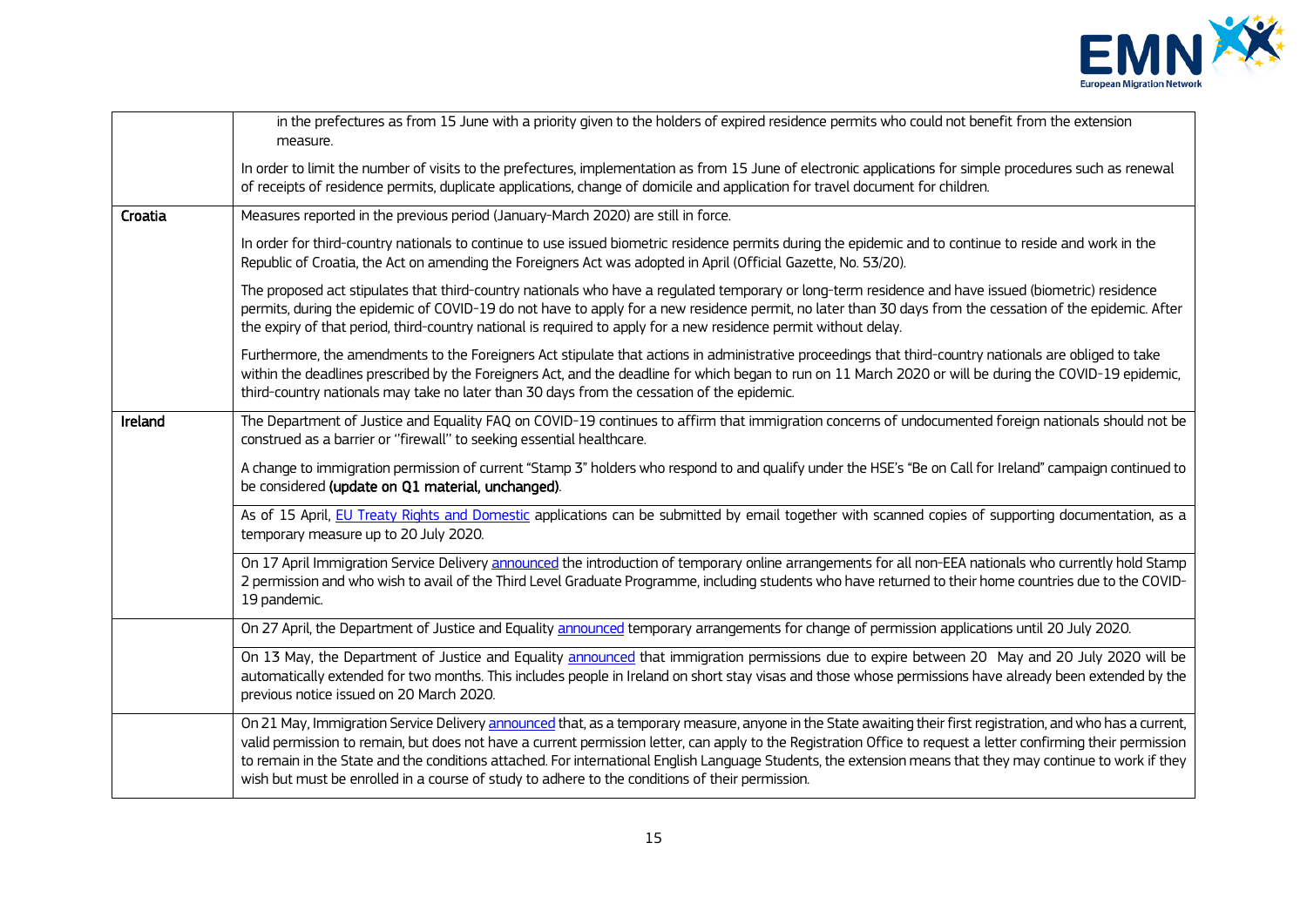

|       | On 26 May, the Department of Justice announced further measures to assist international students studying English in Ireland who have been impacted by<br>the COVID-19 pandemic.                                                                                                                                                                                                                                                                                                            |
|-------|---------------------------------------------------------------------------------------------------------------------------------------------------------------------------------------------------------------------------------------------------------------------------------------------------------------------------------------------------------------------------------------------------------------------------------------------------------------------------------------------|
|       | From 22 June, limited processing of visa applications resumed. During this initial resumption phase, only Long Stay "D" visa applications, including Study, will<br>be accepted, as well as those identified under the current criteria as Emergency/Priority visas. Short stay visas for non-essential travel are not being issued.                                                                                                                                                        |
|       | The Department of Justice and Equality announced on 22 June a new online registration renewal system for non-EEA students based in Dublin who are<br>eligible for renewal of their permission to reside.                                                                                                                                                                                                                                                                                    |
| Italy | Article 103 of Decree-Law n. 18 of 17 March 2020 covers the suspension of the time limits for administrative procedures, including those aimed at issuing<br>or renewing residence permits, from 23 February to 15 April 2020.                                                                                                                                                                                                                                                              |
|       | On 24 April 2020, the law converting Decree-Law n.18 of 17 March 2020 has extended again the validity of all certificates, attestations, permits,<br>concession, authorizations and enabling acts, for the application of citizenship, expiring between 31 January and 31 July 2020, for 90 days following the<br>declaration of cessation of the state of emergency (Article 103.2).                                                                                                       |
|       | On 8 April 2020, Decree-Law n. 23 of 8 April 2020 has further extended the period of suspension for administrative proceedings, including those aimed at<br>issuing or renewing residence permits, until 15 May 2020.                                                                                                                                                                                                                                                                       |
|       | On 24 April 2020, the law converting Decree-Law n.18 of 17 March 2020 has introduced several changes to the terms above-mentioned. It has extended<br>again the validity of all certificates, attestations, permits, concession, authorizations and enabling acts, expiring between 31 January and 31 July 2020, for<br>90 days following the declaration of cessation of the state of emergency (Article 103.2).                                                                           |
|       | As for the residence permits for third-country citizens, they remain valid until 31 August 2020. This include:                                                                                                                                                                                                                                                                                                                                                                              |
|       | The deadlines for the conversion of residence permits from study to employment and from seasonal to non-seasonal employment;                                                                                                                                                                                                                                                                                                                                                                |
|       | Permits to stay (entry visas, etc.);                                                                                                                                                                                                                                                                                                                                                                                                                                                        |
|       | Travel documents;                                                                                                                                                                                                                                                                                                                                                                                                                                                                           |
|       | ×<br>The validity of permits issued for seasonal work, family reunification, work - special cases, including research, blue cards, intercompany transfers, etc.;                                                                                                                                                                                                                                                                                                                            |
|       | Residence permits for subordinate work, waiting for employment, self-employment, family, internship, job search or student entrepreneurship;                                                                                                                                                                                                                                                                                                                                                |
|       | Requests for conversion.                                                                                                                                                                                                                                                                                                                                                                                                                                                                    |
|       | Similarly, residence permits for seasonal work, expiring between 23 February and 31 May 2020, are instead extended to 31 December 2020.                                                                                                                                                                                                                                                                                                                                                     |
|       | Moreover, in line with the provisions of the new Decree of The President of The Council of Ministers of 10 April 2020, all Immigration Offices remained<br>close to the public until 3 May 2020.                                                                                                                                                                                                                                                                                            |
|       | On 4 May 2020, the Immigration Offices reopened once again with most of the personnel in smart working. However, the Ministry of the Interior has circulated<br>several quidelines to prevent congestion/crowding. Indeed, for the purpose of finalising the procedures for the issue of the authorisation for the entry of<br>foreign citizens (family reunification and work for special cases), the documentation that the applicant must produce can be obtained electronically. In the |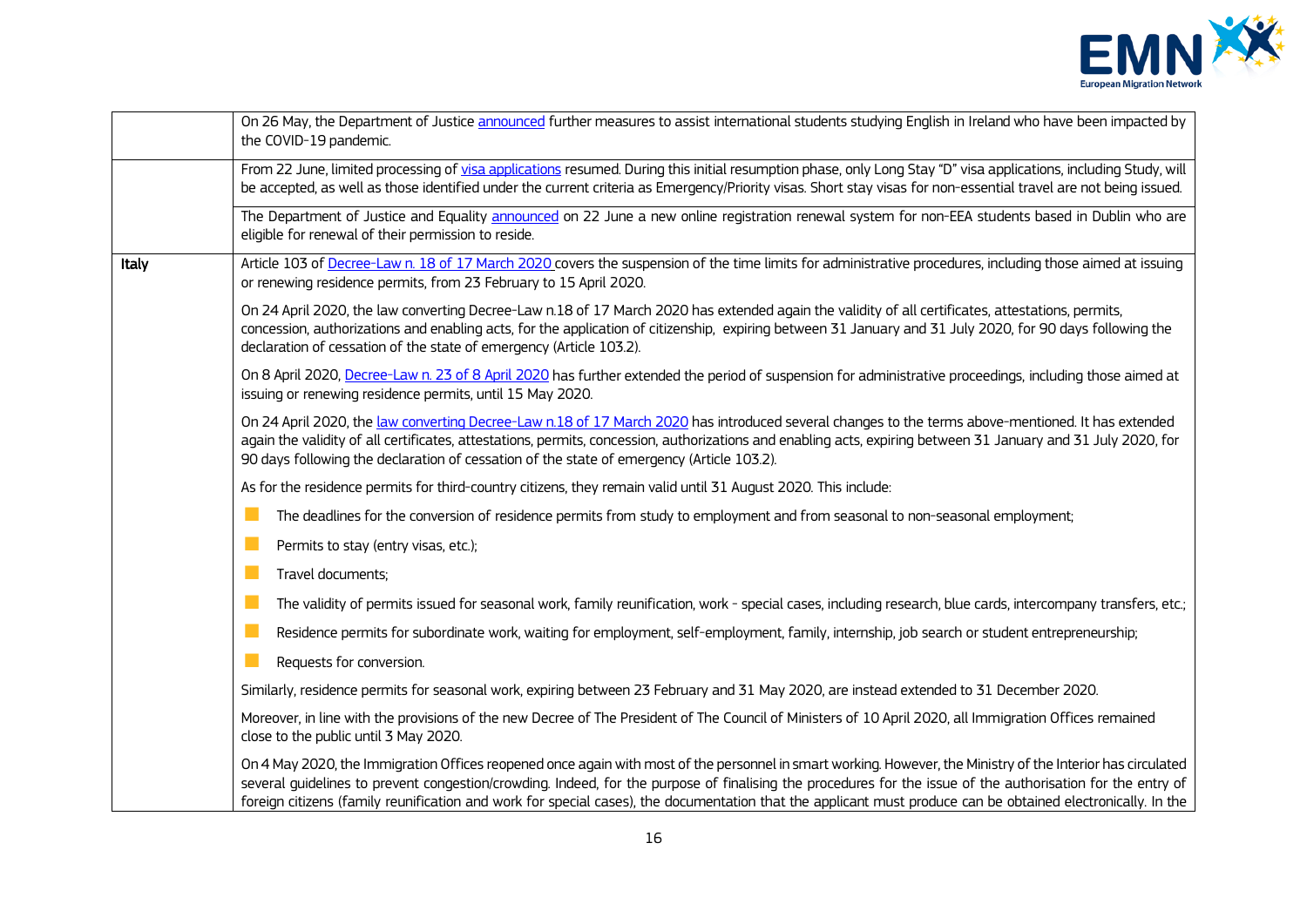

|                                 | family reunification procedure applicants can attach the scanned documentation to the application; in other procedures, the documentation can be produced<br>and acquired by e-mail. The purpose is to reduce as much as possible the movement of people and the number of groups.                                                                                                                                                                                                                                                                                                                                                                                                                                                                                                                    |
|---------------------------------|-------------------------------------------------------------------------------------------------------------------------------------------------------------------------------------------------------------------------------------------------------------------------------------------------------------------------------------------------------------------------------------------------------------------------------------------------------------------------------------------------------------------------------------------------------------------------------------------------------------------------------------------------------------------------------------------------------------------------------------------------------------------------------------------------------|
| L.<br>$\mathbb{R}^n$<br>n.      | On 19 May 2020, the Italian Government adopted Decree-Law n. 34, titled "Urgent measures in the area of health, support to work and the economy, as<br>well as social policies related to the epidemiological emergency from COVID-19".<br>It contains several novelties with respect to regularisation of residence and employment.<br>From 1 June to 15 August 2020 it will be possible to apply for a residence permit so as to promote the regularisation of undeclared work contracts in the<br>following sectors of the labour market:<br>agriculture, husbandry, fishing and related activities;<br>personal assistance services;<br>domestic work.                                                                                                                                            |
|                                 | Who can apply for the regularisation?                                                                                                                                                                                                                                                                                                                                                                                                                                                                                                                                                                                                                                                                                                                                                                 |
| m.<br>a a                       | Employers can apply to hire foreign nationals already in the country or can declare the existence of an irregular employment relationship.<br>Photodactyloscopic surveys must have been made before 8 March 2020 on all foreign citizens who access the regularization. This means that they<br>must have entered the territory before that date, and they must not have left Italy after the 8 March 2020.<br>Foreign nationals with an expired residence permit as of 31 October 2019, - not renewed or converted into another type of residence permit - can<br>apply for a six month residence permit valid within the entire country. The applicants must have been in Italy as of 8 March and engaged in the above<br>listed activities                                                         |
|                                 | The requests can be applied in accordance with the procedures set by the Ministry of the Interior at a:                                                                                                                                                                                                                                                                                                                                                                                                                                                                                                                                                                                                                                                                                               |
|                                 | 1. Unified Immigration Desk,                                                                                                                                                                                                                                                                                                                                                                                                                                                                                                                                                                                                                                                                                                                                                                          |
|                                 | The Questura Immigration Office                                                                                                                                                                                                                                                                                                                                                                                                                                                                                                                                                                                                                                                                                                                                                                       |
|                                 | Before applying, the employer must have paid a lump-sum non-refundable contribution of € 500 to cover the expenses related to regularisation of each<br>worker's contract. In case a foreign national makes the request, the non-refundable contribution is $\epsilon$ 160.                                                                                                                                                                                                                                                                                                                                                                                                                                                                                                                           |
|                                 | The requests will not be considered if:                                                                                                                                                                                                                                                                                                                                                                                                                                                                                                                                                                                                                                                                                                                                                               |
| П<br>n.<br>$\blacksquare$<br>L. | In the last 5 years, the employer has been guilty of illegal migration or labour exploitation, crimes directly related to the recruitment of persons for<br>the purpose of prostitution or of minors to employ in illegal activities.<br>If the employer does not sign the residence permit at the Unified Immigration Desk or refuses to hire the foreign national.<br>Foreign nationals who have received an expulsion order, who are the subject of alerts for denying them to enter the country, who have been quilty<br>of sexual and drug offences, illegal migration support or other offences related to the recruitment of persons for prostitution or minors to be employed<br>in illegal activities, do not qualify.<br>Foreign nationals who are considered a threat to the public order. |
|                                 | During the length of the procedure, it is not possible to expel the foreign national except for very serious reasons.                                                                                                                                                                                                                                                                                                                                                                                                                                                                                                                                                                                                                                                                                 |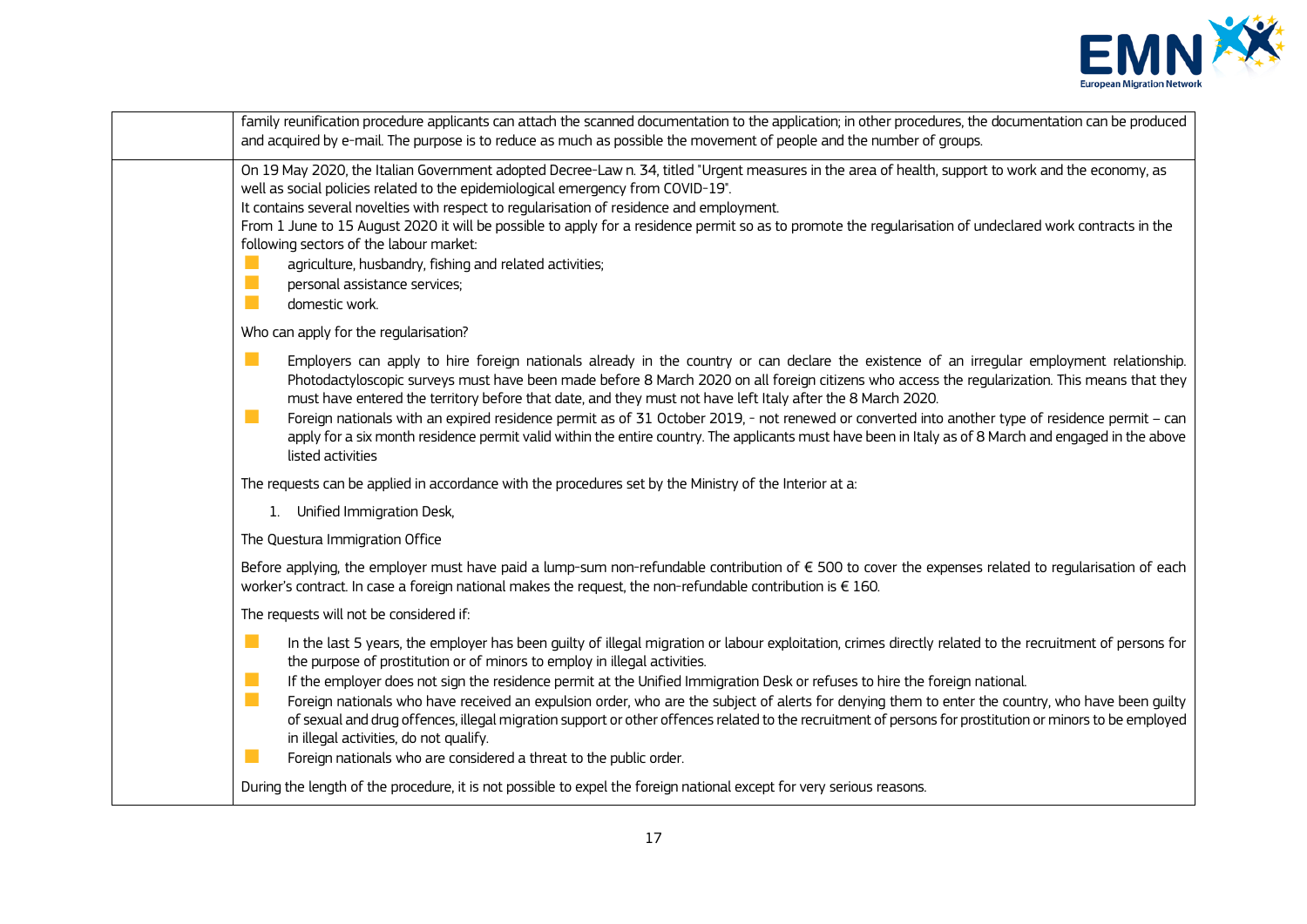

|            | On 15 June, the applications received were about 32 thousand. 23 950 of them have already been completed and 7 762 are being processed (data of the<br>Ministry of the Interior).                                                                                                                                                                                                                                                                                                                                                                                                                                                                                                                                                                                                                                                                                                                                                                                                                                                                                                                                                                                                                                                                                                                                                                                                                                                                                                                                                                                                                                                          |
|------------|--------------------------------------------------------------------------------------------------------------------------------------------------------------------------------------------------------------------------------------------------------------------------------------------------------------------------------------------------------------------------------------------------------------------------------------------------------------------------------------------------------------------------------------------------------------------------------------------------------------------------------------------------------------------------------------------------------------------------------------------------------------------------------------------------------------------------------------------------------------------------------------------------------------------------------------------------------------------------------------------------------------------------------------------------------------------------------------------------------------------------------------------------------------------------------------------------------------------------------------------------------------------------------------------------------------------------------------------------------------------------------------------------------------------------------------------------------------------------------------------------------------------------------------------------------------------------------------------------------------------------------------------|
| Lithuania  | During the period of quarantine, the Migration Department provided services only to customers registered in advance on the website www.migracija.lt.<br>Clients were able to collect already produced documents only by prior visit bookings. Documents of foreigners aged 60 and above could have been<br>collected by their relatives (children, brothers, sisters, spouses, grandchildren and great-grandchildren). Upon the end of the period of quarantine (17 June<br>2020), customer service exceptions applicable during the quarantine time expired and pre-quarantine order has been re-established.                                                                                                                                                                                                                                                                                                                                                                                                                                                                                                                                                                                                                                                                                                                                                                                                                                                                                                                                                                                                                             |
|            | From 19 March to 17 June 2020 the procedure of issuing temporary residence permits (TRP) has been simplified to foreigners working in Lithuanian<br>companies engaged in international commercial/freight transport. In accordance to the procedure, foreigners who completed and submitted the request<br>online, did not have to appear in person at the Migration Department. Additionally, employer was able to collect TRP instead of the foreigner.                                                                                                                                                                                                                                                                                                                                                                                                                                                                                                                                                                                                                                                                                                                                                                                                                                                                                                                                                                                                                                                                                                                                                                                  |
| Malta      | Until further notice, the Expatriates Unit will not be accepting new single permit applications from third-country nationals, except for highly skilled workers<br>(Key Employee Initiative) and healthcare professionals. New single permit applications for highly skilled workers and healthcare professionals, renewals and<br>change in jobs should be submitted online. As for healthcare professionals, whose single permit is about to expire, they should apply online to extend their<br>permit for a further year. This also applies for healthcare professionals whose single permit was automatically extended by three months in the wake of<br>COVID-19. It is now possible for live-in carers who are submitting a new or renewal single permit application to set an appointment in order to submit their<br>application in person. As of 1 July, the Central Visa Unit resumed full operations. In this regard, the public is still being requested to set an appointment<br>beforehand. Furthermore, interviews in relation to applications for Maltese citizenship based on marriage by a foreign spouse of a Maltese citizen have also<br>resumed. Identity Malta's Mater Dei office has reopened and couples postponing their marriage due to COVID-19 will not have to pay the administrative fee<br>when registering their new marriage date. Furthermore, Maltese citizens whose identity card was automatically renewed till end of June should now apply<br>to renew their identification document. Finally, the Passport Office, Public Registry Office and eID Card Unit have resumed with normal operations. |
| Luxembourg | The initial Grand Ducal Regulation of 18 March 2020 introducing a series of measures to combat Covid-19 is no longer in force. From the date when it was<br>published provisions concerning migration have been amended four times:<br>The Grand Ducal Regulation of April 17, 2020 fixes the period of entry prohibition for third-country nationals until 15 May 2020 inclusive. It extends the list<br>of third-country nationals for whom the entry ban does not apply by adding three new categories: researchers and experts who provide advice in the<br>context of the Covid-19 pandemic; seasonal workers as well as third-country nationals repatriated within the framework of repatriation operations falling<br>under the European Union civil protection mechanism with the aim of returning to their place of residence located outside the territory of the Member<br>States and associated countries in the Schengen area, the United Kingdom, San Marino, Andorra, Monaco and the Vatican / Holy See. This grand ducal<br>regulation is no longer in force as well.                                                                                                                                                                                                                                                                                                                                                                                                                                                                                                                                                      |
|            | The immigration provisions of the modified Grand Ducal Regulation of 18 March 2020 were then modified by the Grand Ducal Regulation of 15 May 2020,<br>which fixes the period of inadmissibility for third-country nationals until 15 June 2020 inclusive. Then it was modified by the Grand Ducal Regulation of 29<br>May 2020 and by the Grand Ducal Regulation of 10 June 2020 which sets the inadmissibility period of third-country nationals until the end of the state of<br>crisis.                                                                                                                                                                                                                                                                                                                                                                                                                                                                                                                                                                                                                                                                                                                                                                                                                                                                                                                                                                                                                                                                                                                                                |
|            |                                                                                                                                                                                                                                                                                                                                                                                                                                                                                                                                                                                                                                                                                                                                                                                                                                                                                                                                                                                                                                                                                                                                                                                                                                                                                                                                                                                                                                                                                                                                                                                                                                            |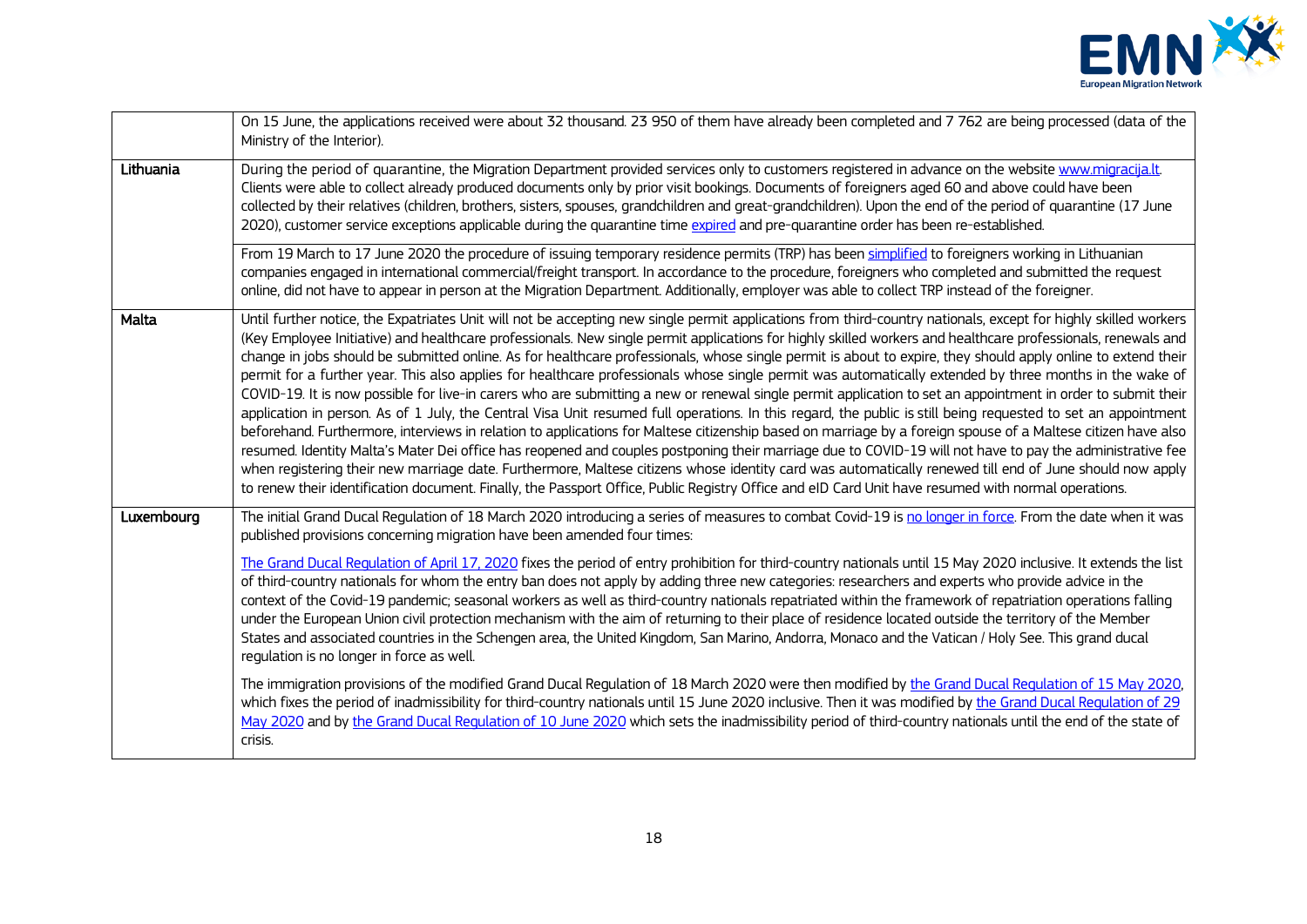

|        | With the end of the state of emergency, the law of 20 June 2020 on the introduction of certain temporary measures and amending the<br>Immigration Law came into force on 25 June 2020. It extends over time certain measures provided for in articles 13 and 14 of the amended Grand<br>Ducal Regulation of 18 March 2020 introducing a series of measures in the context of the fight against Covid-19. The law extends:                                                                                                                                                                                                                                                       |
|--------|---------------------------------------------------------------------------------------------------------------------------------------------------------------------------------------------------------------------------------------------------------------------------------------------------------------------------------------------------------------------------------------------------------------------------------------------------------------------------------------------------------------------------------------------------------------------------------------------------------------------------------------------------------------------------------|
|        | from three to six months the deadline to request the issuance of a residence permit to those third-country nationals (not only for students) who have<br>the right to reside in Luxembourg for more than three months and who arrived in Luxembourg between 1 January and 31 July 2020.<br>until 31 August 2020 the validity of the residence permits which expired after 1 March 2020.                                                                                                                                                                                                                                                                                         |
|        | The law foresees the regularisation of stay until 31 July 2020 for third-country nationals, short-term visa holders and those who are not obliged to<br>have a visa to enter the country and have overstayed more than 90 days after 1 March 2020.                                                                                                                                                                                                                                                                                                                                                                                                                              |
|        | The law is accompanied by the Grand Ducal Regulation of 20 June 2020 relating to the duration of the prohibition and the scope of the exceptions<br>provided for in Article 2 of the above mentioned law. It maintains the restriction on third-country nationals entering Luxembourgish territory until 1<br>July 2020. The initial Grand Ducal Regulation was modified on 1 July 2020. It extends the 'entry ban' until 15 September and it modifies the list of<br>categories of migrants that are exempted from the ban (by adding, among others, students and highly-qualified migrants), as well as provides a list<br>of third countries that do not fall under the ban. |
|        | The Passport, Visa and Legalisation Office (BPVL) fully resumed its work on Tuesday 30 June 2020.                                                                                                                                                                                                                                                                                                                                                                                                                                                                                                                                                                               |
|        | According to the Communication of 24 June 2020 by the Ministry of Foreign and European Affairs in order to facilitate the exit from the Schengen<br>area of third-country nationals whose stay has been temporary regularised (until the 31 July 2020), all those concerned should make an<br>appointment with the Passports, Visas and Legalisations Office of the Ministry of Foreign and European Affairs for the purpose of the issuance of a<br>"return visa".                                                                                                                                                                                                             |
| Latvia | In order to protect customers and employees, as from 10 June, the Office of Citizenship and Migration Affairs (hereinafter - the Office) will continue<br>preparing and issuing identity documents by pre-appointment only, keeping the physical distancing. This order is supposed to be maintained at least as<br>long as the Law on the Management of the Spread of COVID-19 Infection is in force.                                                                                                                                                                                                                                                                          |
|        | Law on the Management of the Spread of COVID-19 Infection entered force in 10 June 2020, states,                                                                                                                                                                                                                                                                                                                                                                                                                                                                                                                                                                                |
|        | that third-country nationals who's, residence documents during the period of the emergency situation announced in the State, have expired are<br>entitled to continue their stay in the Republic of Latvia until two months after the removal of the emergency situation without the receipt of a new<br>residence permit or visa, while retaining the right to employment, if such were specified;                                                                                                                                                                                                                                                                             |
|        | that, when examining the submission of a third-country national for the issuing or registration of a residence permit or the matter of annulling the<br>foreigner's residence permit, the requirement of the Immigration Law regarding the existence of sufficient financial means for the person to stay in<br>the Republic of Latvia and also the requirement to perform active economic activity in 2020 (including payment of a specific tax amount) shall not be<br>applicable. This provision does not apply to foreigners who have submitted documents for requesting the first temporary residence permit after<br>revocation of the emergency situation in Latvia;     |
|        | The foreigner whose document which grants the right to enter and stay in the Republic of Latvia has expired may enter into and exit from the<br>Republic of Latvia in transit within two months after revocation of the emergency situation in order to return to his or her country of residence.                                                                                                                                                                                                                                                                                                                                                                              |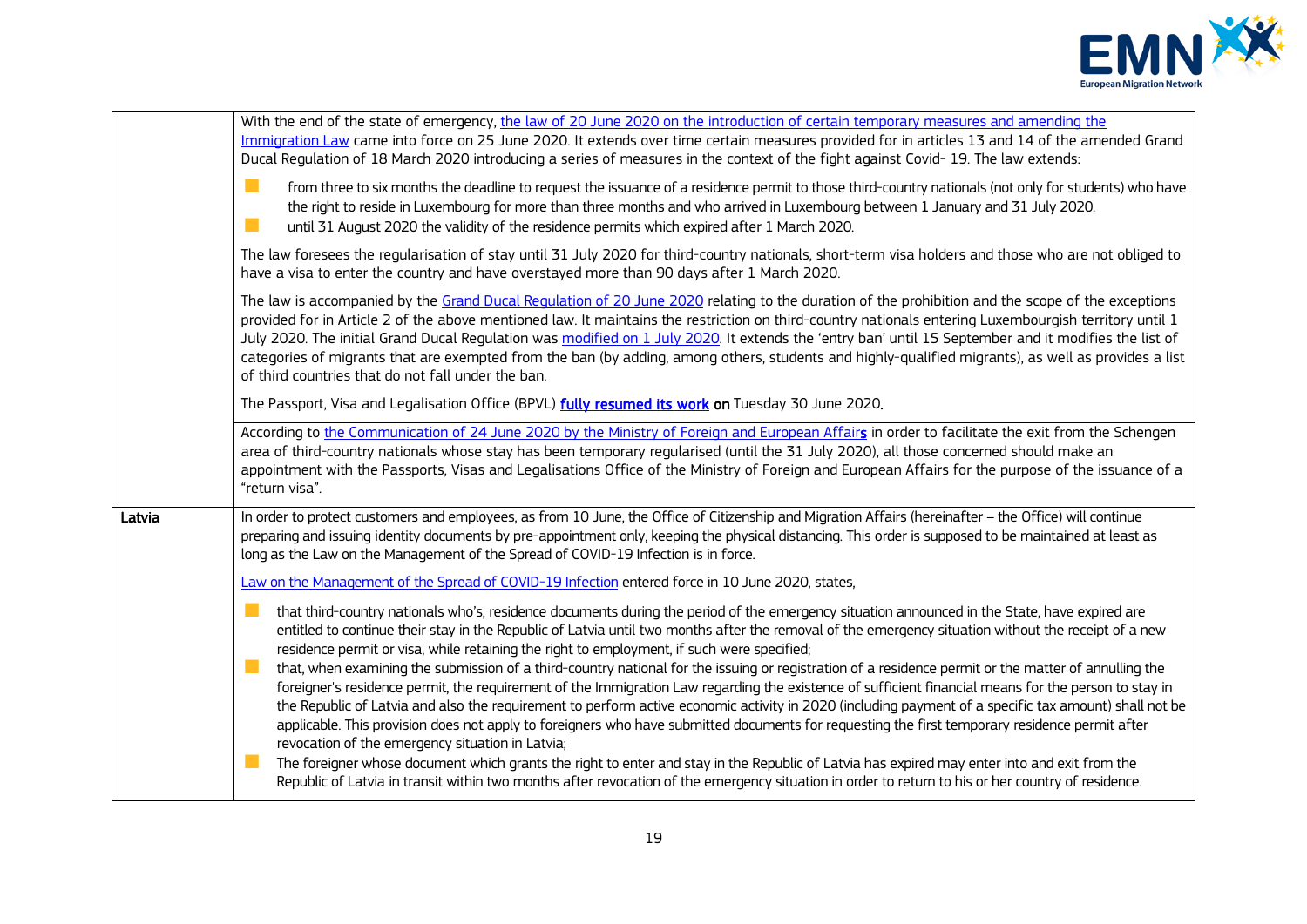

| <b>Netherlands</b> | Netherlands extends travel restrictions                                                                                                                                                                                                                                                                                                                                                                                                                                                                                                                                                                                                                                                                                                                                                                                                                                                                                                                                                                                                                                                                        |
|--------------------|----------------------------------------------------------------------------------------------------------------------------------------------------------------------------------------------------------------------------------------------------------------------------------------------------------------------------------------------------------------------------------------------------------------------------------------------------------------------------------------------------------------------------------------------------------------------------------------------------------------------------------------------------------------------------------------------------------------------------------------------------------------------------------------------------------------------------------------------------------------------------------------------------------------------------------------------------------------------------------------------------------------------------------------------------------------------------------------------------------------|
|                    | The Dutch Cabinet has decided to adopt the EU proposal and extend the entry ban for non-essential travel until 1 July 2020. It concerns a restriction for all<br>non-essential travel of persons from third countries to the Netherlands (all EU member states, all Schengen members and the UK) with the aim to prevent<br>the spread of the COVID-19 virus.                                                                                                                                                                                                                                                                                                                                                                                                                                                                                                                                                                                                                                                                                                                                                  |
|                    | Residence permit and loss of income                                                                                                                                                                                                                                                                                                                                                                                                                                                                                                                                                                                                                                                                                                                                                                                                                                                                                                                                                                                                                                                                            |
|                    | Migrants still need to meet the monthly wage criteria to maintain their residence permit, however if their employer has made use of the temporary short-<br>time working scheme (wtv), which has now been withdrawn, the IND will handle this situation flexibly. Their residence permit will not be revoked if they<br>temporarily receive less salary for that reason.                                                                                                                                                                                                                                                                                                                                                                                                                                                                                                                                                                                                                                                                                                                                       |
|                    | Normally, migrants are not allowed to receive social benefits if they have a residence permit as an independent entrepreneur. However, If they apply for<br>support under the Temporary bridging measure for self-employed professionals (Tozo), they will not lose their residence permit for this reason. This also<br>applies to their partner or family member's residence permit if they are their sponsor.                                                                                                                                                                                                                                                                                                                                                                                                                                                                                                                                                                                                                                                                                               |
| Poland             | Automatic extension of deadlines for submitting an application for a temporary residence permit, permanent residence permit, long-term resident's EU<br>residence permit and extension of a Schengen visa or national visa falls from 14 March until the appeal of emergency epidemic or epidemic status, it shall<br>be extended to the 30th day following the day on which the current status was cancelled. A foreigner's stay on Polish territory during the period described<br>above will be considered as legal provided that the foreigner submits an application for legalization of stay within this extended period.                                                                                                                                                                                                                                                                                                                                                                                                                                                                                |
|                    | On 16 May 2020 the new act aimed at counteracting the negative effects of the SARS-COV-2 virus epidemic entered into force. It provides for, among<br>others, the introduction to the current anti-crisis law of the possibility of changing the conditions of work for foreigners without the need to apply for a new<br>work permit or residence permit. The new provision allows foreigners to work under conditions other than those specified in earlier obtained<br>documents without the need to obtain new permits, change them or enter new declarations in the register.<br>The introduction of such changes will be possible as a result of the use by entities entrusting the performance of work to foreigners of solutions of<br>the anti-crisis act allowing for the modification of such conditions, in particular by reducing the working time and reducing remuneration (Thanks to<br>this solution, employers will be able to take full advantage of these workplace protection instruments also when employing foreigners. There is no<br>need to initiate any administrative proceedings. |
| Portugal           | The Portuguese response to COVID 19 was directed to all residents, regardless of their nationality. The first measure, implemented in 13 March 2020, was<br>to consider legal all documents that were/would be expired from 24 February onwards, specifying, besides national documents, «documents and visas<br>related to the stay in national territory». Later on, in 27 March, all stays in the Portuguese territory of all foreign citizens with pending applications in the<br>Immigration and Borders Service (SEF), from 18 March, when the State of National Emergency was declared, were officially considered regular stays.                                                                                                                                                                                                                                                                                                                                                                                                                                                                       |
|                    | Complying with that order, SEF has also put in place, since 30 March, a management plan for pre-arranged appointments and schedules.                                                                                                                                                                                                                                                                                                                                                                                                                                                                                                                                                                                                                                                                                                                                                                                                                                                                                                                                                                           |
|                    | On 26 May, SEF adopted a simplified procedure for examining applications for residence permit for a one year period starting from 27 May, namely by<br>exempting the applicants for work related residency of providing the until now mandatory residence visa. Additionally, in order to provide foreign citizens<br>residing in Portugal with a means of electronic identification to access digital public services, joining the Digital Mobile Key will soon be available at SEF on-<br>site posts.                                                                                                                                                                                                                                                                                                                                                                                                                                                                                                                                                                                                        |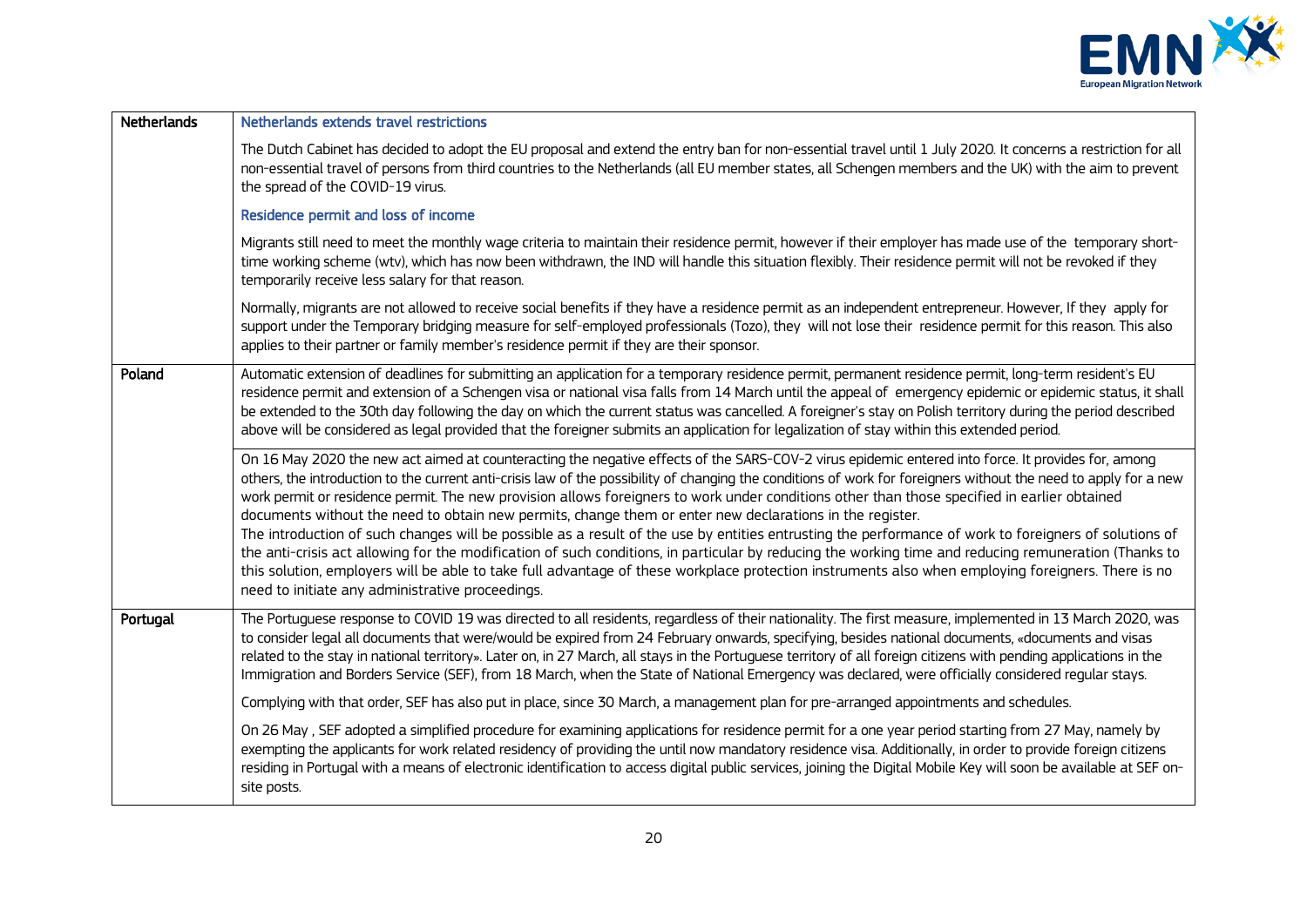

|                        | Government established that documents - including permanence visas and documents and visas related to the permanence in national territory - that<br>expire from February 24 of 2020 remain valid until June 30 of 2020 (the deadline was extended to 30 October for documents that have expired since May<br>2.                                                                                                                                                                                       |
|------------------------|--------------------------------------------------------------------------------------------------------------------------------------------------------------------------------------------------------------------------------------------------------------------------------------------------------------------------------------------------------------------------------------------------------------------------------------------------------------------------------------------------------|
| Sweden                 | In view of the recommendations by the Public Health Agency, the Swedish Migration Agency has decided that persons contact the Swedish Migration<br>Agency primarily by email, telephone or through e-services. The opening hours for telephone contact with the agency's contact centre have changed.<br>Meanwhile the agency is adding more resources to staff telephones and email. Some of the Swedish Migration Agency's offices have changed their<br>opening hours.                              |
|                        | The Swedish Migration Agency has decided that visa applications should, as a rule, be rejected as a result of the Government's ordinance to introduce a<br>temporary entry ban to Sweden. The decision applies to third-country nationals. The decision will remain in effect as long as the Government's decision on<br>a temporary entry ban remains in effect or until further notice. In some exceptional cases, people may still be granted a visa.                                               |
|                        | Concerning studies in Sweden; based on the current circumstances, the Swedish Migration Agency will be able to grant residence permits if most of the<br>studies will conducted on campus, even if some parts or components are conducted as distance learning.                                                                                                                                                                                                                                        |
|                        | However, if a higher education institution decides that all of the autumn semester's teaching will be conducted completely remotely, then according to the<br>applicable regulations, the Swedish Migration Agency will not be able to grant a residence permit.                                                                                                                                                                                                                                       |
| Slovenia               | Special measures were introduced to specifically address the shortage of seasonal workers, particularly in the agricultural sector.                                                                                                                                                                                                                                                                                                                                                                    |
|                        | Slovenia extended authorization to stay and removed obligation to leave the territory, due to travel restrictions as a result of the Covid-19 situation. The<br>stay of third-country nationals was allowed only until SARS-COV-2 (Covid-19) containment measures objectively preventing third-country nationals from<br>leaving the territory of the Republic of Slovenia were lifted (on 31 May) or until the third-country nationals have obtained other relevant legal title for a<br>lawful stay. |
| The Slovak<br>Republic | As of 14 June 2020, the Slovak government ended the emergency situation in the Slovak Republic which was introduced due to the spread of COVID-19.<br>However, the extraordinary situation is still in place (introduced on 16 March 2020) which means that the validity of residences and work permits which<br>would expire in this period is extended until two months after the revocation of the situation.                                                                                       |
|                        | As of 1 June 2020, the departments of foreign police restarted to receive all applications for residence in the SR.                                                                                                                                                                                                                                                                                                                                                                                    |
|                        | SCHENGEN, BORDERS & MANAGEMENT OF THE EU EXTERNAL BORDERS                                                                                                                                                                                                                                                                                                                                                                                                                                              |
| (Member) State         | <b>Response to COVID-19</b>                                                                                                                                                                                                                                                                                                                                                                                                                                                                            |
| Austria                | The border controls that were temporarily reintroduced in March 2020 are no longer in place. However, entry restrictions for certain groups of third-country<br>nationals from outside the EU or Schengen apply until the end of June. The entry restrictions do not apply to individuals who enter Austria from certain<br>countries, including all neighbouring countries, and who have their legal residence in Austria or one of these states.                                                     |
| <b>Bulgaria</b>        | In the second quarter of 2020, the levels of migration pressure depended directly on the spread of the COVID-19 pandemic and the ability of migrants to<br>move both inside the country and towards the state borders.                                                                                                                                                                                                                                                                                 |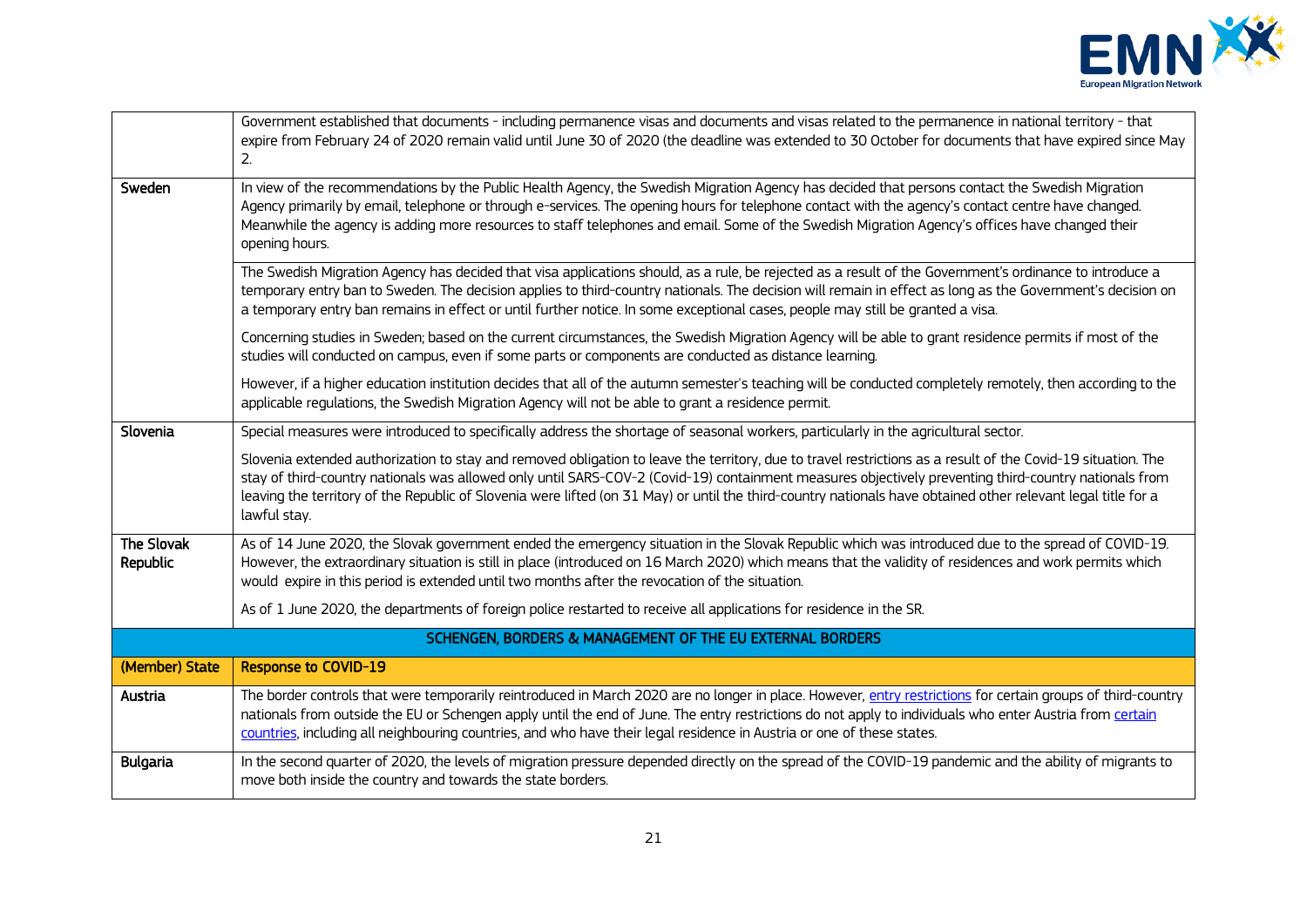

|                | The migration pressure sharply decreased after the end of March due to the measures taken regarding the spread of COVID-19. The low levels of<br>migration continued in April and May. The number of third-country nationals detained for crossing illegally the state border was lower, compared to the<br>considerably greater number of prevented attempts by third-country nationals to cross the border illegally while they were still in the territory of a<br>neighbouring country and close to the Bulgarian border. The prevention of illegal migration directly depended on the restrictions imposed in neighbouring<br>countries and the border control limitations.<br>The number of migrants moving along the Bulgarian-Turkish and Bulgarian-Greek borders was between 82% and 94% of the total migration pressure for<br>each of the months in the period January-April 2020. This is a clear indication that the migration pressure levels should not be underestimated. Given the<br>imposed measures for strict border control which replaced the previous restrictions, at this stage the Bulgarian border authorities do not expect massive |
|----------------|------------------------------------------------------------------------------------------------------------------------------------------------------------------------------------------------------------------------------------------------------------------------------------------------------------------------------------------------------------------------------------------------------------------------------------------------------------------------------------------------------------------------------------------------------------------------------------------------------------------------------------------------------------------------------------------------------------------------------------------------------------------------------------------------------------------------------------------------------------------------------------------------------------------------------------------------------------------------------------------------------------------------------------------------------------------------------------------------------------------------------------------------------------------|
|                | migration pressure that would have a serious impact on the state borders. However, a gradual increase in migration pressure is envisaged.<br>After removing some of the restrictions related to border control, a large number of migrants in Greece and Turkey, located near the border, would<br>probably attempt to continue their way to Western European countries, using the territory of the Republic of Bulgaria for transit.                                                                                                                                                                                                                                                                                                                                                                                                                                                                                                                                                                                                                                                                                                                            |
| Cyprus         | As of 09.06.2020, Cyprus' airports have resumed their operation. Flights are divided in three categories. From countries in Category A, no coronavirus test is<br>needed (as of 20.06.2020). From countries in Category B, a recent (72 hours) negative coronavirus test is needed, but there is no self-isolation of the<br>passengers. From countries in Category C, there are allowed only Cypriot citizens and their family members, persons legally living in Cyprus, persons<br>allowed to enter under the Vienna Convention and persons, regardless of nationality, having special permission by the Republic of Cyprus, with a recent (72<br>hours) negative coronavirus test and with the obligation to remain in self-isolation for 14 days. All details can be found in<br>https://cyprusflightpass.gov.cy/en/home                                                                                                                                                                                                                                                                                                                                    |
| Czech Republic | In the context of the COVID-19 pandemic outbreak, all international travel to and from the Czech Republic had been prohibited from 16 March 2020.<br>Foreign nationals without a Czech residence were thus banned from entering the territory. In line with the European Commission's quidelines, the<br>border measures had been systematically eased with a priority given to medical staff, critical infrastructure professionals and cross-border<br>commuters. As the epidemiological situation has stabilized in recent weeks, the Czech Government has adopted several key decisions which aim to<br>gradually restore free movement across our internal borders.                                                                                                                                                                                                                                                                                                                                                                                                                                                                                         |
|                | As of 15 June, the EU+ countries are divided into three groups according to a level of risk of COVID-19 - low (green), medium (orange) and high (red)<br>risk. While travellers from low-risk countries may enter the Czech Republic without limitations, travellers from countries with medium and high risk<br>must fulfil the conditions for entry defined by the Ministry of Health (e.g. submission of a medical certificate) when entering the Czech territory.                                                                                                                                                                                                                                                                                                                                                                                                                                                                                                                                                                                                                                                                                            |
|                | The Czech Republic is fully implementing the temporary restriction on non-essential travel to the EU in line with the European Commission's<br>Communication of 16 March. At this point, an effect of the restored intra-EU mobility on development of the epidemiological situation is being closely<br>monitored. Subsequently, re-opening of the external border should be then based on a thorough assessment of the epidemiological situation outside<br>of the EU and a risk analysis of a possible second wave of the pandemic. We need to be extremely cautious while reopening the EU external borders<br>and ensure strong coordination on the EU level.                                                                                                                                                                                                                                                                                                                                                                                                                                                                                               |
| Estonia        | The emergency situation in Estonia ended on 17 May. From 1 June Estonia will admit people with no symptoms arriving from the European Union, the<br>members of the Schengen area or the United Kingdom of Great Britain and Northern Ireland. If a person arrives from a country where more than 15 people<br>per 100 000 people have been infected by COVID-19 then additional measures to restrict movement of the person for 14 days from the date of entry to                                                                                                                                                                                                                                                                                                                                                                                                                                                                                                                                                                                                                                                                                                |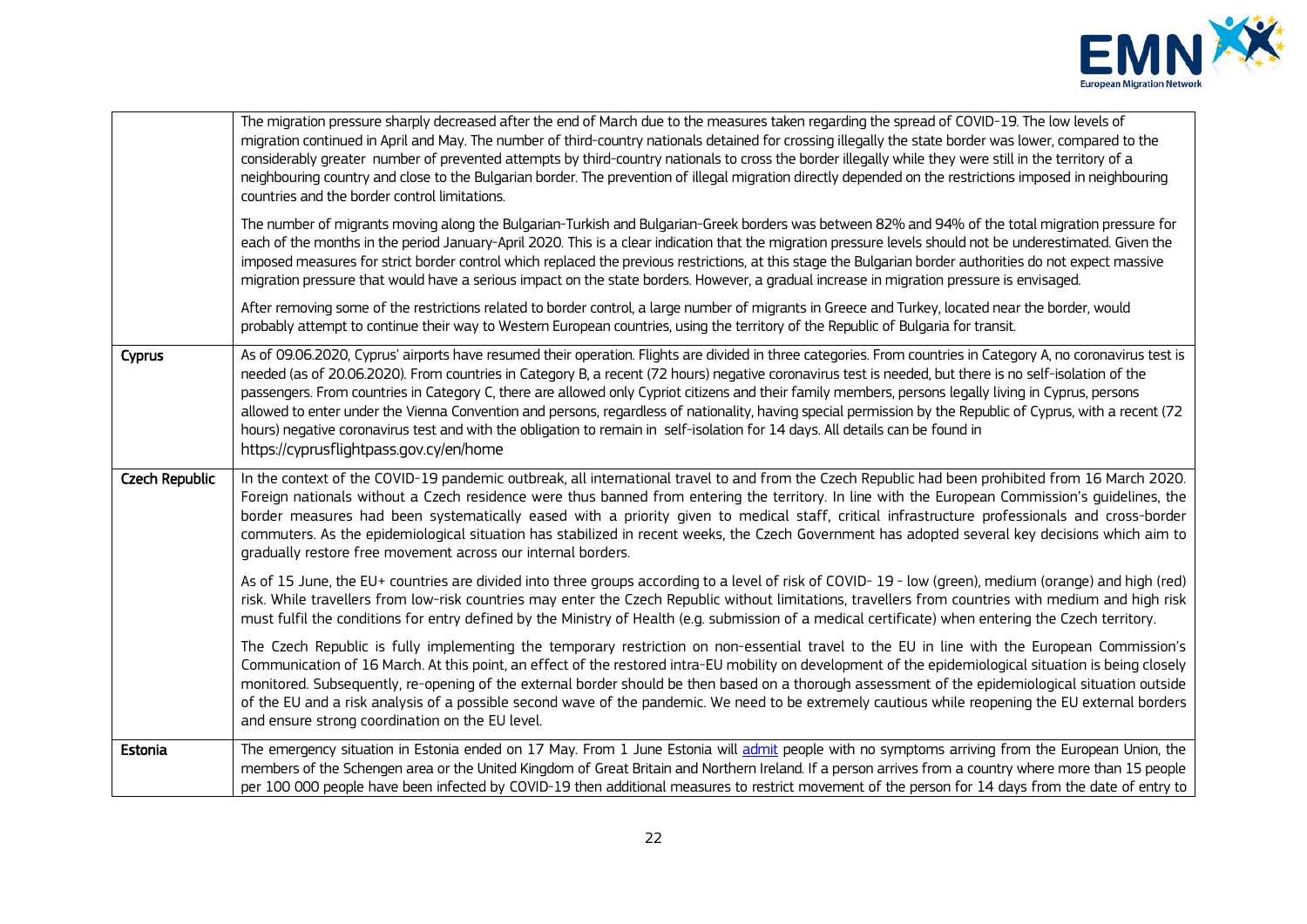

|         | the country will be employed. There are also some exceptions in place. With regard to people who do not fall under the exemptions referred to in the order<br>of the Government of the Republic, it is still possible to authorize a border crossing on the basis of an application for permission, which must be sent to PBGB.                        |
|---------|--------------------------------------------------------------------------------------------------------------------------------------------------------------------------------------------------------------------------------------------------------------------------------------------------------------------------------------------------------|
|         | Foreign nationals who are not submitted to exceptions when entering Estonia, are not allowed to cross the border.                                                                                                                                                                                                                                      |
|         | The Defence League is not used for defending the external borders any more as the emergency situation has ended.                                                                                                                                                                                                                                       |
|         | As of 14 May the government authorised the Ministry of Economic Affairs and Communications in cooperation with the Ministry of Social Affairs to decide<br>on airline traffic operations based on the state of public health and the prevalence of COVID-19 in Estonia and other countries.                                                            |
| Greece  | May 2020                                                                                                                                                                                                                                                                                                                                               |
|         | Meeting of the parliamentary sub-Committee on Combating Trafficking and Human Exploitation (14/5/2020) on issues of THB during the pandemic<br>crisis. https://www.hellenicparliament.gr/Vouli-ton-Ellinon/ToKtirio/Fotografiko-<br>Archeio/?fbclid=IwAR2bUkvn2CD6KTF_k2JAilSx4m5g7ysBdDDg7mFCpw09rZqBcIsAoOzOv3I#63e1717b-d6f9-4824-b166-abbc012f57cb |
| Spain   | Spain did not make any formal decision to suspend visa processing, although it faced many difficulties due to lockdowns.                                                                                                                                                                                                                               |
| Finland | Government decided on restrictions on border traffic starting from 15 June                                                                                                                                                                                                                                                                             |
|         | On 12 June, the Government decided that border control will continue partially at internal borders and external border traffic will continue to be restricted<br>until 14 July 2020. The restrictions will continue to the extent that they are considered mandatory due to a serious threat posed by the epidemiological<br>situation.                |
|         | https://intermin.fi/en/-/valtioneuvoston-paatos-rajaliikenteen-rajoituksista-15-6-alkaen                                                                                                                                                                                                                                                               |
|         | Restrictions to border traffic from 14 May to 14 June 2020                                                                                                                                                                                                                                                                                             |
|         | The COVID-19 infectious disease epidemic continues, which is why the Government decided in its plenary session of 7 May 2020 to extend several<br>measures including the temporarily restored internal border controls, which are sent to continue from 14 May to 14 June 2020.                                                                        |
|         | https://www.raja.fi/current_issues/facts/news_from_the_border_quard/1/0/restrictions_to_border_traffic_from_14_may_to_14_june_2020_79641                                                                                                                                                                                                               |
|         | Finland will restrict cross-border traffic - retired border quards and police officers may be called back to work                                                                                                                                                                                                                                      |
|         | https://intermin.fi/en/article/-/asset_publisher/suomen-rajaliikennetta-aletaan-rajoittaa-elakkeella-olevia-rajavartijoita-ja-poliiseja-                                                                                                                                                                                                               |
|         | voidaan-kutsua-toihin                                                                                                                                                                                                                                                                                                                                  |
|         | Security authorities are prepared for the spread of coronavirus                                                                                                                                                                                                                                                                                        |
|         | https://intermin.fi/en/article/-/asset_publisher/turvallisuusviranomaiset-ovat-varautuneet-koronaviruksen-leviamiseen                                                                                                                                                                                                                                  |
| France  | Through an order dated 17 March 2020, France decided to limit all (international) trips and establish controls at its external and internal borders. Thus, all<br>non-EU and non-Schengen nationals cannot enter France and the EU, except some categories: if the persons have a compiling reason to enter or legally                                 |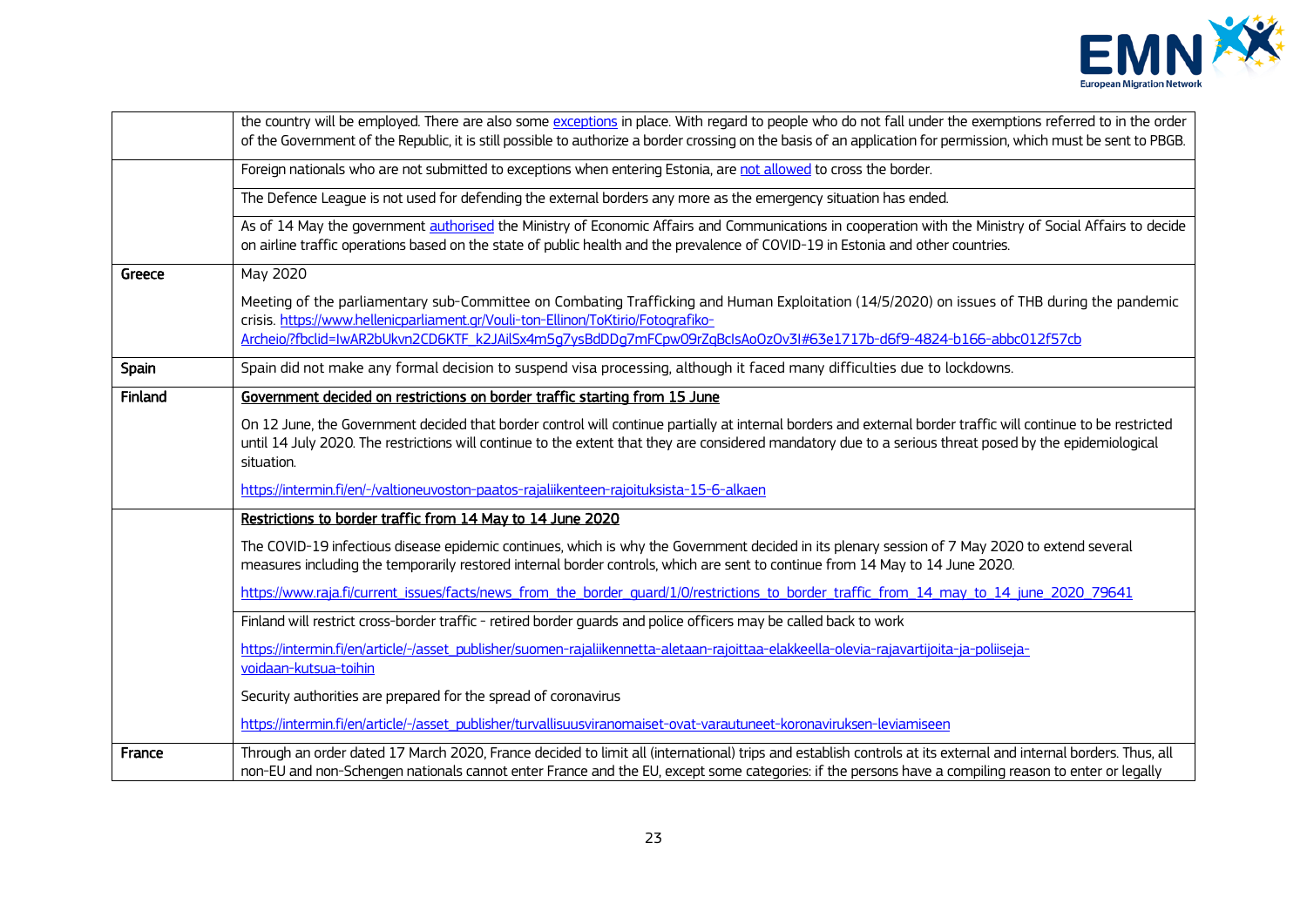

|         | reside in France and hold a valid French residence permit as well as EU nationals and their family members, persons in charge of international<br>transportation of goods, health workers who come to prevent the spread of the Covid 19, diplomatic and consular staff and cross-border workers.                                                                                                                                                                                                                                                                                                                                                 |
|---------|---------------------------------------------------------------------------------------------------------------------------------------------------------------------------------------------------------------------------------------------------------------------------------------------------------------------------------------------------------------------------------------------------------------------------------------------------------------------------------------------------------------------------------------------------------------------------------------------------------------------------------------------------|
|         | As from 11 May, specific rules allow EU seasonal workers and seconded workers to enter France provided they hold a derogatory international travel<br>statement and respect a quarantine once in France. All these measures were stopped on 15 June and France will progressively reopen its EU external<br>borders as from 1 July.                                                                                                                                                                                                                                                                                                               |
| Croatia | Measures reported in the previous period (January-March 2020) have changed.                                                                                                                                                                                                                                                                                                                                                                                                                                                                                                                                                                       |
|         | No organized escorts for lorries transiting through HR, drivers of cars and lorries are obliged to use the motorways. In the case of using the border crossing<br>points that are not at the highway, they are obliged to reach the highway as soon as possible and continue their further transit journey. During the stop,<br>they are obliged to adhere to strict measures of social distancing, which require the avoidance of close contact at a distance of at least 1.5 m indoors and<br>outdoors. In addition, they are obliged to follow all instructions of the representatives of the Civil Protection Authorities or police officers. |
|         | The transit of lorries is enabled through the all border crossing points for international traffic through which this was possible even before the COVID-19<br>crisis.                                                                                                                                                                                                                                                                                                                                                                                                                                                                            |
|         | The Decision on the temporary ban on crossing the border crossing points of Republic of Croatia, and the Decision on amendments to the same decision of<br>9 May 2020 enable:                                                                                                                                                                                                                                                                                                                                                                                                                                                                     |
|         | 1. HR citizens entering to HR and going abroad.                                                                                                                                                                                                                                                                                                                                                                                                                                                                                                                                                                                                   |
|         | 2. Return to the countries of origin of nationals of Member States of the European Union or Schengen Member States and Schengen countries as well as<br>members of their families, and third-country nationals who are long-term residents pursuant to Council Directive 2003/109 / EC of 25 November 2003 on<br>the status of third-country nationals with long-term residence and persons entitled to reside under other EU directives or national law or who have long-<br>term national visas, and entry into the HR under special conditions.                                                                                                |
|         | 3. The same decision prescribes exceptions from the application of the above provisions, and they are the same for:                                                                                                                                                                                                                                                                                                                                                                                                                                                                                                                               |
|         | $\mathcal{C}^{\mathcal{A}}$<br>health professionals, health researchers and associates, care professionals for the elderly and persons requiring emergency medical treatment,<br>T.<br>cross-border workers.<br>n.<br>carriers of goods and other transport staff to the extent necessary,                                                                                                                                                                                                                                                                                                                                                        |
|         | $\mathcal{C}^{\mathcal{A}}$<br>diplomats, police officers in the performance of their duties, civil protection services and teams, personnel of international organizations and<br>international military personnel in the performance of their functions,<br>H.<br>passengers in transit,                                                                                                                                                                                                                                                                                                                                                        |
|         | T.<br>and for:<br><b>I</b>                                                                                                                                                                                                                                                                                                                                                                                                                                                                                                                                                                                                                        |
|         | persons who have a business reason or in whom there is some other economic or touristic interest,<br>$\sim$<br>persons who travel for urgent personal reasons (e.g. they own real estate in Republic of Croatia or have some other urgent personal reason).                                                                                                                                                                                                                                                                                                                                                                                       |
|         | Entry into HR for HR citizens                                                                                                                                                                                                                                                                                                                                                                                                                                                                                                                                                                                                                     |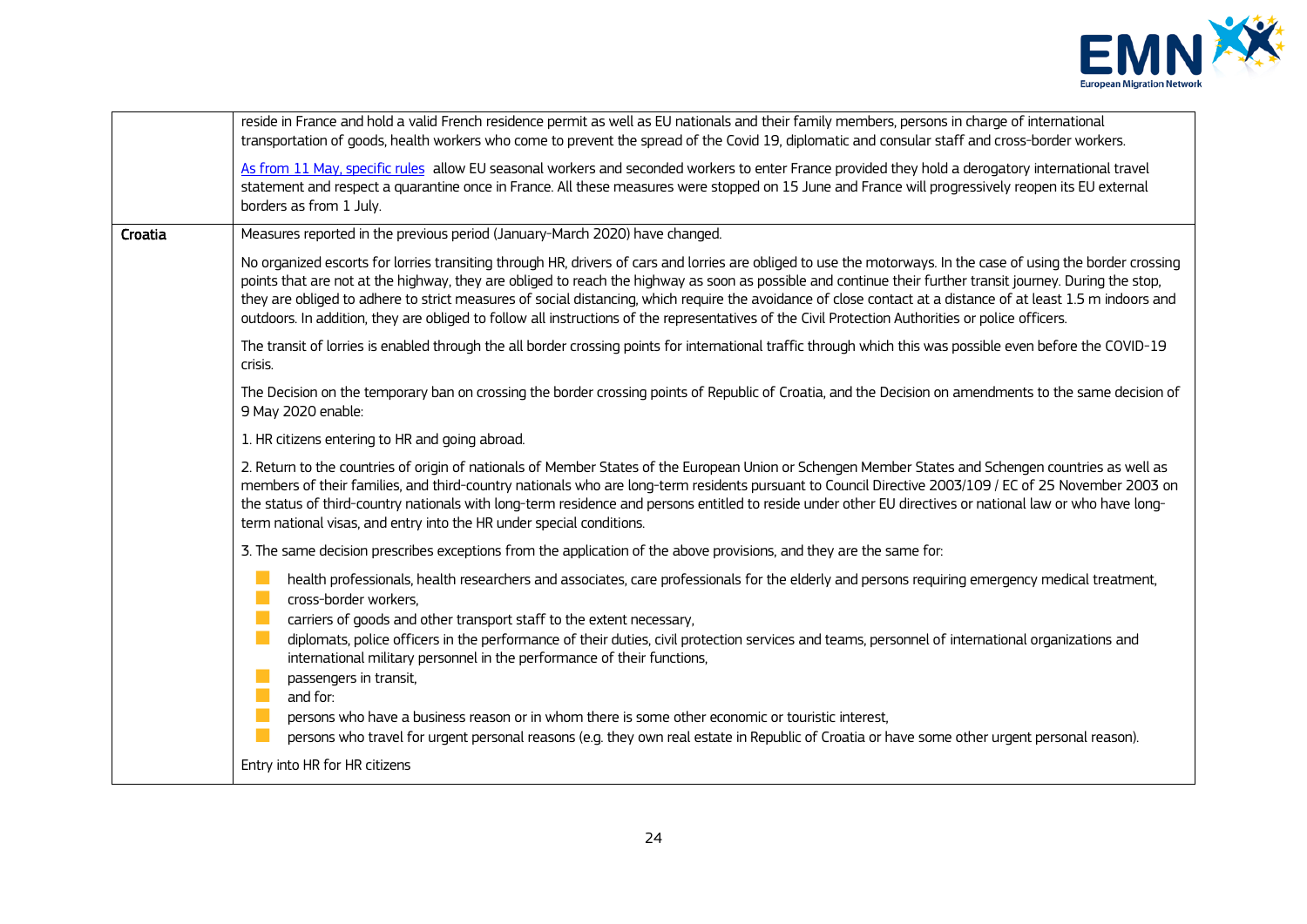

|           | For Croatian citizens are no longer implemented self-isolation measure for 14 days. This also applies to foreign citizens who are allowed to enter HR under<br>special conditions.                                                                                                                                                                                                                                                                                                                                                                                |
|-----------|-------------------------------------------------------------------------------------------------------------------------------------------------------------------------------------------------------------------------------------------------------------------------------------------------------------------------------------------------------------------------------------------------------------------------------------------------------------------------------------------------------------------------------------------------------------------|
|           | Entry into HR for foreign citizens:                                                                                                                                                                                                                                                                                                                                                                                                                                                                                                                               |
|           | If a foreign national intends to cross the state border, he/she must meet one of the following conditions:                                                                                                                                                                                                                                                                                                                                                                                                                                                        |
|           | 1. possesses documentation proving the ownership of real estate located in HR or vessels (possibly also the lessee) or comes to the funeral in HR<br>(possesses appropriate documentation proving this). After meeting the conditions, these foreign citizens can cross the state border.                                                                                                                                                                                                                                                                         |
|           | 2. They have documentation proving the invitation of the economic entity to enter HR, the interest of the economic entity for their arrival in HR, or the<br>invitation to a business meeting, or hotel reservation/payment for touristic purpose.                                                                                                                                                                                                                                                                                                                |
|           | 3. All other foreign citizens who have a business reason, which cannot be foreseen at this time, and do not have the appropriate documentation, should be<br>instructed to announce their intention to cross the state border (entry into HR) at e-mail address: uzg.covid@mup.hr and they will be answered to that<br>request as soon as possible.                                                                                                                                                                                                               |
|           | In order to speed up the border check process of foreigners who have the conditions of entry into HR, the WEB application ENTERCROATIA has been<br>created, through which passengers can register themselves in advance.                                                                                                                                                                                                                                                                                                                                          |
|           | In the Decision amending the Decision on temporary prohibition of crossing the border crossing points of Republic of Croatia, dated 24 June 2020 (entry<br>into force 25 June 2020, lasted until 30 June 2020) was prescribed that a special regime of entry into HR was established for persons coming from Bosnia<br>and Herzegovina, Montenegro, Kosovo, Republic of Serbia and Northern Macedonia, or who have stayed in those countries for a period of 14 days from the<br>day of desired entry into HR.                                                    |
|           | These persons were obliged to stay in self-isolation in their own home in HR or other appropriate premises (self-isolation) for a period of 14 days from the<br>date of entry into HR. The obligation of self-isolation did not apply to passengers who transit through the said countries upon entering HR.                                                                                                                                                                                                                                                      |
| Italy     | Published on 7 April 2020 the interministerial decree (Transport, Foreign, Interior, Health) that proclaims the closure of Italian ports to NGOs. For the entire<br>period of the national sanitary emergency from Covid-19, the Italian ports do not assure the necessary requisites for the classification and definition of<br>"Place of safety", for the cases of rescue outside the Italian area.                                                                                                                                                            |
| Lithuania | The Government took a decision to lift the three-month long quarantine as of 17 June 2020. Temporary internal border control and checks for persons<br>entering and leaving the Republic of Lithuania at the internal border of the European Union have been extended from 17 June 2020 to 16 July 2020.<br>Passport checks are carried out at the international airports and in Klaipėda State Seaport. Passports of persons arriving by land are not being checked,<br>meaning that all state border crossing points with Latvia and Poland are not restricted. |
|           | As of 29 July 2020 the Ministry of Health has updated the weekly list of countries that are most affected by COVID-19. Travelers returning or arriving from<br>listed countries must register within 24 hours by submitting their details to the National Public Health Centre. These arrivals will fall subject to 14 days'<br>isolation, even in that case where the affected country was passed through in transit.                                                                                                                                            |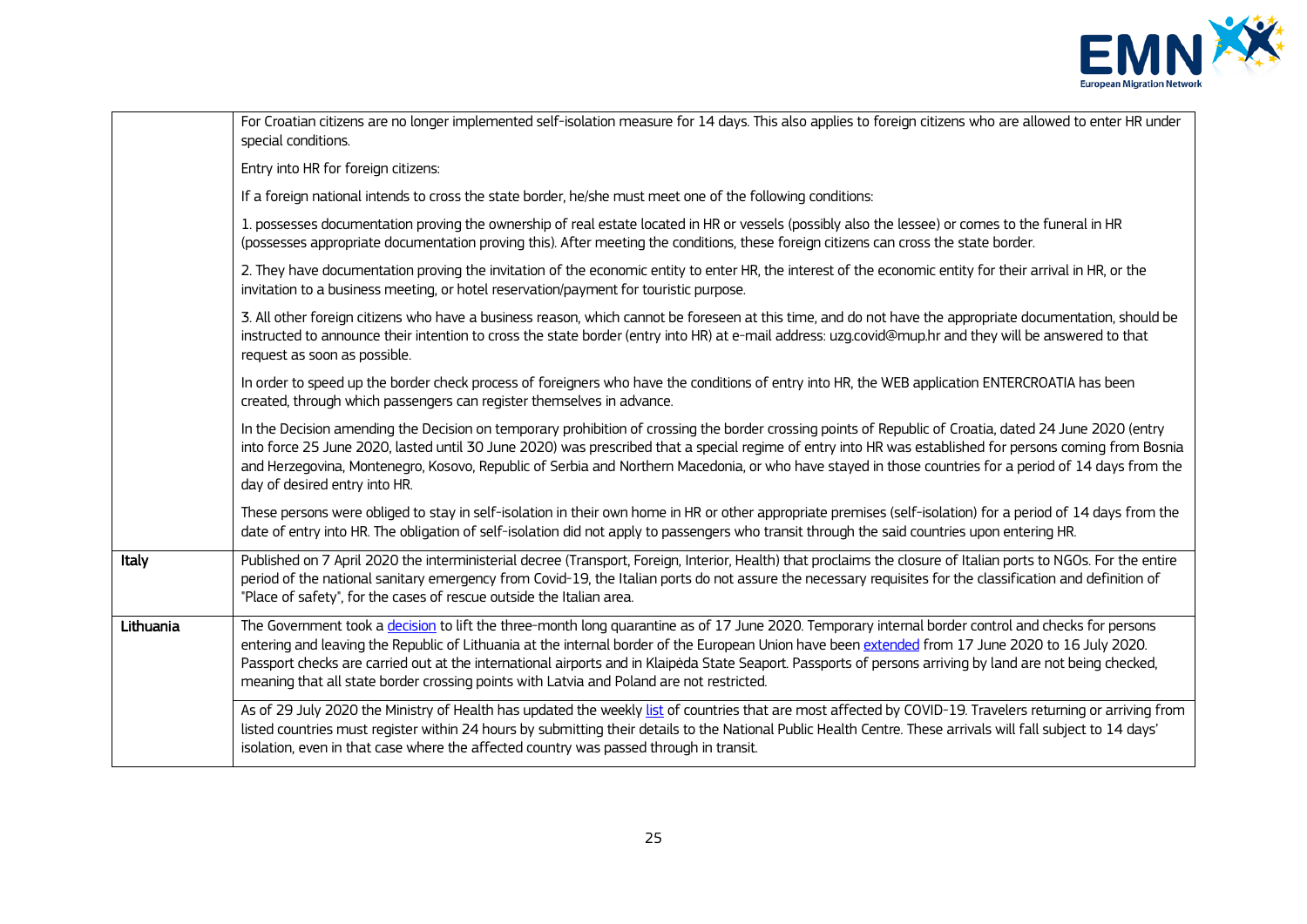

| Luxembourg      | On 20 March 2020, the Customs and Excise Agency (Administration des douanes et accises) were posted to the border crossings in Vianden and<br>Dasbourg, they stayed until 15 May 2020. The ADA agents were allowed to carry out controls at the border under the same authority as the general<br>police, they were therefore able to refuse the entry of people who did not meet the requirements of the German authorities.<br>It should be noted that this cooperation between the Luxembourg and German authorities was identified and presented as a "best practice" by                                                                             |
|-----------------|----------------------------------------------------------------------------------------------------------------------------------------------------------------------------------------------------------------------------------------------------------------------------------------------------------------------------------------------------------------------------------------------------------------------------------------------------------------------------------------------------------------------------------------------------------------------------------------------------------------------------------------------------------|
|                 | European experts during their discussions on the issue of border controls in the context of the fight against Covid-19.                                                                                                                                                                                                                                                                                                                                                                                                                                                                                                                                  |
| Latvia          | As from 10 June 2020, the movement of persons and vehicles through the crossing points of the external border of the European Union from/to the<br>countries published on the website of the Latvian Centre for Disease Prevention and Control, where the prevalence of Covid-19 infection is recorded, which<br>may pose a serious public health risk (with the exception of freight transport) is prohibited. The movement of persons and vehicles through the external<br>border crossing points of the European Union shall be prohibited to or from these countries: State borders of Latvia - Russia and Latvia - Belarus.                         |
| Poland          | From Saturday, June 13 Poland opened the EU's internal borders, Poles and European Union citizens do not have to undergo mandatory quarantine.<br>The services present at the border carry out random checks (exactly as it was before the coronavirus pandemic and the introduction of border<br>restrictions in Poland). However, the EU's external borders remain closed. The deadline for opening borders is as recommended by the European<br>Commission.                                                                                                                                                                                           |
| Portugal        | Portuguese Borders were closed from 16 March to 30 June. All persons who tried to cross were controlled, and only cross-border workers and goods<br>transportation vehicles could pass.                                                                                                                                                                                                                                                                                                                                                                                                                                                                  |
|                 | Exemptions of entry ban for long-term permanent residents, immediate family members of nationals or other nationals (EEA, UK and associated Schengen<br>countries) and all valid permits holders.                                                                                                                                                                                                                                                                                                                                                                                                                                                        |
|                 | Brief and Webinars on the possible (in) direct impacts of COVID-19 on Trafficking in Human Beings of the Observatory on Trafficking in Human Beings<br>results from a daily open source (national and international) monitoring. Up until know it has more than 500 pages with more than 120 entrances. The<br>webinars result from a collaboration between the Observatory on Trafficking in Human Beings and the five Regional Specialized Multidisciplinary Teams for<br>the Assistance of Victims of Trafficking in Human Beings. Each one as a specific theme under the crosscut issue of the possible impacts of COVID-19 on<br>human trafficking. |
|                 | 3 Webinars were organised:                                                                                                                                                                                                                                                                                                                                                                                                                                                                                                                                                                                                                               |
|                 | Webinar #1 "(New) Challenges (21 May)                                                                                                                                                                                                                                                                                                                                                                                                                                                                                                                                                                                                                    |
|                 | Webinar #2 "THB in the migration context: the protection of vulnerable groups" (4 June)<br>Webinar #3 "THB in agriculture: which risks and responses?" (18 June)                                                                                                                                                                                                                                                                                                                                                                                                                                                                                         |
| Slovenia        | From 14 May on borders were gradually reopened. A discretion to refuse entry to EU citizens who do not have temporary or permanent residence in<br>Slovenia and show clear signs of infection or disease was introduced.                                                                                                                                                                                                                                                                                                                                                                                                                                 |
| Slovak Republic | Throughout the month of June, the Slovak Republic started to loosen regime at its borders as well as the travel restrictions. The international airports<br>are open and international buses and rails are operating again. However, there are still number of limitations regarding the travel, depending mainly                                                                                                                                                                                                                                                                                                                                        |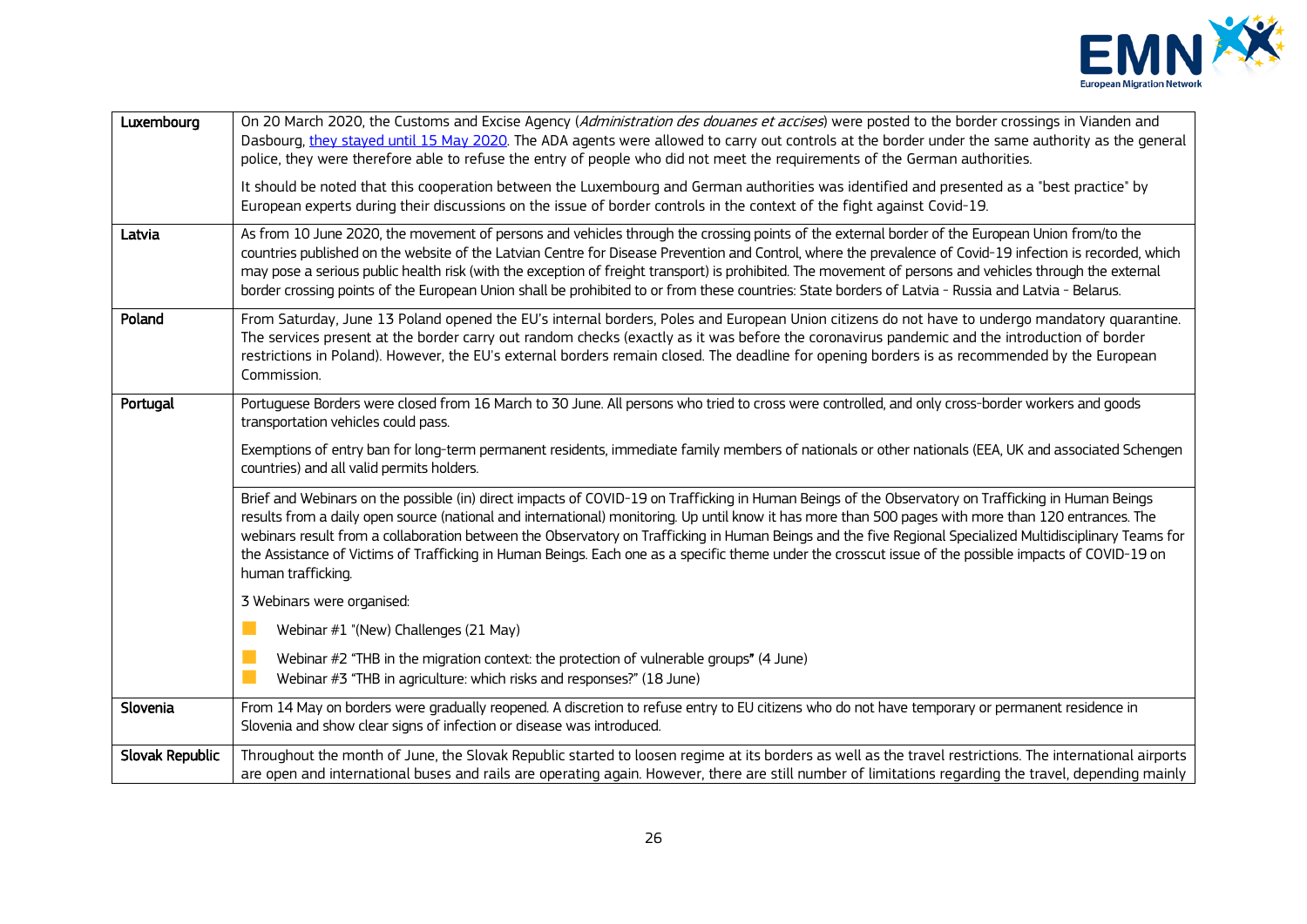

|                | on the country from which the traveller is coming. The list of so called safe countries (from the point of view of the epidemiologic situation) is regularly<br>updated and is available on the Ministry of Foreign Affairs website.                                                                                                                                                                                                                                                                                                                                                                                                                                                                                                                                                                                                                                                                                                                                                                                                                                                  |
|----------------|---------------------------------------------------------------------------------------------------------------------------------------------------------------------------------------------------------------------------------------------------------------------------------------------------------------------------------------------------------------------------------------------------------------------------------------------------------------------------------------------------------------------------------------------------------------------------------------------------------------------------------------------------------------------------------------------------------------------------------------------------------------------------------------------------------------------------------------------------------------------------------------------------------------------------------------------------------------------------------------------------------------------------------------------------------------------------------------|
|                | If a traveller is entering Slovakia through an internal border and is coming from a country that is considered safe s/he does not have to prove negative<br>on COVID-19, nor to stay isolated at home. If in the last 14 days prior to arriving in Slovakia, the traveller visited a country that is not considered safe,<br>s/he must submit a negative RT-PCR test result for COVID-19 not older than 96 hours to a member of the Police Force of the Slovak Republic or to<br>the relevant regional public health authority in case there is no border control carried out. The result must be in English, German, Czech or Slovak or<br>translated into one of these languages. Subsequently, the traveller has to be isolated at home until a negative RT-PCR test for COVID-19 is<br>obtained. The traveller needs to undergo a laboratory diagnosis of COVID-19 at the earliest on the fifth day of his/her home isolation. During the<br>period of home insolation, isolation is also ordered for persons living in the same household.                                       |
|                | As for the external border (with Ukraine) the following persons can enter Slovakia: persons related to a Slovak citizen, i.e. spouse, minor child, parent<br>of a minor child who is a citizen of the Slovak Republic, persons with a valid residence in the territory of the Slovak Republic, who can prove a valid<br>residence permit, residence registration certificate or are holders of a national visa issued by the embassy of the Slovak Republic, persons<br>exempted from quarantine measures set by the Slovak Public Health Authority.                                                                                                                                                                                                                                                                                                                                                                                                                                                                                                                                  |
| Sweden         | To mitigate the effects of the spread of Covid 19 and to reduce the outbreak, a temporary ban on entry to Sweden is in force. It began to apply on<br>the 19 March and has since then been extended until 31 August. The ban does not apply to healthcare professionals, persons travelling for urgent<br>personal reasons or persons having other humanitarian purposes. Third-country nationals who are going to work within the production of food items<br>or with other forms of food supply in the agricultural industry can under certain circumstances be covered by the exemption for essential functions<br>and be allowed to enter Sweden if they can present proper documentation supporting this. The Swedish Police Authority decides who is to be exempted<br>from the entry ban on arrival at the border control. A number of decisions were taken by the government in June to amend and to clarify the ban in<br>line with the European Commission's practical quidance to allow seasonal agricultural workers, and to reduce the risk of families being separated. |
|                | <b>IRREGULAR MIGRATION &amp; RETURN</b>                                                                                                                                                                                                                                                                                                                                                                                                                                                                                                                                                                                                                                                                                                                                                                                                                                                                                                                                                                                                                                               |
| (Member) State | Response to COVID-19                                                                                                                                                                                                                                                                                                                                                                                                                                                                                                                                                                                                                                                                                                                                                                                                                                                                                                                                                                                                                                                                  |
| Belgium        | Because of the COVID-19 crisis, the federal reception agency Fedasil, who is also competent for voluntary return, had to close its five return desks<br>in Brussels, Antwerp, Ghent, Charleroi and Liège. The return desks were reopened on 22 June but work only by appointment and in compliance with<br>security measures against Covid-19. For now, voluntary returns are only possible to a very limited number of countries.                                                                                                                                                                                                                                                                                                                                                                                                                                                                                                                                                                                                                                                    |
| Germany        | Due to the continuing effects of the coronavirus COVID-19 and the associated restrictions in international air traffic, voluntary departures via the<br>REAG / GARP program cannot be implemented as usual until further notice. The federal government, the states and the IOM have agreed to carry<br>out temporary bridging measures until normal operations can be resumed. Until then, REAG / GARP applications can still be sent to the IOM through<br>the return counseling centers.                                                                                                                                                                                                                                                                                                                                                                                                                                                                                                                                                                                           |
| Estonia        | The execution of return decisions is done on a case by case basis.                                                                                                                                                                                                                                                                                                                                                                                                                                                                                                                                                                                                                                                                                                                                                                                                                                                                                                                                                                                                                    |
|                | Multiple changes came into force on 7 May due to COVID-19. Namely, if an exceptionally large number of applications for detention of a foreigner<br>have been submitted, the decision to detain foreigners could be made without the descriptive and reasoning part. The foreigner shall have the                                                                                                                                                                                                                                                                                                                                                                                                                                                                                                                                                                                                                                                                                                                                                                                     |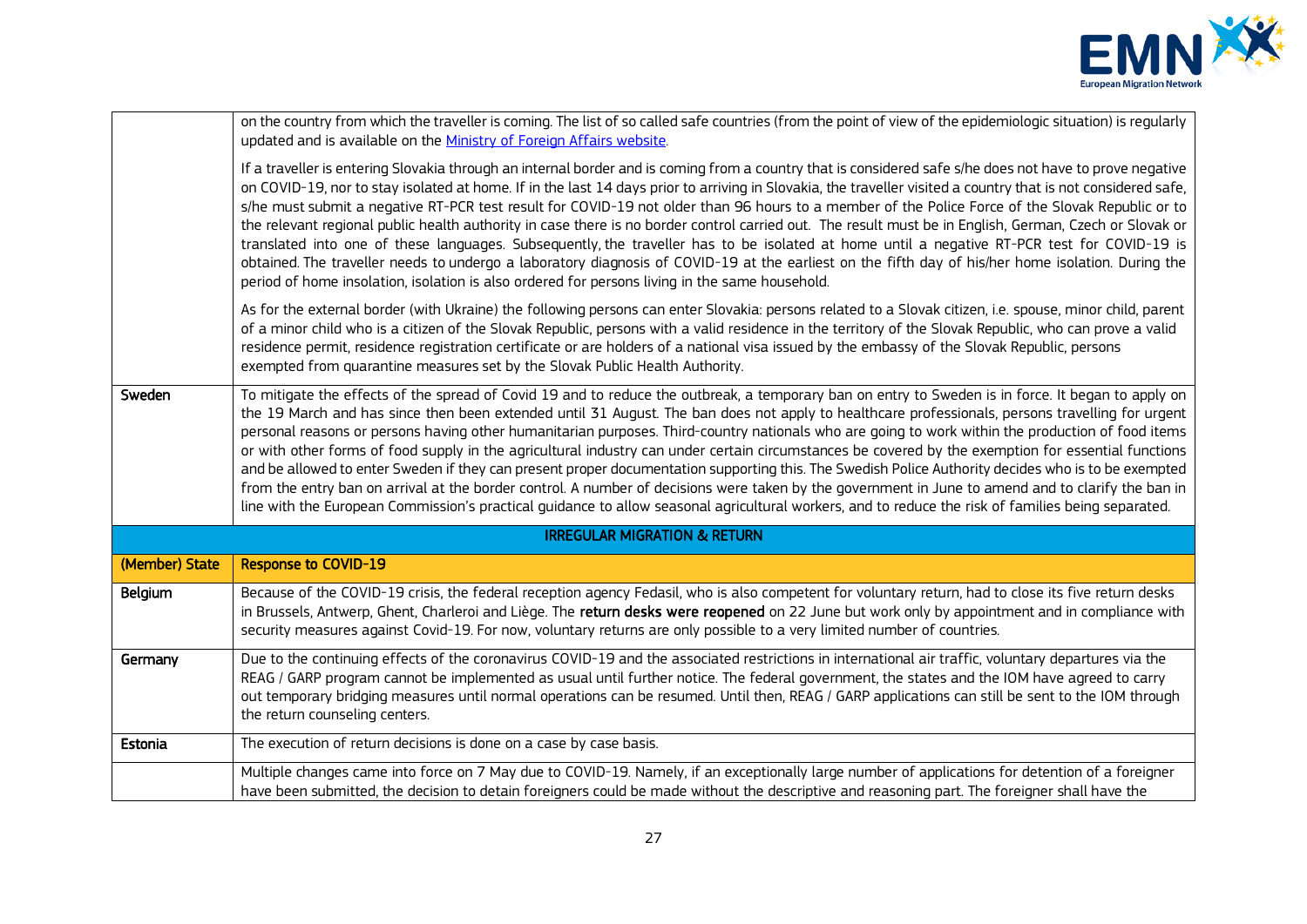

|            | opportunity to contest the decision to detain without the beforementioned parts and the court shall submit such parts at the first opportunity.<br>Additional amendments were introduced for detention of foreigners in emergency situations on 26 June.                                                                                                                                                                                                                                                                                                             |
|------------|----------------------------------------------------------------------------------------------------------------------------------------------------------------------------------------------------------------------------------------------------------------------------------------------------------------------------------------------------------------------------------------------------------------------------------------------------------------------------------------------------------------------------------------------------------------------|
| Spain      | The new call for voluntary return 2020, was published on 18 June:<br>http://extranjeros.mitramiss.gob.es/es/Subvenciones/AreaIntegracion/retorno_voluntario/index.html                                                                                                                                                                                                                                                                                                                                                                                               |
|            | The Programs continued to operate but with many difficulties, because many countries did not allow international flights from Spain, or restrictions<br>were imposed (blood tests or preventive isolation). Only 62 returned voluntarily in Q2.                                                                                                                                                                                                                                                                                                                      |
| France     | Information was provided in six foreign languages (English, Chinese, Russian, Spanish, Portuguese and Arabic) in order to inform all migrants in<br>detention centres about the health emergency and the implementation of protective health measures. Eight detention centers remained open<br>during the lockdown while eleven were closed. The return operations slowed down but did not stop.                                                                                                                                                                    |
| Croatia    | Measures reported in the previous period (January-March 2020) are still partly in force.                                                                                                                                                                                                                                                                                                                                                                                                                                                                             |
|            | Regular flights still do not run at the same intensity as before the epidemic, so it is still not possible to organize return to some countries.                                                                                                                                                                                                                                                                                                                                                                                                                     |
|            | In June readmission returns to Bosnia and Herzegovina and Serbia began (to a limited extent).                                                                                                                                                                                                                                                                                                                                                                                                                                                                        |
| Ireland    | Voluntary return applications continue to not be processed. Individuals can also apply to the International Organization for Migration (IOM) for assisted<br>voluntary return and IOM will handle applications as best they can in the current circumstances, an FAQ document released by the Department of Justice<br>and Equality explains.                                                                                                                                                                                                                        |
| Italy      | With the progressive relaxation of the measures for the epidemiological emergency from Covid-19, the control services along the border in Trieste have<br>been changed.                                                                                                                                                                                                                                                                                                                                                                                              |
|            | On 26 May started the control activity at the Italian-Slovenian border with the employment of 60 soldiers, assigned as part of the "Safe Streets" operation.<br>The intervention was planned on the Provincial Committee for Order and Public Safety. The military work with the Border Police to strengthen the fight<br>against illegal immigration, carrying out a dynamic surveillance of border crossing points and an activity of control of means of transport that can be used<br>to facilitate the illegal entry of foreigners into the national territory. |
|            | On 26 June 2020, 6 576 migrants landed on the Italian coast, all preventive health measures are still in force.                                                                                                                                                                                                                                                                                                                                                                                                                                                      |
| Lithuania  | The period of toleration of 2 months after the end of quarantine has been established for foreigners, whose period of legal residence has expired during<br>the declared quarantine and who were unable to depart from Lithuania in due time through no fault of their own. Accordingly, foreigners to whom the<br>decision regarding return has been adopted but the period of legal departure expired during the quarantine, must depart from Lithuania before the 17<br>August 2020.                                                                              |
| Luxembourg | The Grand Ducal Regulation of 25 March 2020, suspending time limits in jurisdictional matters before the judicial, administrative, military and<br>constitutional courts until 24 June 2020, was amended three times. The Grand Ducal Regulation of 1 April 2020 amended Article 1 by providing that the<br>deadlines expiring during the state of crisis are postponed by two months from the date of the end of the state of crisis, and the deadlines expiring in the                                                                                             |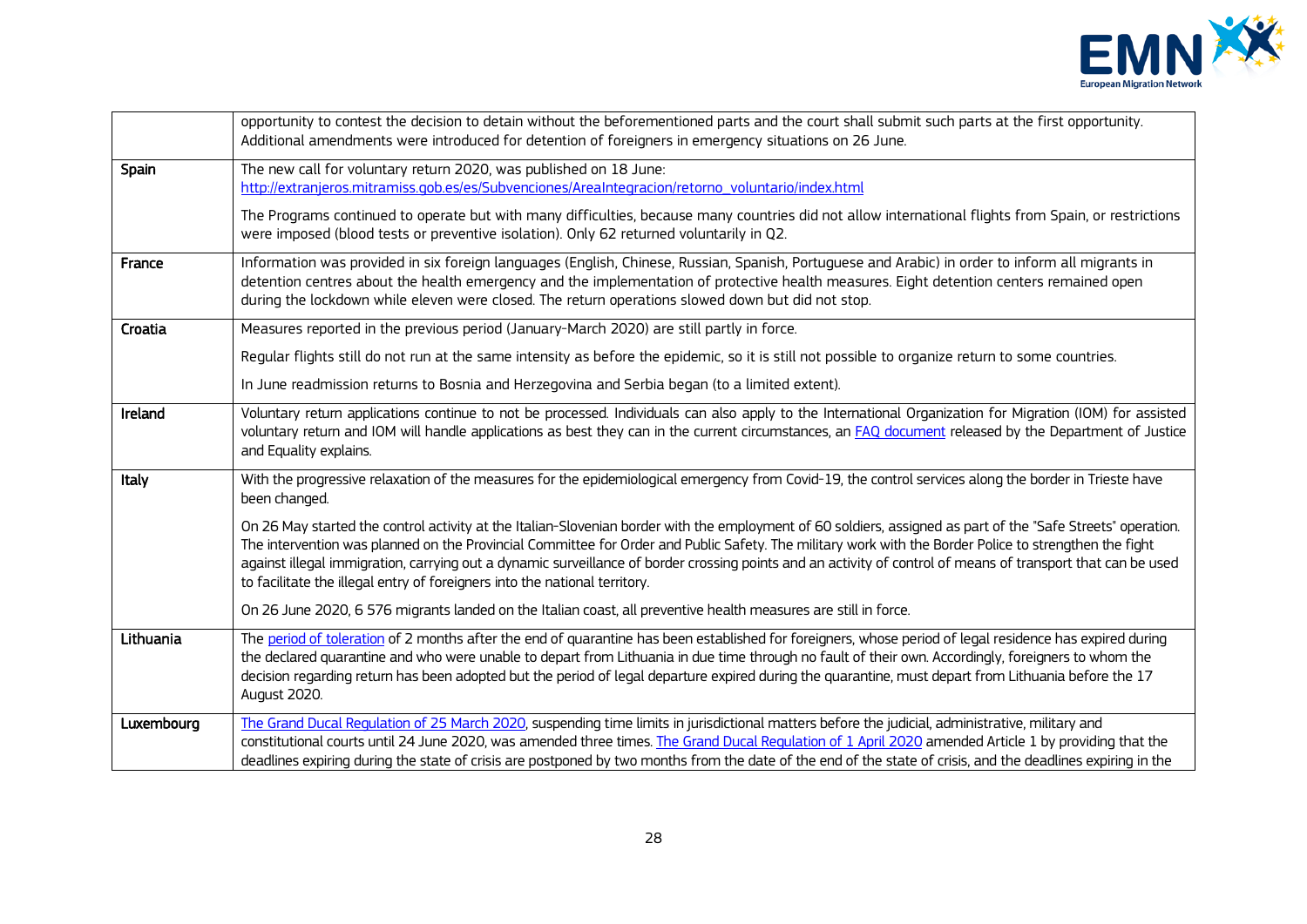

|          | month following the end of the state of crisis are postponed by one month from their due date. The latest amendment during the state of crisis was made<br>by the Grand Ducal Regulation of 29 April 2020 that extends the provisions of the Regulation to the time limits for the introduction of the appeals.                                                                                                                                                                                                                                                                                                                                                                                                                                                                                                                                                                                                                                                                                                                                                                                                                                                                                                                                                       |
|----------|-----------------------------------------------------------------------------------------------------------------------------------------------------------------------------------------------------------------------------------------------------------------------------------------------------------------------------------------------------------------------------------------------------------------------------------------------------------------------------------------------------------------------------------------------------------------------------------------------------------------------------------------------------------------------------------------------------------------------------------------------------------------------------------------------------------------------------------------------------------------------------------------------------------------------------------------------------------------------------------------------------------------------------------------------------------------------------------------------------------------------------------------------------------------------------------------------------------------------------------------------------------------------|
|          | With the end of the state of crisis the law of 20 June 2020 lays down extension of measures concerning the suspension of the time limits in jurisdictional<br>matters and other procedural modalities by providing:                                                                                                                                                                                                                                                                                                                                                                                                                                                                                                                                                                                                                                                                                                                                                                                                                                                                                                                                                                                                                                                   |
|          | n a<br>the deadlines expiring during the state of crisis are postponed by two months from the date of the end of the state of crisis;<br>n.<br>the deadlines expiring in the month following the entry into force of this law, are postponed by one month from their due date.                                                                                                                                                                                                                                                                                                                                                                                                                                                                                                                                                                                                                                                                                                                                                                                                                                                                                                                                                                                        |
|          | The Minister of Health had indicated at a press conference that people with symptoms of COVID-19 infection would be taken care of at one of the<br>advanced health care centers, regardless of their social security coverage. This also applies to foreign nationals at the end of their rights of residence and<br>those who are illegally residing in the country and who do not have social security coverage. In order to counter the psychological barrier, that some people<br>may face and who may hesitate to go to one of the advanced health care centers, the Ministry of Health passed an official communication to all<br>healthcare professionals in advanced care centers to raise their awareness that all people can benefit from care provided in advanced care centers<br>regardless of their social security cover or residence status. In the response to the Parliamentary Question N° 2181 of 11 May 2020 the Minister of Health<br>and the Minister of Foreign and European Affairs ensured that no administrative sanctions would be imposed on those who would present themselves for<br>medical care during the health crisis and that, in this regard, no return decision or a placement decision in the Detention Centre will be taken. |
|          | The effective reception capacity of the Detention Center has been reduced to 2 units and a maximum of 29 detainees. Since 21 March, any visit for the<br>benefit of detainees is prohibited.                                                                                                                                                                                                                                                                                                                                                                                                                                                                                                                                                                                                                                                                                                                                                                                                                                                                                                                                                                                                                                                                          |
| Malta    | Since travel to Malta was suspended from 21 March, returns were automatically affected. Forced returns could only take place if the receiving country<br>accepted flights during the pandemic. A small number of TCNs were in fact returned. The situation is being continuously monitored by the pertinent Maltese<br>authorities and appropriate measures will be taken in line with the developing circumstances.                                                                                                                                                                                                                                                                                                                                                                                                                                                                                                                                                                                                                                                                                                                                                                                                                                                  |
| Poland   | Due to the announcement of the pandemic in the period April-June 2020, the implementation of all transfers under the Dublin III Regulation was<br>suspended.                                                                                                                                                                                                                                                                                                                                                                                                                                                                                                                                                                                                                                                                                                                                                                                                                                                                                                                                                                                                                                                                                                          |
|          | Additionally, due to the suspension of international scheduled flights, forced returns and readmission transfers were carried out mainly by land<br>(mainly voluntary returns by air using aircraft chartered by the governments of the countries of origin), with all security measures, including<br>compliance with the pre-transfer quarantine, if it was required by the host country.                                                                                                                                                                                                                                                                                                                                                                                                                                                                                                                                                                                                                                                                                                                                                                                                                                                                           |
| Portugal | Forced returns did not suspend but were very limited.                                                                                                                                                                                                                                                                                                                                                                                                                                                                                                                                                                                                                                                                                                                                                                                                                                                                                                                                                                                                                                                                                                                                                                                                                 |
|          | During this period COVID-19, all Multidisciplinary Specialized Teams (EME) are operating normally, providing also personal care with the necessary sanitary<br>precautions.                                                                                                                                                                                                                                                                                                                                                                                                                                                                                                                                                                                                                                                                                                                                                                                                                                                                                                                                                                                                                                                                                           |
|          | In relation to shelters, protective measures were taken in accordance to the instructions of the General Health Directorate (DGS). Thus, there is a flowchart<br>for suspicious cases which will have to undergo a COVID-19 test.                                                                                                                                                                                                                                                                                                                                                                                                                                                                                                                                                                                                                                                                                                                                                                                                                                                                                                                                                                                                                                     |
|          | In the shelters, specific rooms were implemented for quarantine situations.                                                                                                                                                                                                                                                                                                                                                                                                                                                                                                                                                                                                                                                                                                                                                                                                                                                                                                                                                                                                                                                                                                                                                                                           |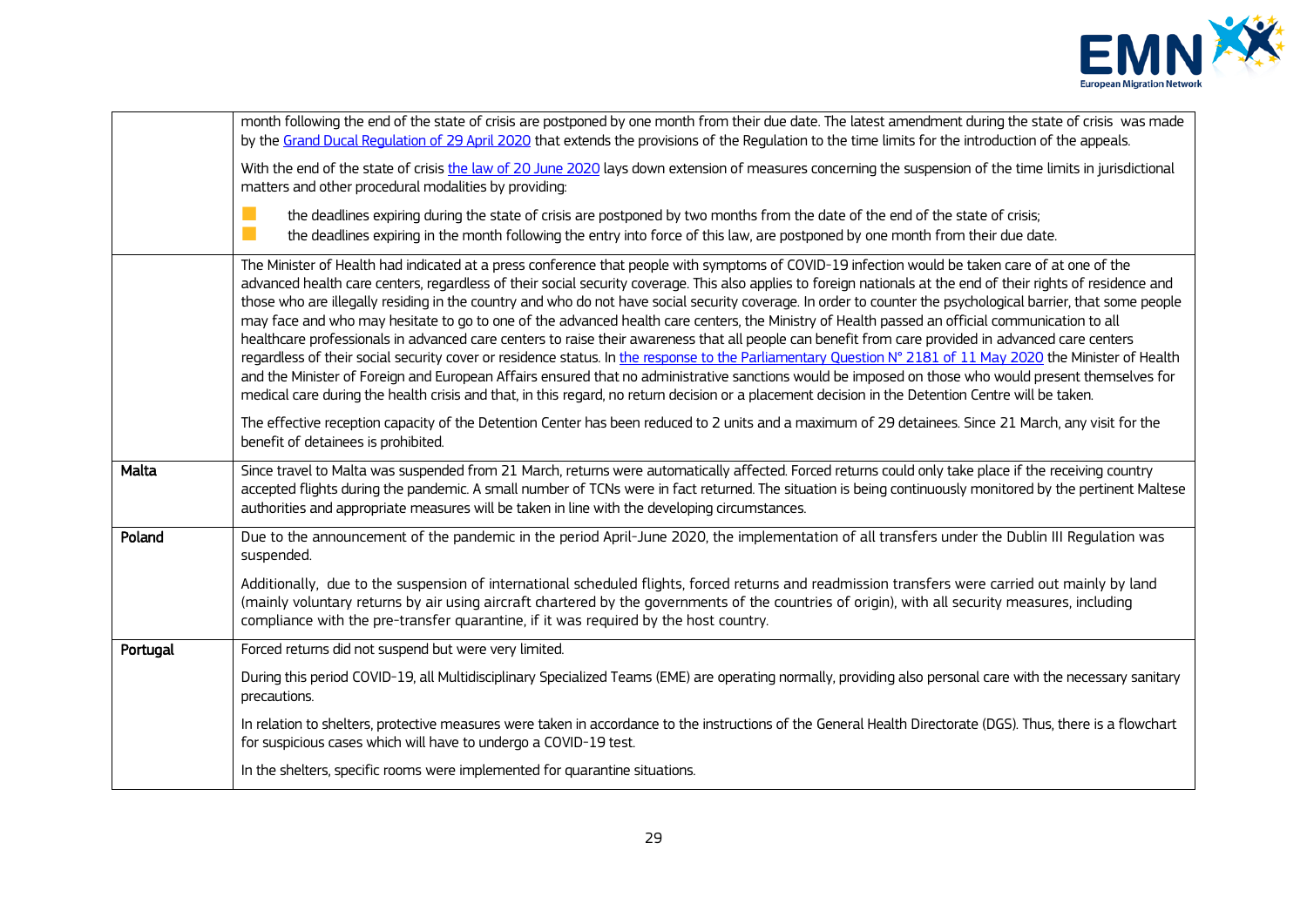

|                 | It is also important to mention that internal operating rules for the staff at the shelters were implemented in accordance with the guidelines that were<br>provided by the General Health Directorate (DGS).                                                                                                                                                                                                                                                                                                                                                                                                                                                                                                                                                                                                                                                                                                                                                                                                                                                                                                                                                                      |  |
|-----------------|------------------------------------------------------------------------------------------------------------------------------------------------------------------------------------------------------------------------------------------------------------------------------------------------------------------------------------------------------------------------------------------------------------------------------------------------------------------------------------------------------------------------------------------------------------------------------------------------------------------------------------------------------------------------------------------------------------------------------------------------------------------------------------------------------------------------------------------------------------------------------------------------------------------------------------------------------------------------------------------------------------------------------------------------------------------------------------------------------------------------------------------------------------------------------------|--|
|                 | In the beginning of April and facing suspicions of presumed victims of trafficking in human beings with COVID-19, the Observatory on Trafficking in Human<br>Beings/Portuguese Ministry of Home Affairs was with the aim of supporting Health Professionals with digital materials (sanitarian restrictions) on THB<br>specially focusing on the referral mechanism - indicators and procedures.                                                                                                                                                                                                                                                                                                                                                                                                                                                                                                                                                                                                                                                                                                                                                                                   |  |
|                 | The Observatory prepared a kit with several products, namely with information regarding the App "Acting against Trafficking in Human Beings", with the<br>Flagging cards, and leaflets in several languages.                                                                                                                                                                                                                                                                                                                                                                                                                                                                                                                                                                                                                                                                                                                                                                                                                                                                                                                                                                       |  |
|                 | Main results (at the time):                                                                                                                                                                                                                                                                                                                                                                                                                                                                                                                                                                                                                                                                                                                                                                                                                                                                                                                                                                                                                                                                                                                                                        |  |
|                 | North Regional Health Administration<br>1)<br>Dissemination to 150 teams from the Children and Youth at Risk Center and the Adult Violence Prevention Teams. It was also<br>a.<br>disseminate in all Local Health Administrations as well as in Health Groups (21), 5 Hospitals, 8 hospital centers, in all Intervention<br>Divisions in addictive and addictive behaviors, in Private Hospitals in the North and social sector entities.<br>Algarve Regional Health Administration<br>2)<br>a. Dissemination to 2 200 professionals (via e-mail) and on the official website (see at: http://www.arsalgarve.min-<br>saude.pt/noticias/atividade-de-sensibilizacao-sobre-trafico-de-seres-humanos/);<br>Alentejo Regional Health Administration<br>3)<br>Dissemination to the 45 centers and 42 Adult Violence Prevention Teams and insertion in the official website (at:<br>$a_{\cdot}$<br>http://www.arsalentejo.min-saude.pt/ARSAlentejo/Novidades/Paginas/Preven%C3%A7%C3%A3o-de-Tr%C3%A1fico-de-Seres-<br>Humanos.aspx);<br>Centre Regional Health Administration<br>4)<br>a. Dissemination to 1 000 professionals. Awaiting sending via e-mail (list: 5,000 professionals); |  |
|                 | Lisbon and Vale do Tejo Regional Health Administration<br>5)                                                                                                                                                                                                                                                                                                                                                                                                                                                                                                                                                                                                                                                                                                                                                                                                                                                                                                                                                                                                                                                                                                                       |  |
|                 | In course.                                                                                                                                                                                                                                                                                                                                                                                                                                                                                                                                                                                                                                                                                                                                                                                                                                                                                                                                                                                                                                                                                                                                                                         |  |
| Slovak Republic | Implementation of the assisted voluntary returns is provided on case by case basis depending on individual situation of each returnee, on the availability of<br>the transport connections (e.g. lack or scarcity of certain flights) and actual situation in Slovakia as well as in countries of transit and destination in terms of<br>Covid-19.                                                                                                                                                                                                                                                                                                                                                                                                                                                                                                                                                                                                                                                                                                                                                                                                                                 |  |
|                 | As for the forced returns those are currently realised however, only in cases when the circumstances allow it. External factors such as cooperation with<br>third countries in return procedures, availability of the flights and measures taken by the Slovak Republic as well as third countries in order to stop the<br>spread of COVID-19 has to be taken into account.                                                                                                                                                                                                                                                                                                                                                                                                                                                                                                                                                                                                                                                                                                                                                                                                        |  |
| Sweden          | Returns from Sweden have been reduced to a large extent, even though responsible Swedish authorities continue to carry out returns when possible.<br>Assessments are made on case by case basis for possible returns, while considering the risk of spreading Covid 19. Alternative return procedures are<br>considered by the Swedish Police Authority for example an increased use of chartered flights. The Swedish Migration Agency decided to reduce the number                                                                                                                                                                                                                                                                                                                                                                                                                                                                                                                                                                                                                                                                                                               |  |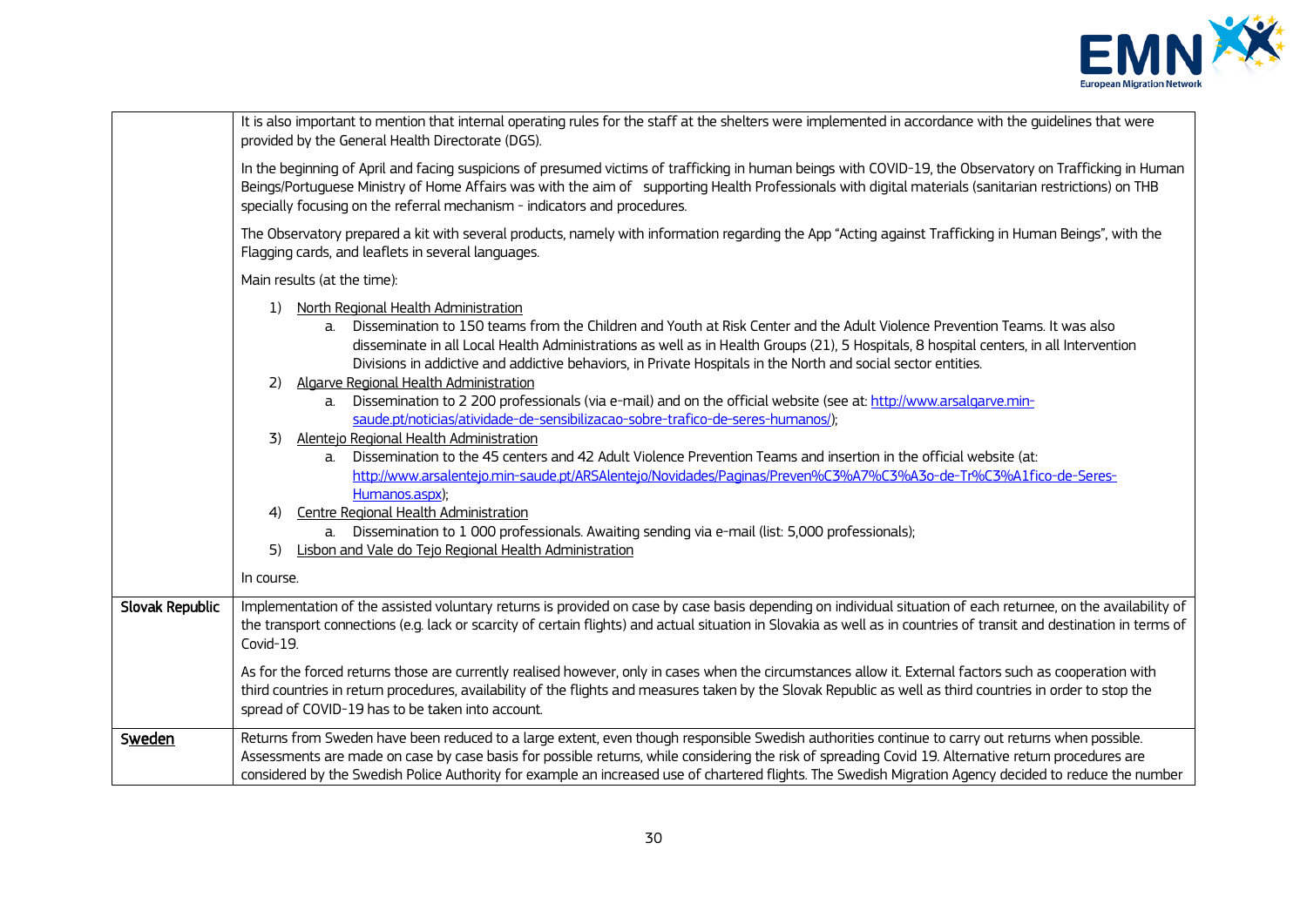

|                | of visitors in the Service Centres and to primarily maintain contacts via telephone or e-mail in order to apply the rules by the Public Health Agency. Video<br>conferences are in some cases used in separate rooms to ensure physical distance during visits.                                                                                                                                                                                                                                                                                                      |
|----------------|----------------------------------------------------------------------------------------------------------------------------------------------------------------------------------------------------------------------------------------------------------------------------------------------------------------------------------------------------------------------------------------------------------------------------------------------------------------------------------------------------------------------------------------------------------------------|
|                | The number of places in detention centres decreased from 520 to 300 to apply the rules set up by the Public Health Agency.                                                                                                                                                                                                                                                                                                                                                                                                                                           |
|                | The Swedish Migration Agency set up a working group in April to prepare for a more complete resumption of returns.                                                                                                                                                                                                                                                                                                                                                                                                                                                   |
|                | <b>EXTERNAL DIMENSION</b>                                                                                                                                                                                                                                                                                                                                                                                                                                                                                                                                            |
| (Member) State | <b>Response to COVID-19</b>                                                                                                                                                                                                                                                                                                                                                                                                                                                                                                                                          |
| Czech Republic | During the period affected by the spread of COVID-19 virus, the MEDEVAC Programme adjusted its activities to the current situation. In April 2020, on a<br>request of the Greek government, the MEDEVAC Programme provided a material donation in the amount of approximately 4,5 mil. CZK, which was<br>intended to help the refugees and asylum seekers in Greek refugee camps. The humanitarian convoy carried mainly the basic hygienic supplies and other<br>necessities, such as blankets, towels and sleeping bags.                                           |
|                | In June 2020, the MEDEVAC Programme has launched a pilot training session conducted via video conference. As a response to the pandemic situation in<br>Ukraine where approximately 20% out of all COVID-19 tested positively are medical staff, this training session was primarily focused on COVID-19 related<br>hospital epidemiology. Approximately 60 Ukrainian medical personnel from 2 hospitals joined the training session. Following training sessions are currently<br>planned for Morocco and offered to other countries, where the Programme operates. |
| Estonia        | To this end, Estonia has proposed the creation of a common digital platform of the European Union that would help match innovative solutions to the needs<br>of partner countries when dealing with the crisis.                                                                                                                                                                                                                                                                                                                                                      |
| Hungary        | In line with the Team Europe response, Hungary is actively reorienting some of its project-based development assistance. Thus far, we have mobilised<br>approximately 16 million euros - either through fresh funds or through the reorientation of existing commitments - towards supporting economic, as well<br>as hygiene and healthcare-related projects, thereby addressing some of the most acute challenges faced by developing countries in relation to the Covid-<br>19 pandemic.                                                                          |
|                | In this vein, Hungary is committed to the consolidation of the situation in Libya, a country that plays a vital role in terms of stemming migration to the<br>European Union. Together with our V4 partners, we have recently agreed to revisit the structure of our joint 35-million-euro development programme to be<br>implemented in Libya within the framework of the EU Emergency Trust Fund for Africa.                                                                                                                                                       |

| <b>USEFUL WEBSITES</b> |                      |
|------------------------|----------------------|
| (Member) State         | Response to COVID-19 |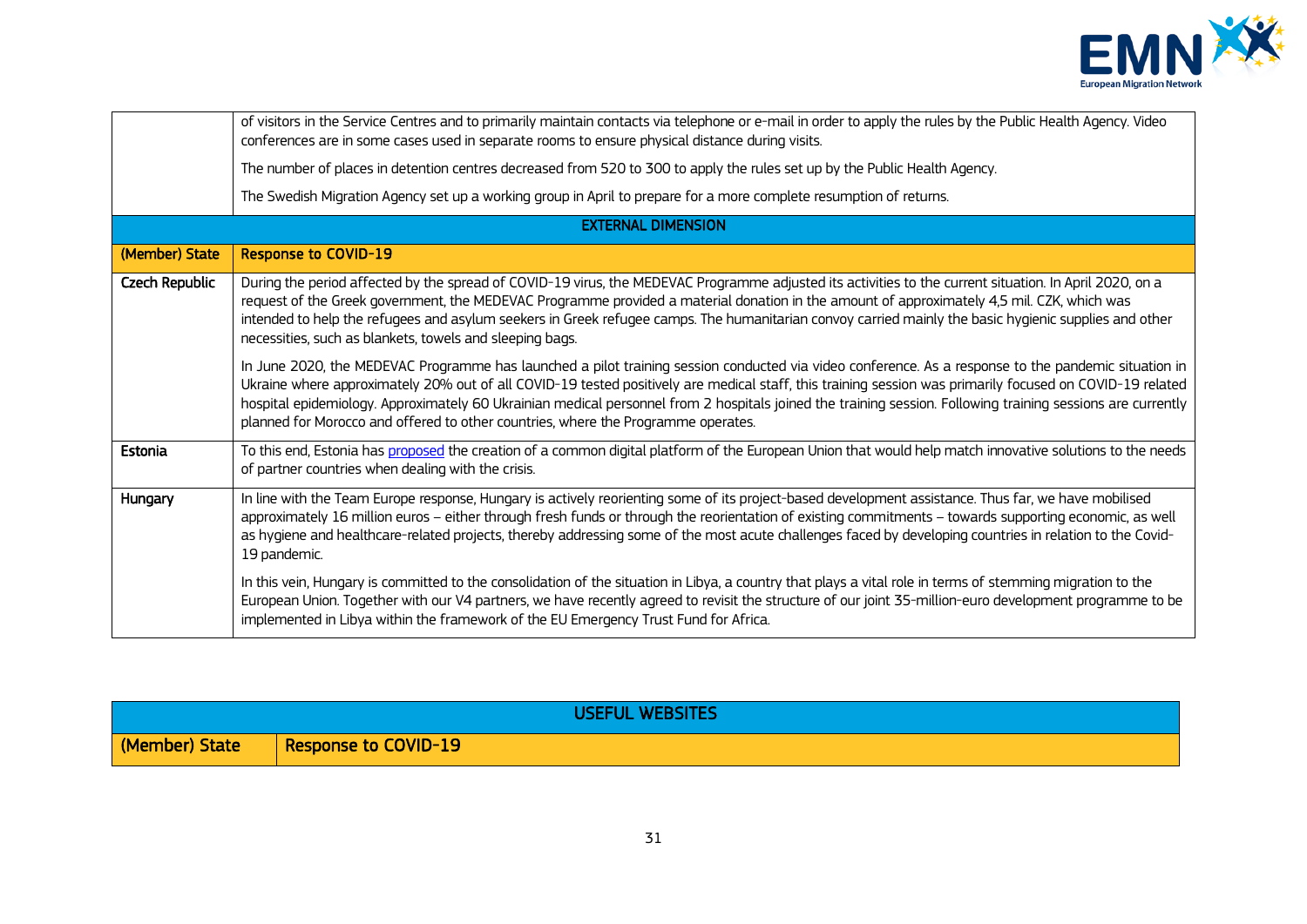

| Austria               | General information and current figures in relation to COVID-19 are available at the website of the Federal Ministry for Social Affairs, Health,<br>Care and Consumer Protection. The website also provides an overview (in DE) of the legislation passed in order to contain the spread of the virus.<br>Multilingual information has been made available at provincial and local levels, for example by the City of Vienna                                                                                                               |
|-----------------------|--------------------------------------------------------------------------------------------------------------------------------------------------------------------------------------------------------------------------------------------------------------------------------------------------------------------------------------------------------------------------------------------------------------------------------------------------------------------------------------------------------------------------------------------|
| Cyprus                | All information about COVID-19 can be found in the dedicated website of Press and Information Office https://www.pio.gov.cy/coronavirus/en/                                                                                                                                                                                                                                                                                                                                                                                                |
| <b>Czech Republic</b> | All information regarding the COVID-19 and related issues is available through the following websites of the Ministry of Health and the Ministry of<br>the Interior:                                                                                                                                                                                                                                                                                                                                                                       |
|                       | https://koronavirus.mzcr.cz/en/                                                                                                                                                                                                                                                                                                                                                                                                                                                                                                            |
|                       | https://www.mvcr.cz/mvcren/article/coronavirus-information-of-moi.aspx                                                                                                                                                                                                                                                                                                                                                                                                                                                                     |
| Germany               | The Federal Office for Migration and Refugees has set up a special webpage informing about Covid-19 consequences on its activities<br>(https://www.bamf.de/SharedDocs/Meldungen/DE/2020/20200316-am-covid-19.html).                                                                                                                                                                                                                                                                                                                        |
|                       | The Federal Government Commissioner for Migration, Refugees and Integration provides information on its website<br>(www.integrationsbeauftragte.de/corona-virus), via Twitter (www.twitter.com/IntegrationBund), via Instagram<br>(instagram.de/integrationsbeauftragte/) and published a flyer. The information is available in 21 languages. It includes the following aspects:<br>rules, code of conduct, employment law, travel restrictions etc. The Commissioner merges the official information offer of the Federal<br>Government. |
| Estonia               | All information about the COVID-19 situation can be found from the following websites https://www.kriis.ee/en,<br>https://www.settleinestonia.ee/en/emergency-situation-and-coronavirus-in-estonia/ and https://eebot.ee/en/.                                                                                                                                                                                                                                                                                                              |
| Spain                 | All the migration-related measures taken during the COVID crisis can be checked here: http://extranjeros.mitramiss.gob.es/                                                                                                                                                                                                                                                                                                                                                                                                                 |
| Finland               | Coronavirus information page for customers of the Finnish Immigration Service:                                                                                                                                                                                                                                                                                                                                                                                                                                                             |
|                       | https://migri.fi/en/coronavirus                                                                                                                                                                                                                                                                                                                                                                                                                                                                                                            |
| France                | The Ministry of the Interior provides updated information regarding the COVID-19:                                                                                                                                                                                                                                                                                                                                                                                                                                                          |
|                       | https://www.interieur.gouv.fr/                                                                                                                                                                                                                                                                                                                                                                                                                                                                                                             |
|                       | https://www.immigration.interieur.gouv.fr/Immigration/Informations-Coronavirus-a-destination-des-etrangers-Questions-Reponses                                                                                                                                                                                                                                                                                                                                                                                                              |
|                       | The Interministerial Delegation for the Reception and Integration of Refugees (DiAir) provides several information to support refugees and<br>vulnerable persons during the COVID-19 crisis : https://accueil-integration-refugies.fr/                                                                                                                                                                                                                                                                                                     |
|                       | The dedicated website for attracting talents to France 'Welcome to France' provides several information regarding entry and stay of foreign<br>talents in France and government measures to assist companies and workers impacted by Covid 19:                                                                                                                                                                                                                                                                                             |
|                       | https://www.welcometofrance.com/en/covid-19-%3A-entry-and-stay-of-foreign-talents-in-france                                                                                                                                                                                                                                                                                                                                                                                                                                                |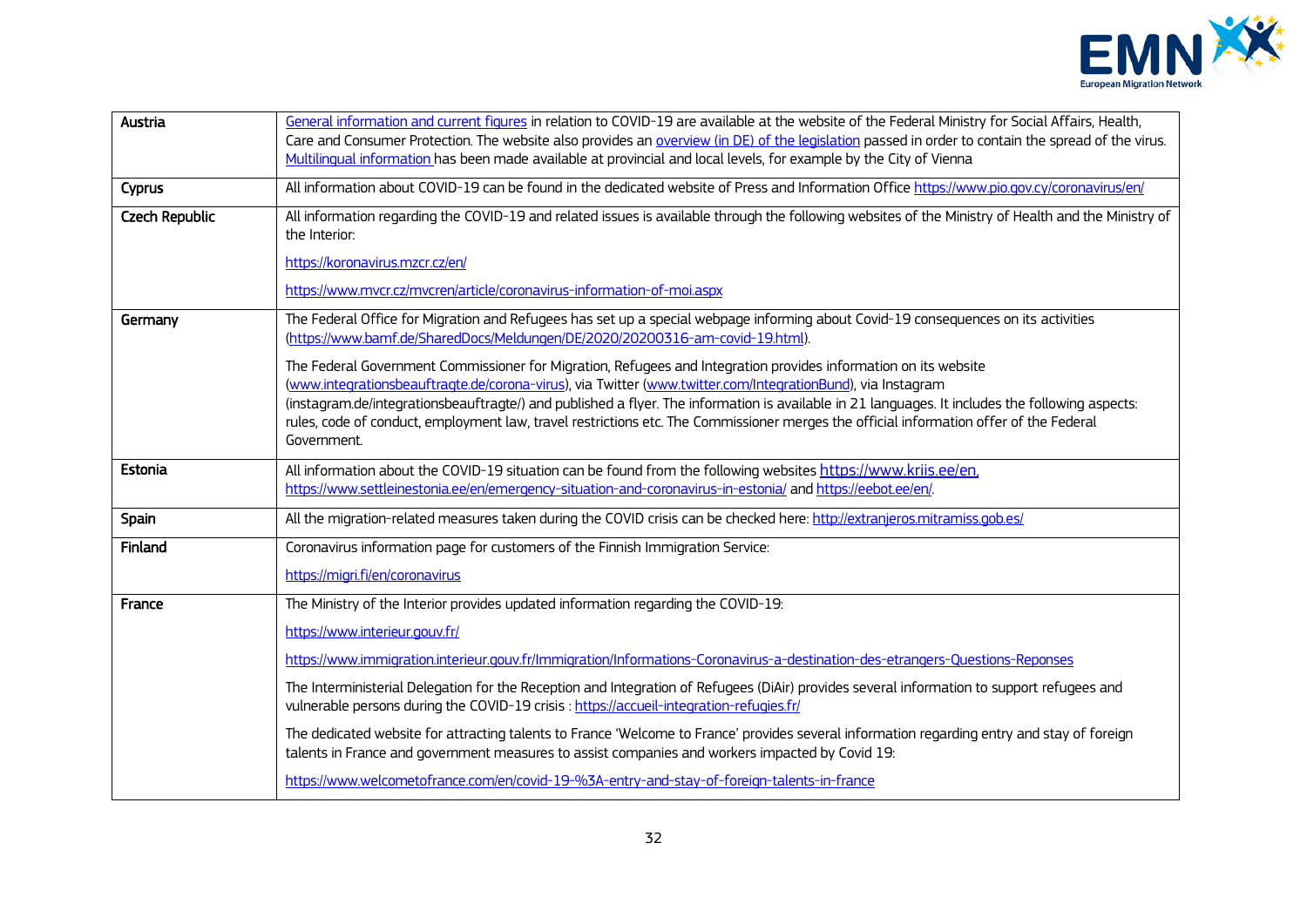

| Croatia     | https://mup.gov.hr/uzg-covid/english/286212                                                                                                                                                                                                                                                                                                                                                                                                                                                                                                                                           |
|-------------|---------------------------------------------------------------------------------------------------------------------------------------------------------------------------------------------------------------------------------------------------------------------------------------------------------------------------------------------------------------------------------------------------------------------------------------------------------------------------------------------------------------------------------------------------------------------------------------|
|             | FAQ for travellers                                                                                                                                                                                                                                                                                                                                                                                                                                                                                                                                                                    |
| Ireland     | For more information, see the Department of Justice and Equality's COVID-19 plans, information regarding Immigration Service Delivery and the<br>regularly updated <b>FAQ</b> document.                                                                                                                                                                                                                                                                                                                                                                                               |
| Italy       | The Ministry of Health with UNHCR and ARCI has opened a portal in 14 languages to inform refugees, asylum seekers and migrants living in Italy<br>about the epidemiological emergency Covid-19. The material is available in English, French, Spanish, Arabic, Smartish, Bengali, Chinese, Farsi,<br>Russian, Somali, Urdu, Albanian, Tiger, as well as in Italian.                                                                                                                                                                                                                   |
|             | See https://coronavirus.jumamap.com/en/home/                                                                                                                                                                                                                                                                                                                                                                                                                                                                                                                                          |
| Latvia      | See the official webpage of Office of Citizenship and Migration Affairs, where latest information on work during pandemic can be found,<br>as well as State Border Guard's webpage - www.rs.gov.lv.                                                                                                                                                                                                                                                                                                                                                                                   |
| Lithuania   | Key information on COVID-19 on a dedicated portal of the Government of the Republic of Lithuania: https://koronastop.lrv.lt/en/<br>$\mathbb{R}^n$<br>For travel information, the website of the Ministry of Foreign Affairs: https://urm.lt/default/en/important-covid19<br>T.<br>Information on passports, temporary residence permits and national visas can be found at: https://www.migracija.lt/en/news<br>T.<br>Frequently asked questions on COVID-19 via IOM Migration Information Centre: https://www.renkuosilietuva.lt/en/news/-covid-19-<br>frequently-asked-questions/63 |
| Luxembourg  | All information on Coronavirus relating to citizens and residents can be found on: https://quichet.public.lu/fr/support/coronavirus/corona-<br>virus.html.<br>a a<br>All information relating to the infection rate and frequently asked questions can be found here:<br>https://quichet.public.lu/fr/support/coronavirus/corona-virus.html                                                                                                                                                                                                                                           |
| Netherlands | Information about COVID-19 regarding effects on application or stay can be found on the website of the Immigration and Naturalisation Service<br>(IND): https://ind.nl/en/Pages/Coronavirus.aspx                                                                                                                                                                                                                                                                                                                                                                                      |
|             | Information about what the Dutch government - together with other organisations - is doing to prevent the spread of the COVID-19 virus can be<br>found on this website: https://www.government.nl/topics/coronavirus-covid-19                                                                                                                                                                                                                                                                                                                                                         |
| Poland      | Official governmental website providing information on special measures adopted in connection to the spread of COVID-19 on<br>https://www.gov.pl/web/koronawirus                                                                                                                                                                                                                                                                                                                                                                                                                      |
|             | Office for Foreigners provides regularly updated information regarding entry and stay of foreigners on https://udsc.gov.pl/en/aktualnosci/; updated<br>information on border management regarding the COVID-19 can be found on Border Guard website: https://www.strazgraniczna.pl/.                                                                                                                                                                                                                                                                                                  |
|             | Additionally, all important information connected to Covid-19 and instructions as well as contact data may be found at Chief Sanitary<br>Inspectorate website https://gis.gov.pl/tag/covid-19/.                                                                                                                                                                                                                                                                                                                                                                                       |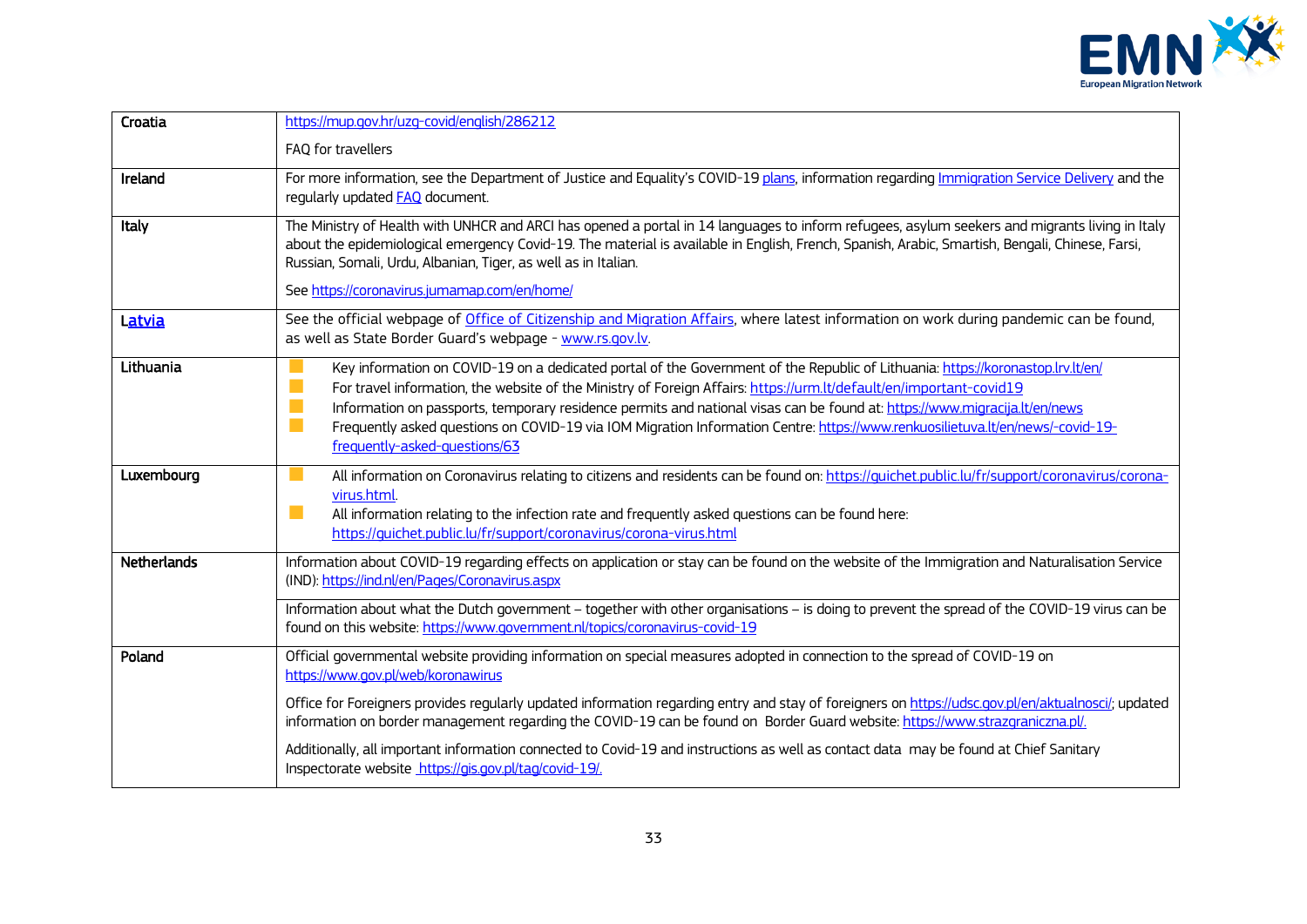

| Portugal            | The Portuguese Government created a special space in its website dedicated to COVID-19 with all information namely on the support structures<br>to THB victims.                                                                                                                                                                                        |
|---------------------|--------------------------------------------------------------------------------------------------------------------------------------------------------------------------------------------------------------------------------------------------------------------------------------------------------------------------------------------------------|
|                     | At: https://covid19estamoson.gov.pt/                                                                                                                                                                                                                                                                                                                   |
|                     | SEF made publicly available, since March 30th, its management plan for appointments which acknowledges that, from the date of the<br>declaration of the State of National Emergency (March 18th), all foreign citizens with pending applications in the Service are in a situation of<br>regular residence in national territory.                      |
|                     | At https://imigrante.sef.pt/en/covid-19/                                                                                                                                                                                                                                                                                                               |
|                     | The High Commission for Migration collected and displayed information from a range of national and international official and reliable sources,<br>including a Doctors of the World - Portugal's Guide on COVID-19, in 25 languages, at https://www.acm.gov.pt/-/covid-19-medidas-orientacoes-e-<br>recomendacoes?                                     |
| Sweden              | All information concerning the Swedish Migration Agency and the COVID-19 can be found on a dedicated webpage accessible from the webpage<br>of the Swedish Migration Agency. Please see: https://www.migrationsverket.se/English/About-the-Migration-Agency/Coronavirus.html                                                                           |
|                     | Key information on Covid 19 is provided by the Public Health Agency. See https://www.folkhalsomyndigheten.se/the-public-health-agency-of-<br>sweden/communicable-disease-control/covid-19/                                                                                                                                                             |
|                     | By calling +46 8 123 680 00 you can get general information about the corona virus in Arabic, Somali, Persian/Dari, Tigrinese/Amharic and<br>Russian via the national telephone line of the healthcare regions (web page in Swedish)<br>https://www.transkulturelltcentrum.se/kunskapsstod/telefonlinje-om-corona-for-personer-med-migrationsbakgrund/ |
|                     | The Government's English website has information on Sweden's strategy and measures in relation to Covid-19                                                                                                                                                                                                                                             |
|                     | https://www.government.se/government-policy/the-governments-work-in-response-to-the-virus-responsible-for-covid-19/                                                                                                                                                                                                                                    |
| Slovenia            | Display of applicable regulations adopted to prevent the spread of covid-19 disease: http://pisrs.si/Pis.web/aktualno                                                                                                                                                                                                                                  |
|                     | Actual border crossing information: https://www.policija.si/nase-naloge/nadzor-drzavne-meje/prehajanje-drzavne-meje-med-epidemijo-zaradi-<br>koronavirusa                                                                                                                                                                                              |
|                     | National Institute of Public Health, actual information on corona cases: https://www.nijz.si/en                                                                                                                                                                                                                                                        |
|                     | Government page on covid-19: https://www.gov.si/en/topics/coronavirus-disease-covid-19/                                                                                                                                                                                                                                                                |
|                     | Covid-19 information for third-country nationals: https://infotujci.si/                                                                                                                                                                                                                                                                                |
| The Slovak Republic | The Office of the Government of the Slovak Republic has launched a website dedicated to all issues related to Covid-19 with information<br>available in Slovak and basic information available also in English, German, Ruthenian, Hungarian, Ukrainian and Roma language<br>accessible at https://korona.gov.sk/en/.                                  |